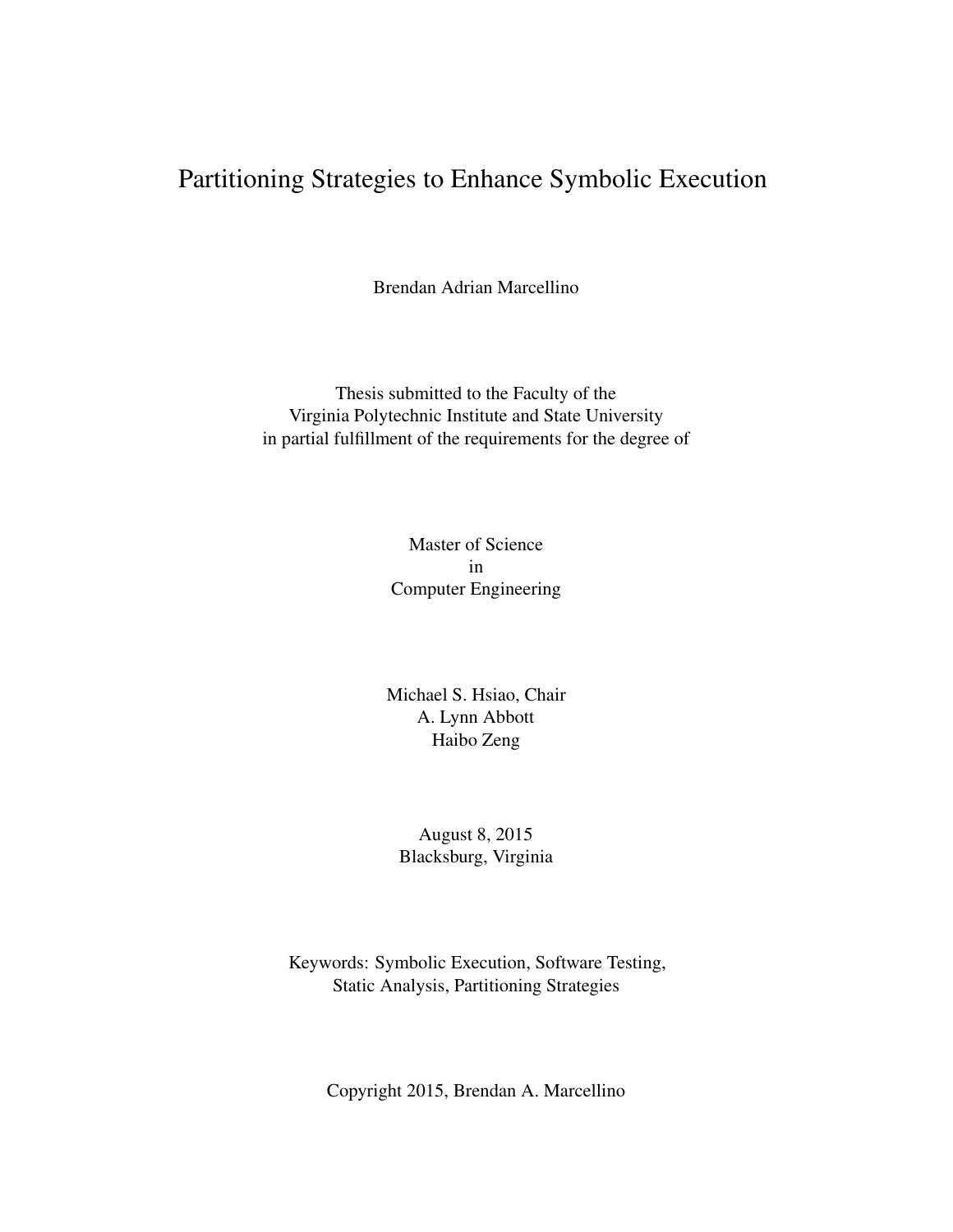#### Partitioning Strategies to Enhance Symbolic Execution

Brendan A. Marcellino

#### (ABSTRACT)

Software testing is a fundamental part of the software development process. However, testing is still costly and consumes about half of the development cost. The path explosion problem often necessitates one to consider an extremely large number of paths in order to reach a specific target. Symbolic execution can reduce this cost by using symbolic values and heuristic exploration strategies. Although various exploration strategies have been proposed in the past, the number of Satisfiability Modulo Theories (SMT) solver calls for reaching a target is still large, resulting in longer execution times for programs containing many paths. In this paper, we present two partitioning strategies in order to mitigate this problem, consequently reducing unnecessary SMT solver calls as well. In sequential partitioning, code sections are analyzed sequentially to take advantage of infeasible paths discovered in earlier sections. On the other hand, using dynamic partitioning on SSA-applied code, the code sections are analyzed in a non-consecutive order guided by data dependency metrics within the sections. Experimental results show that both strategies can achieve significant speedup in reducing the number of unnecessary solver calls in large programs. More than  $1000 \times$  speedup can be achieved in large programs over conflict-driven learning.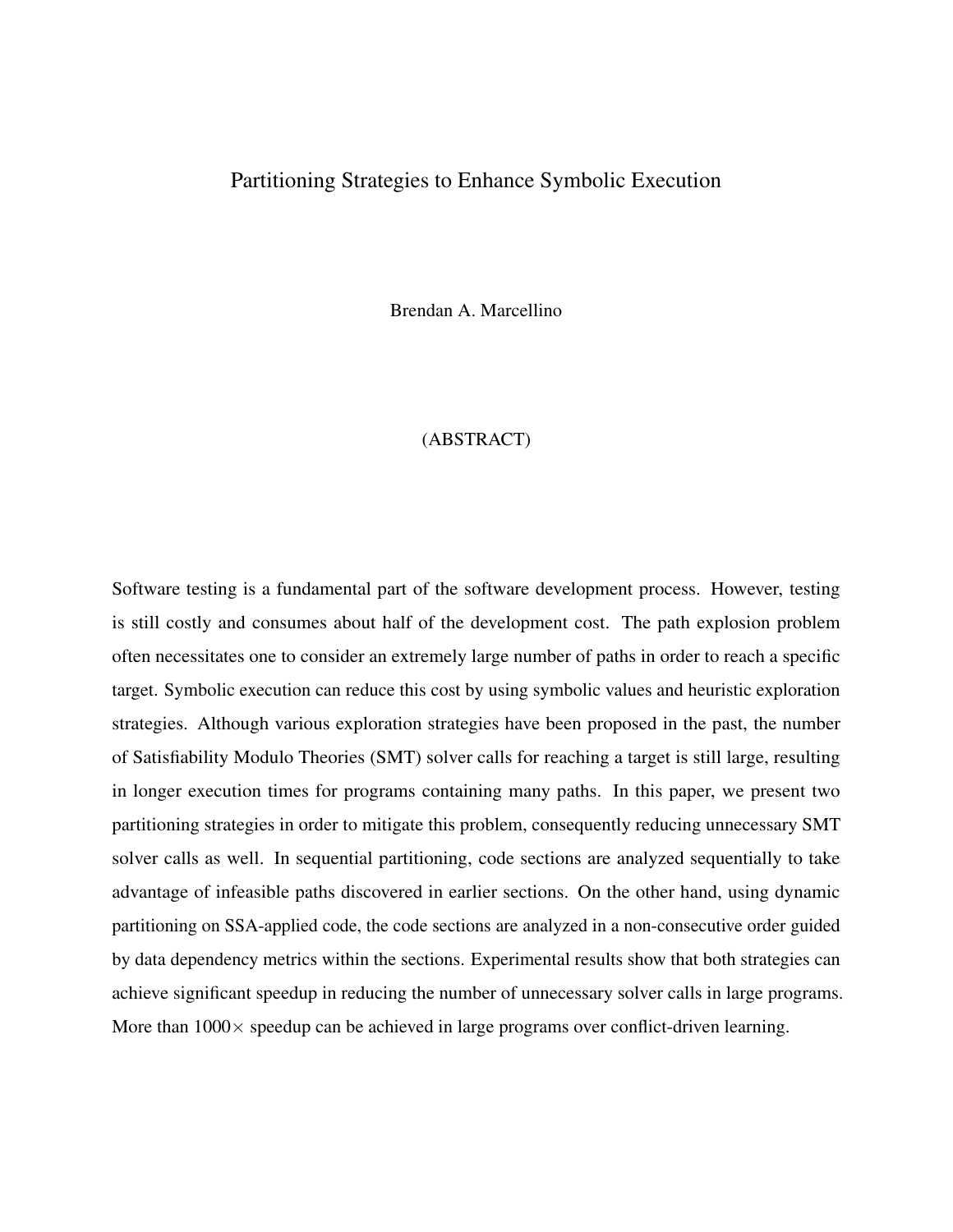∼ *To my family* ∼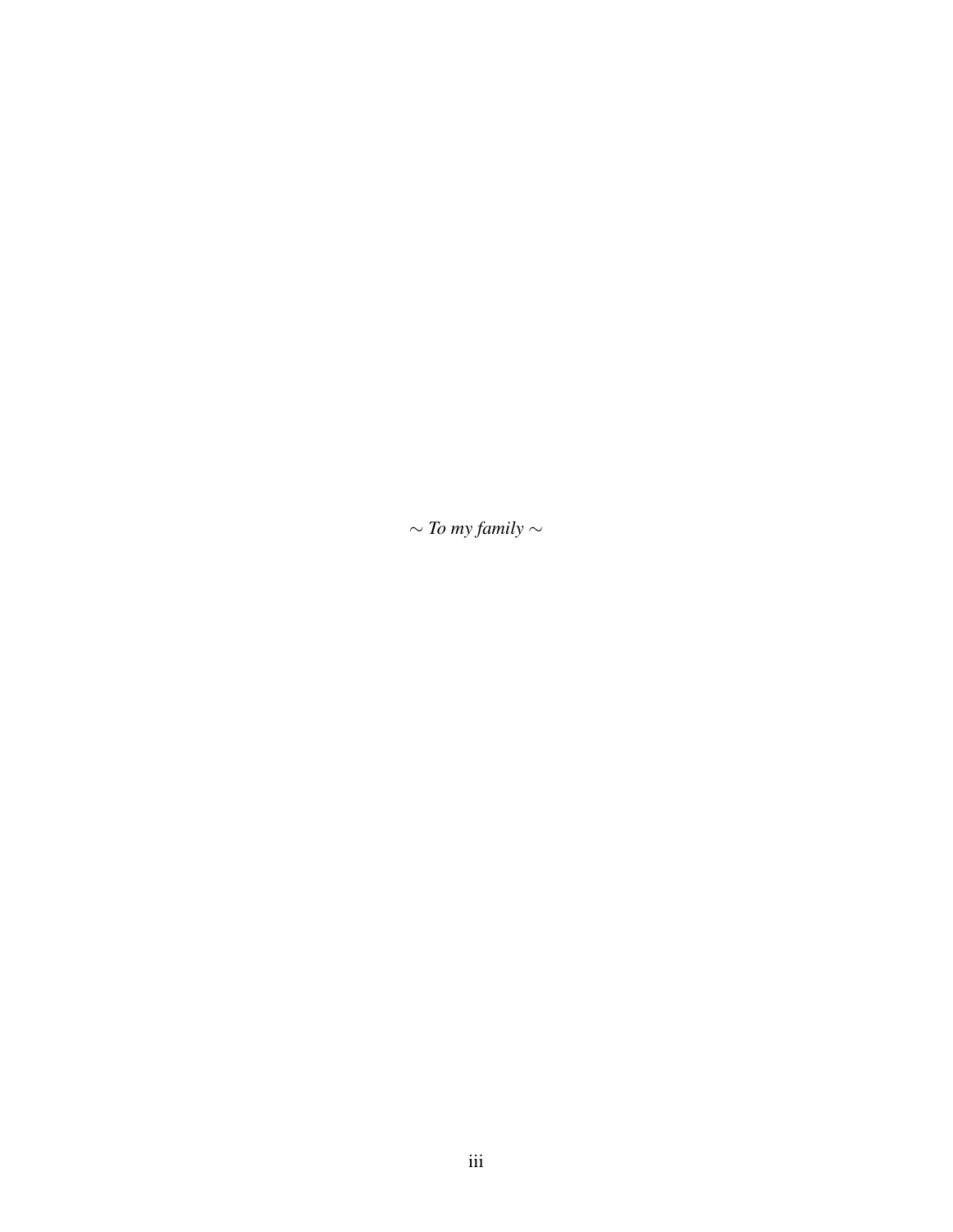## Acknowledgments

This thesis would not have been possible without the guidance of my committee members, friends, and support from my family. I would like to express my sincere gratitude to my advisor, Dr. Michael Hsiao, for his encouragement, patience and support during my research. His excellent teaching in Electronic Design Automation inspired me to join his PROACTIVE research group. I was honored to work with him and was grateful for his assistance and immense knowledge. I would also like to thank Dr. Lynn Abbott and Dr. Haibo Zeng for serving on my thesis committee.

Special thanks to my friends in the PROACTIVE research group for helping me during my research and for all the fun we had together - Sharad Bagri, Kelson Gent, Sarmad Tanwir, Sarvesh Prabhu, Prateek Puri and Yuan Zeying.

I also thank to my friends, Hanna Simon, Alex Sumadijaya, Adi Kusuma, Arezima Tabranintya, Matthew Bailey, Henry Chong, Yiling Xu, and Qingrui Liu for always supporting my study and making my stay at Virginia Tech meaningful and memorable.

Finally, I would like to thank my parents Maraden Marcellino and Sylvia Juliati and my sister, Rachel Amanda Marcellino for their love, support, and encouragement throughout my life. They have always been there for me and supported me both emotionally and spiritually.

Brendan A. Marcellino August 8, 2015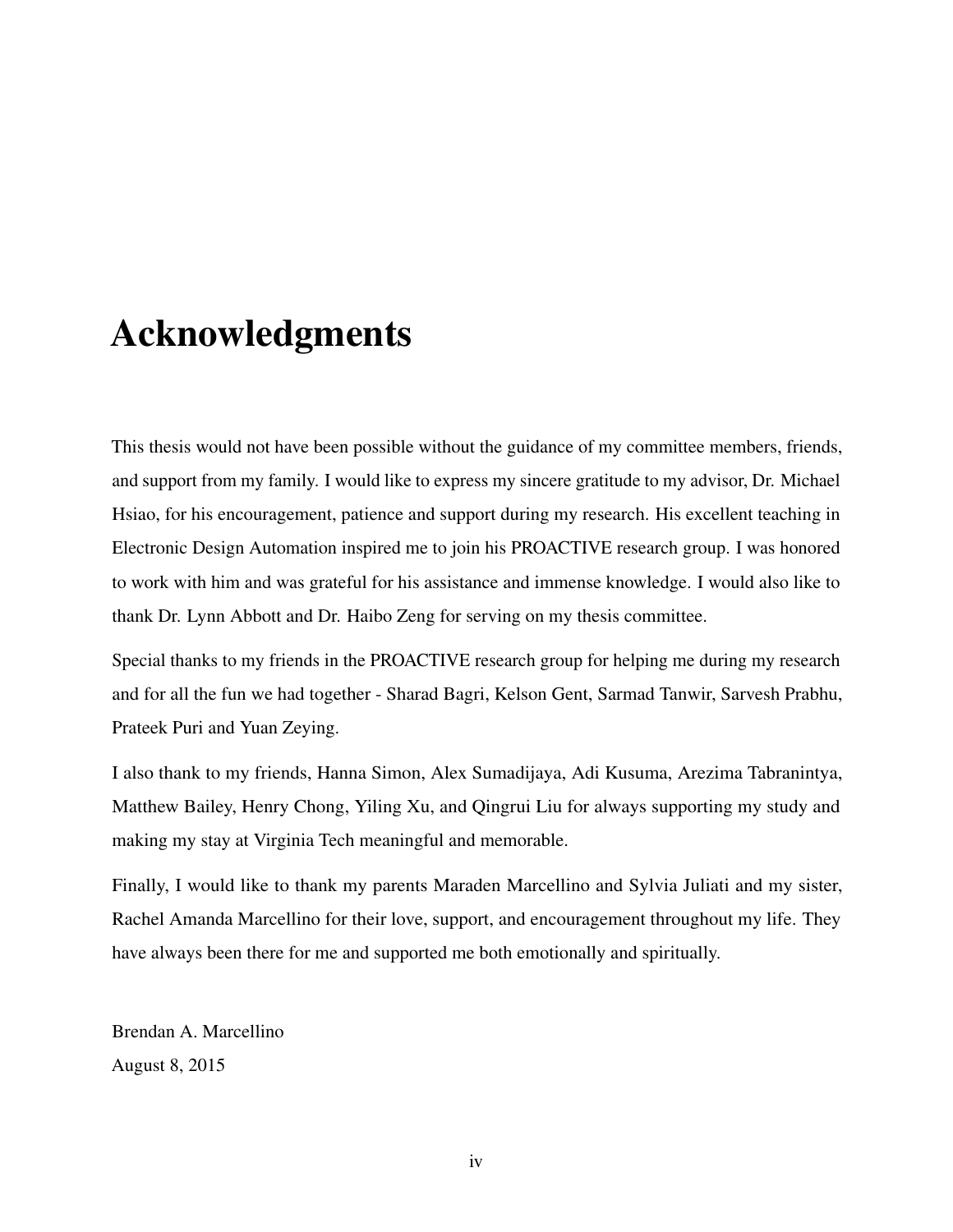# **Contents**

|                | <b>List of Figures</b><br>viii |                           |                |
|----------------|--------------------------------|---------------------------|----------------|
|                |                                | <b>List of Tables</b>     | ix             |
|                |                                | <b>List of Algorithms</b> | $\mathbf{x}$   |
| $\mathbf 1$    |                                | <b>Introduction</b>       | $\mathbf{1}$   |
|                | 1.1                            |                           | 2              |
|                | 1.2                            |                           | $\overline{4}$ |
|                | 1.3                            |                           | $\overline{5}$ |
| $\overline{2}$ |                                | <b>Background</b>         | 7              |
|                | 2.1                            |                           | 8 <sup>8</sup> |
|                | 2.2                            |                           | 11             |
|                | 2.3                            |                           | 12             |
|                | 2.4                            |                           |                |
|                |                                | 2.4.1                     |                |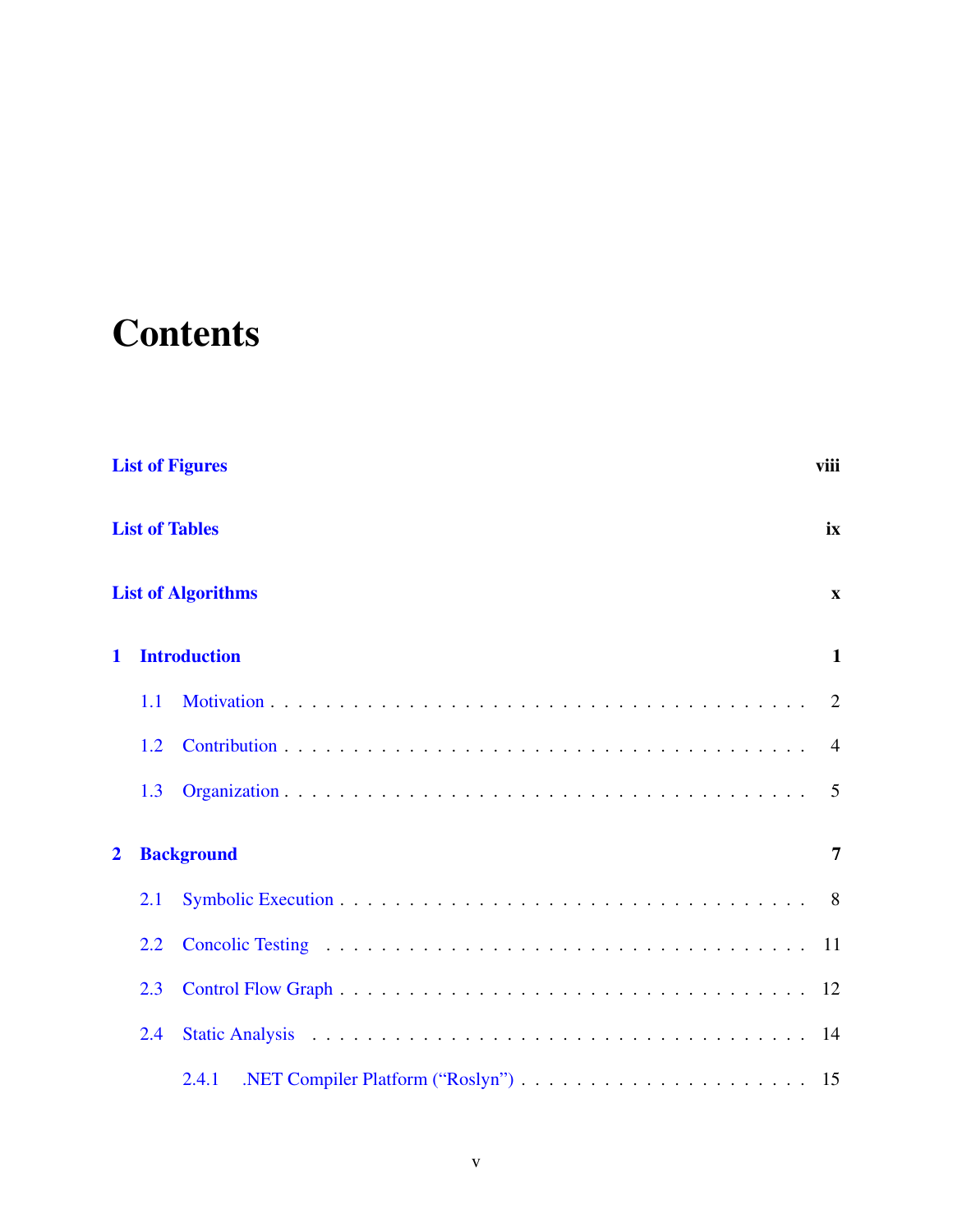| 6                       |     | <b>Conclusion and Future Work</b>                                | 64 |
|-------------------------|-----|------------------------------------------------------------------|----|
| 5                       |     | <b>Experimental Results</b>                                      | 53 |
|                         | 4.6 |                                                                  | 51 |
|                         | 4.5 |                                                                  | 48 |
|                         |     | 4.4.2                                                            | 47 |
|                         |     | Dynamic Partitioning Using the Topology of a Program 44<br>4.4.1 |    |
|                         | 4.4 |                                                                  |    |
|                         | 4.3 |                                                                  |    |
|                         | 4.2 |                                                                  |    |
|                         | 4.1 |                                                                  | 39 |
| 4                       |     | <b>Dynamic Partitioning</b>                                      | 36 |
|                         | 3.4 |                                                                  |    |
|                         | 3.3 |                                                                  |    |
|                         | 3.2 |                                                                  | 32 |
|                         | 3.1 |                                                                  | 30 |
| $\overline{\mathbf{3}}$ |     | <b>Sequential Partitioning</b>                                   | 28 |
|                         | 2.7 |                                                                  |    |
|                         |     | DFS-Based Conflict-Driven Backtracking Strategy 23<br>2.6.1      |    |
|                         | 2.6 |                                                                  |    |
|                         | 2.5 |                                                                  |    |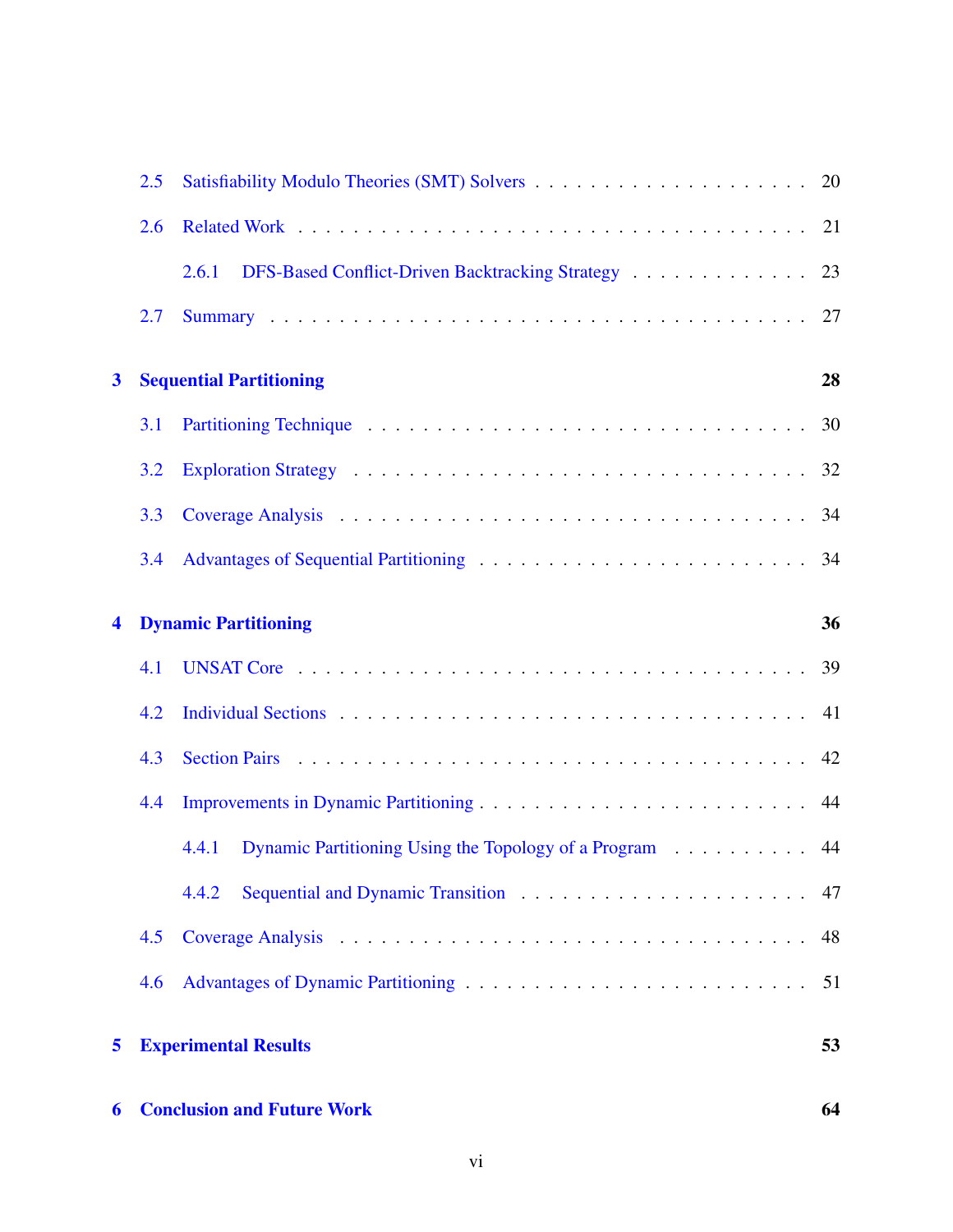#### [Bibliography](#page-75-0) 66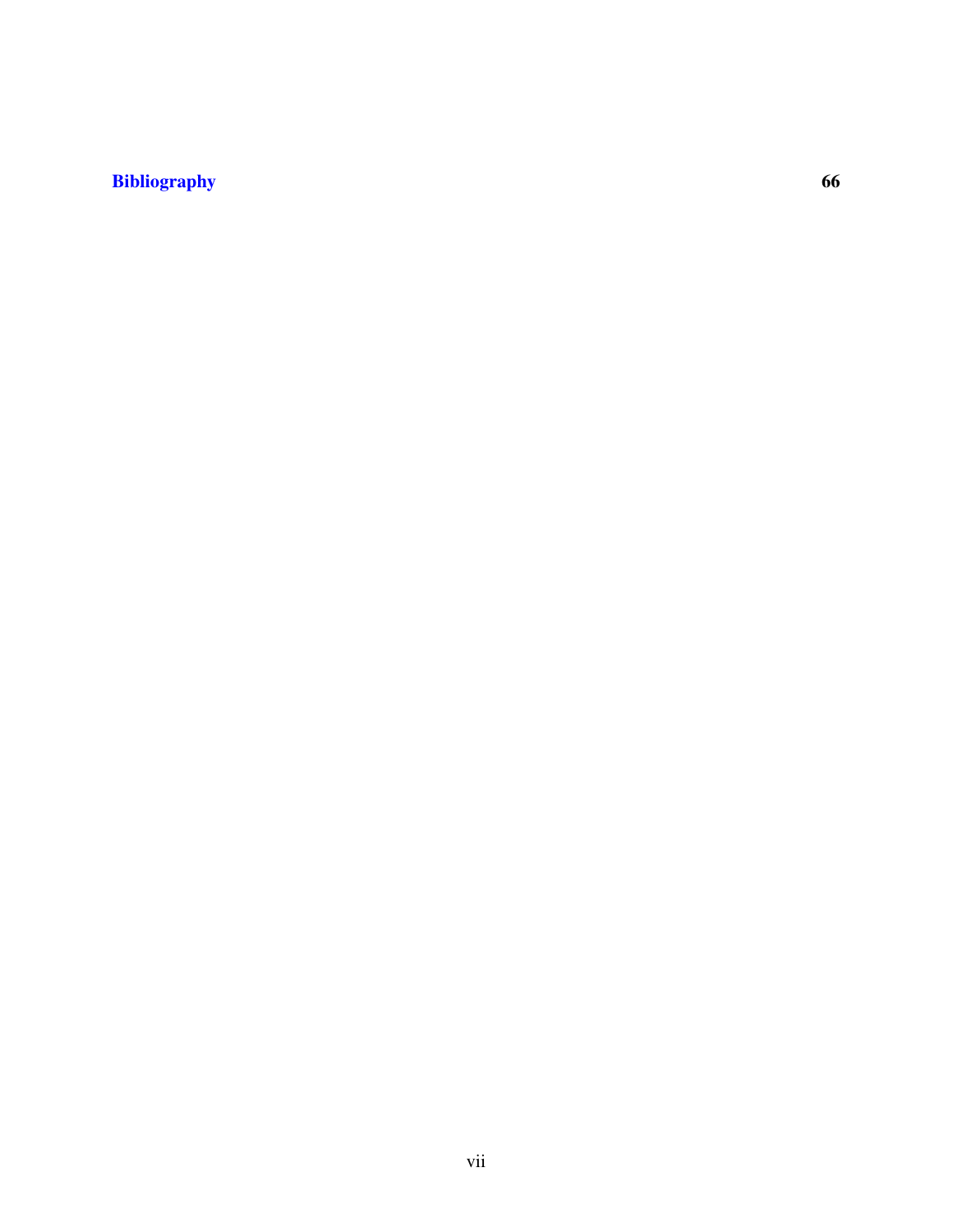# <span id="page-7-0"></span>List of Figures

| 2.1 | An example of translating statements into SSA form 9                                  |  |
|-----|---------------------------------------------------------------------------------------|--|
| 2.2 | An example of C# program to illustrate symbolic execution 9                           |  |
| 2.3 | An example of C# program to illustrate concolic testing 11                            |  |
| 2.4 |                                                                                       |  |
| 2.5 |                                                                                       |  |
| 2.6 |                                                                                       |  |
| 2.7 | Roslyn main layers - Compiler and Workspace APIs 17                                   |  |
| 2.8 |                                                                                       |  |
| 2.9 | An example of UNSAT core problems related to data dependencies 25                     |  |
| 3.1 |                                                                                       |  |
| 3.2 |                                                                                       |  |
|     |                                                                                       |  |
| 4.1 |                                                                                       |  |
| 4.2 | An example of how arbitrary sections can be merged after translating into SSA form 51 |  |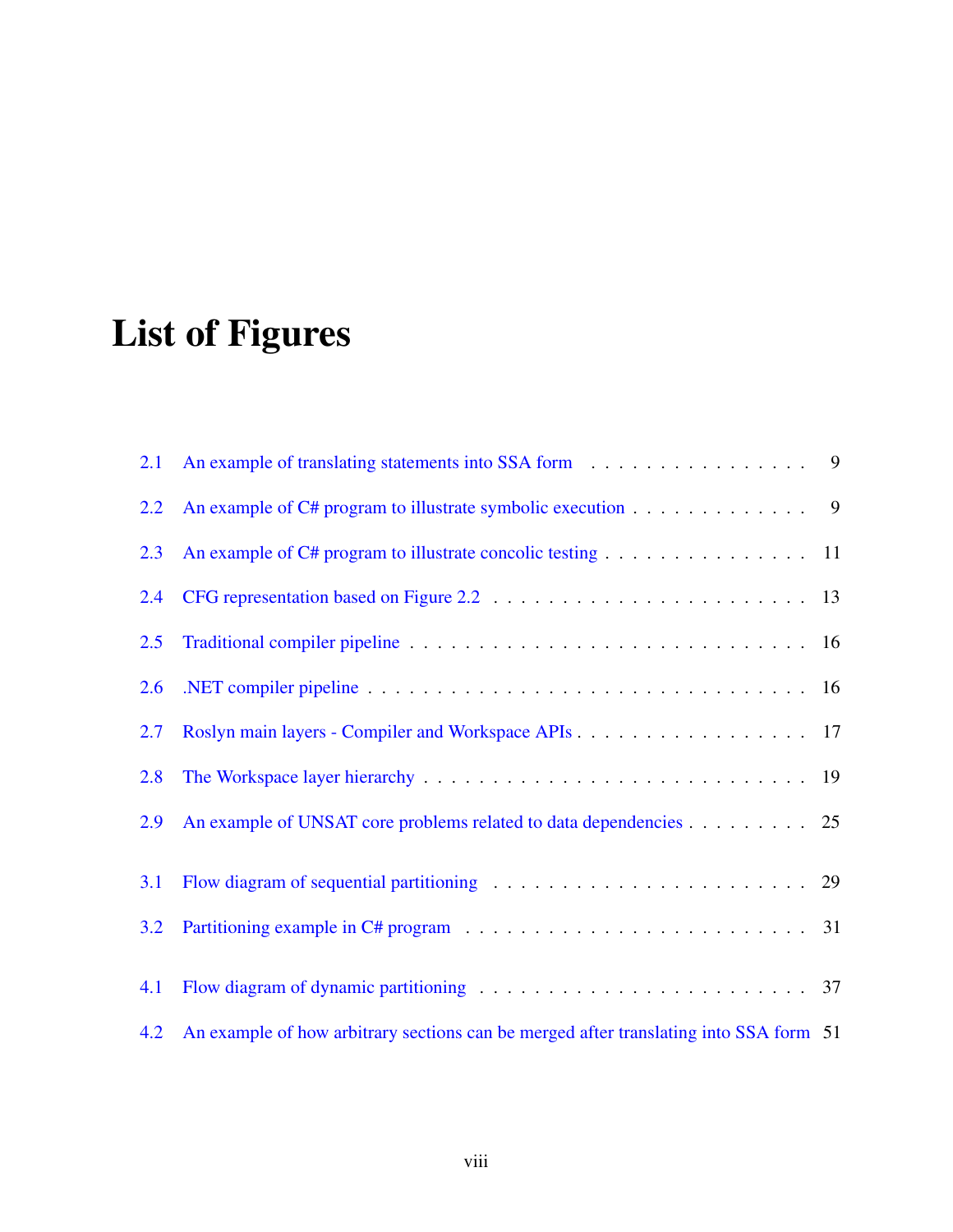# <span id="page-8-0"></span>List of Tables

| 5.3 Comparing Dynamic Improvements with Current Strategies 59                   |  |
|---------------------------------------------------------------------------------|--|
| 5.4 Performance Comparison of All Partitioning Strategies Based on Table 5.3 60 |  |
|                                                                                 |  |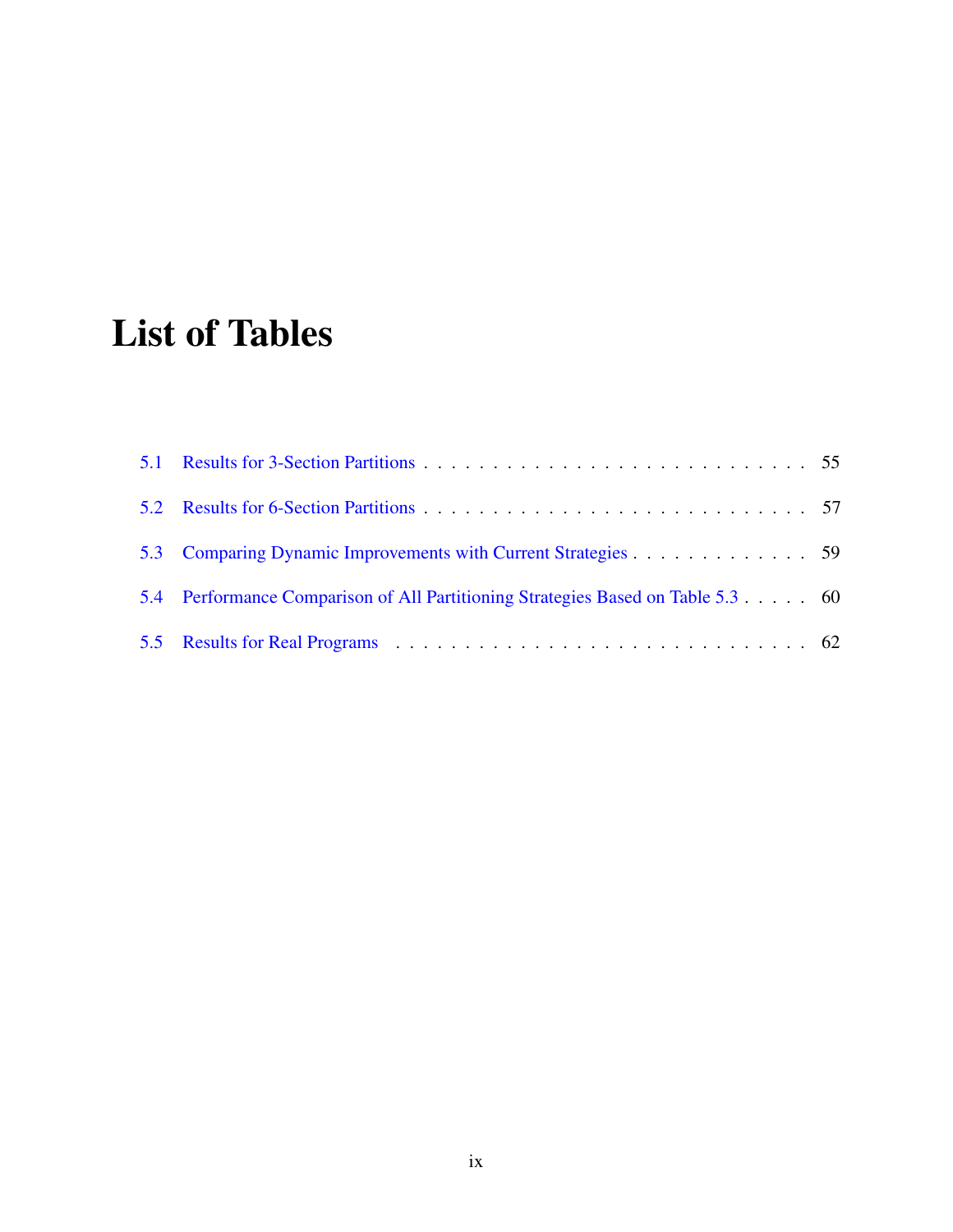# <span id="page-9-0"></span>List of Algorithms

| 2.1 DFS-Based Conflict-Driven Backtracking Strategy 24 |  |
|--------------------------------------------------------|--|
|                                                        |  |
|                                                        |  |
|                                                        |  |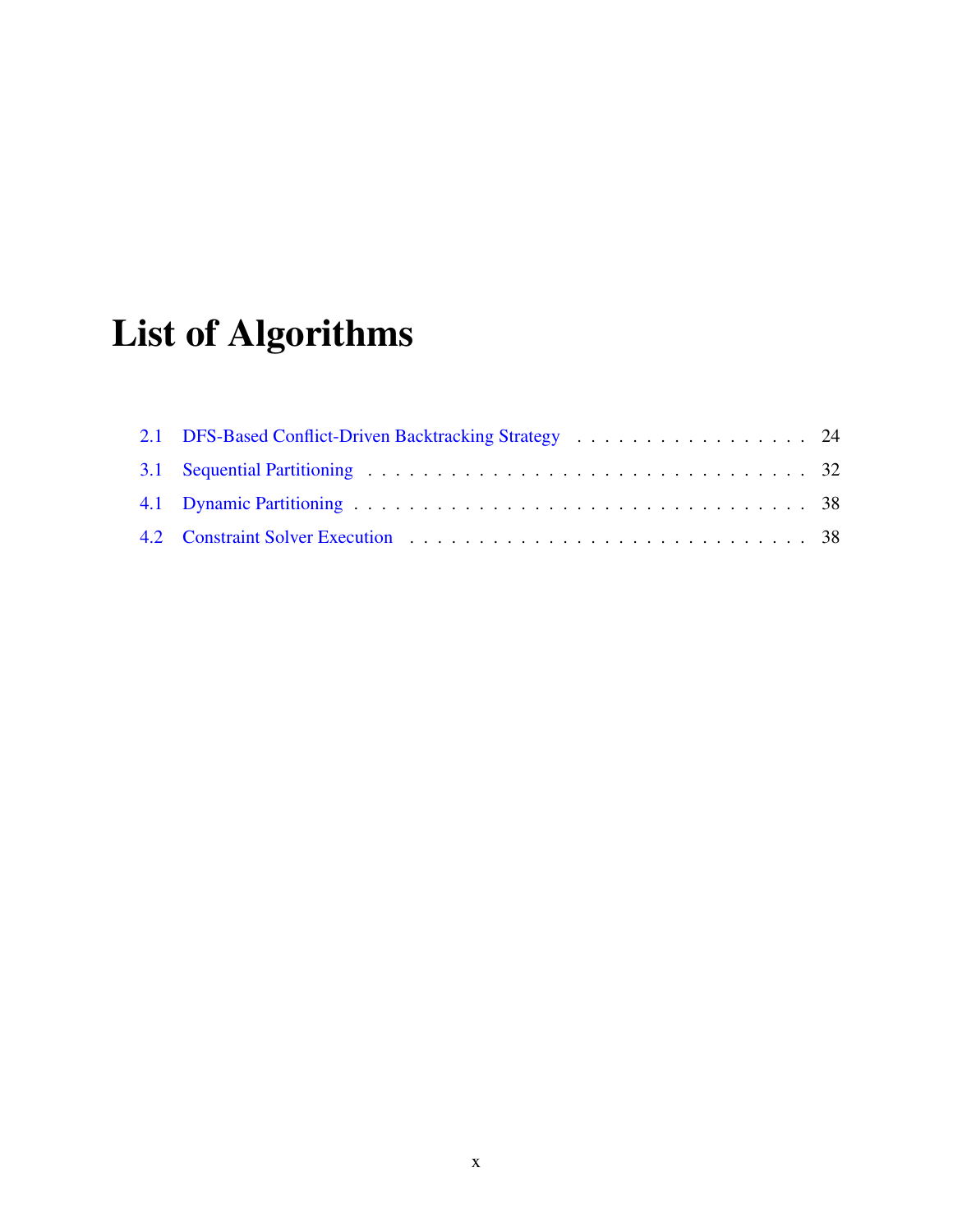## <span id="page-10-0"></span>Chapter 1

## Introduction

Software testing plays a critical role in the software development process. There are several benefits for performing such tests in every phase in the software development cycle, such as quality improvement, guidance for both verification and validation and reliability estimation [\[26\]](#page-78-0). Regardless of the contributions, testing comes at a price. According to [\[31\]](#page-78-1), testing makes up roughly 50% of the total development cost. In other words, testing consumes more resources than any other phase in a software project. This situation becomes even worse with the increasing code sizes as both scalability and computational costs pose tremendous challenges for testing. In order to tackle these issues, symbolic execution in recent years have offered some relief as it can explore the program state space with symbolic values and heuristic search strategies.

Several symbolic execution techniques [\[28,](#page-78-2) [23,](#page-78-3) [30,](#page-78-4) [8,](#page-76-0) [35,](#page-79-0) [38,](#page-79-1) [24\]](#page-78-5) have been proposed for improving coverage analysis. Depth-First Search (DFS) strategy [\[40\]](#page-80-0), for instance, is a simple and popular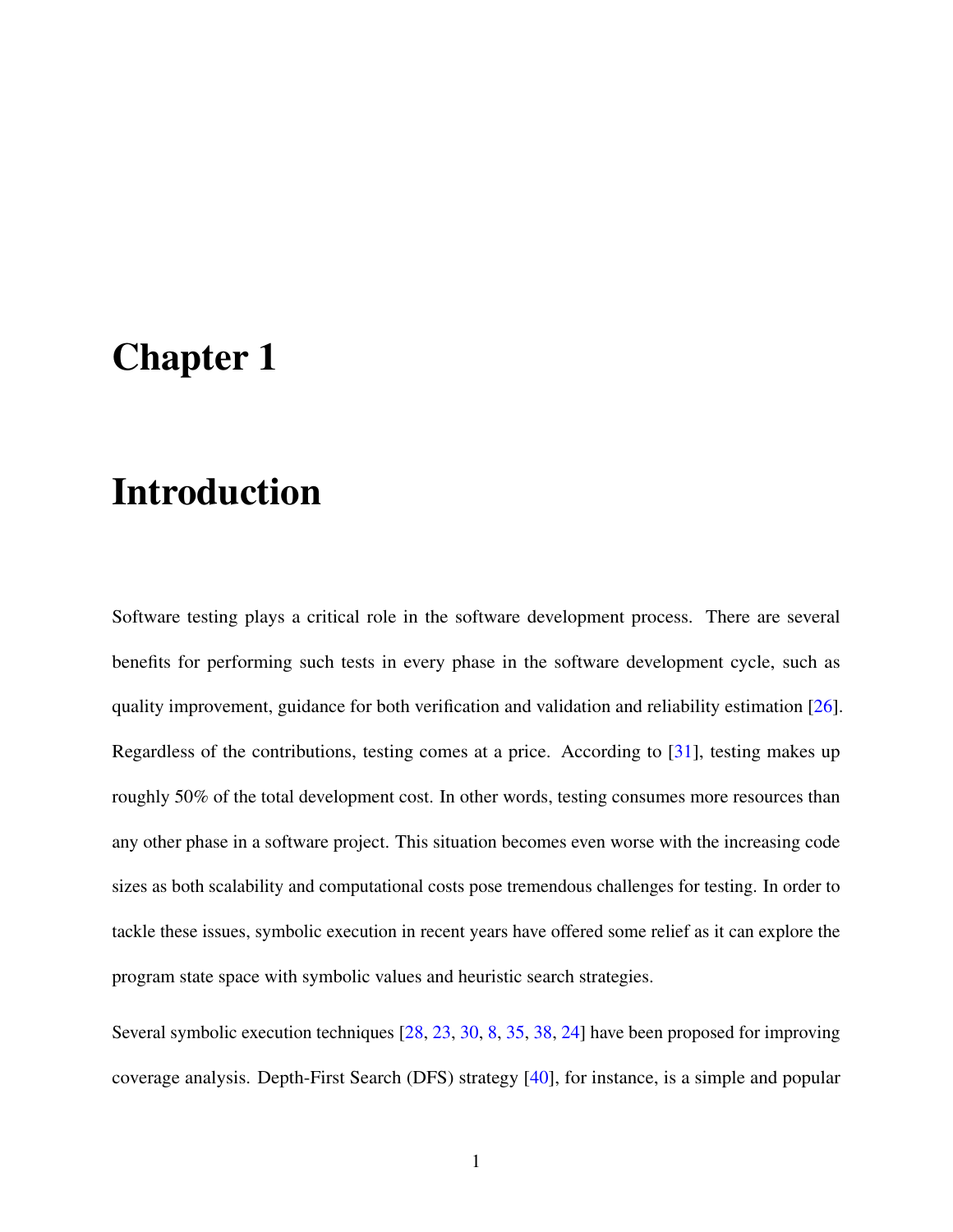technique. It serves as the basis for several exploration strategies as it systematically traverses each path in a program. However, this strategy is generally not scalable to large programs due to the path explosion problem, in which the number of paths grows exponentially with an increasing program size [\[6\]](#page-75-1). Another popular technique is called Breadth-First Search (BFS) strategy [\[43\]](#page-80-1). It traverses each path in a program based on the hierarchy levels. This strategy has a "Domino Effect" with the previous sections affecting the subsequent sections. As a result, having fewer number of feasible paths in the earlier sections may be advantageous to the analysis results for certain programs that have infeasible path segments early in the code.

Another approach [\[38\]](#page-79-1) is based on concolic testing which combines both concrete values and symbolic values to execute a program simultaneously. However, this technique also suffers from scalability issues. Other works have been proposed to improve concolic testing in different ways. [\[24\]](#page-78-5) shows that using interpolation for assisting concolic execution can prune redundant paths. Such paths can be subsumed if the interpolant is implied as they can be guaranteed to not be buggy. One issue with this approach is that path subsumption is used to skip path execution which can only be guaranteed in programs annotated with assertions.

### <span id="page-11-0"></span>1.1 Motivation

Several strategies have been proposed to prune the search in a program. State space pruning has traditionally been performed by abstraction of the original program. In addition to abstraction, techniques to find invariants that can block out illegal value combinations can also be used, such as in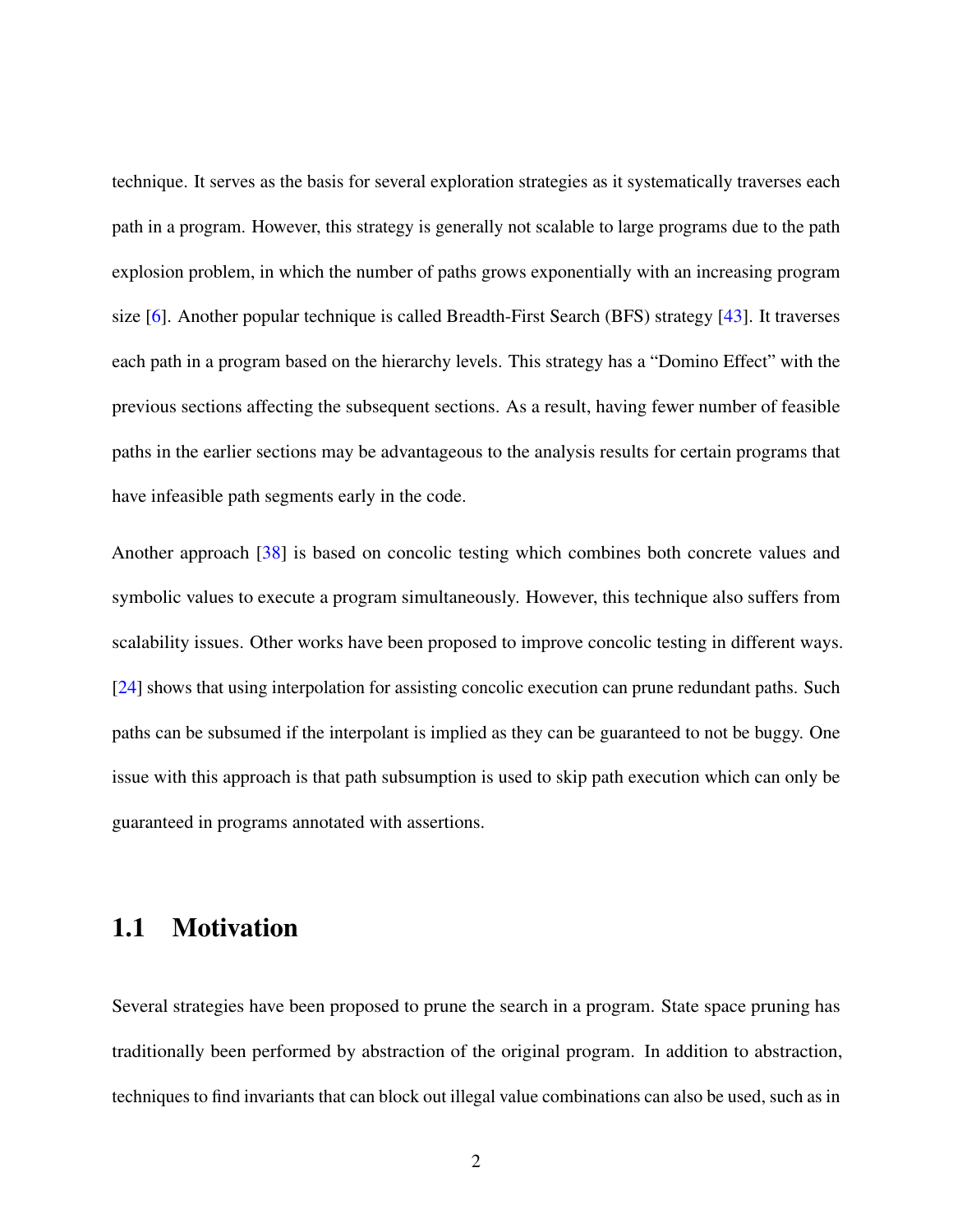[\[10\]](#page-76-1) and [\[42\]](#page-80-2). The method of lazy annotation was introduced in [\[30\]](#page-78-4) to deduce program annotations in response to search failures, as similar to conflict-driven clause learning (CDCL) in Boolean satisfiability (SAT) solvers. A set of program locations are designated as goals to be reached. Search failures happen if the search fails to reach a goal. This method is based on interpolants to annotate the program with a learned fact that constrains future search while backtracking.

A DFS-based strategy with conflict backtracking was proposed in [\[28\]](#page-78-2) using a conflict-driven learning strategy. This strategy makes use of the unsatisfiable core (UNSAT core) from the SMT solver to derive any useful information about the conflicting nodes. The idea is when an infeasible path is encountered, it will nonchronologically backtrack to the nearest conflicting nodes from its current position. Using this strategy, a number of infeasible paths can be skipped to achieve better performance in terms of a reduced number of calls as compared to the traditional DFS strategy. Even though such a strategy has better performance than the first technique, there are limitations on using this approach especially in large programs with many data dependencies. In addition, extraction of UNSAT cores may be expensive, and the one returned (from possibly several UNSAT cores) may not be optimal.

Tackling the problems in data dependencies in large programs becomes our motivation in our work since the traditional non-chronological backtracking strategy may not yield the best results. In this thesis, we propose two partitioning strategies that have their own unique abilities in analyzing programs and finding conflicting nodes resulting in a significant reduction of unnecessary SMT solver calls compared to the previous technique.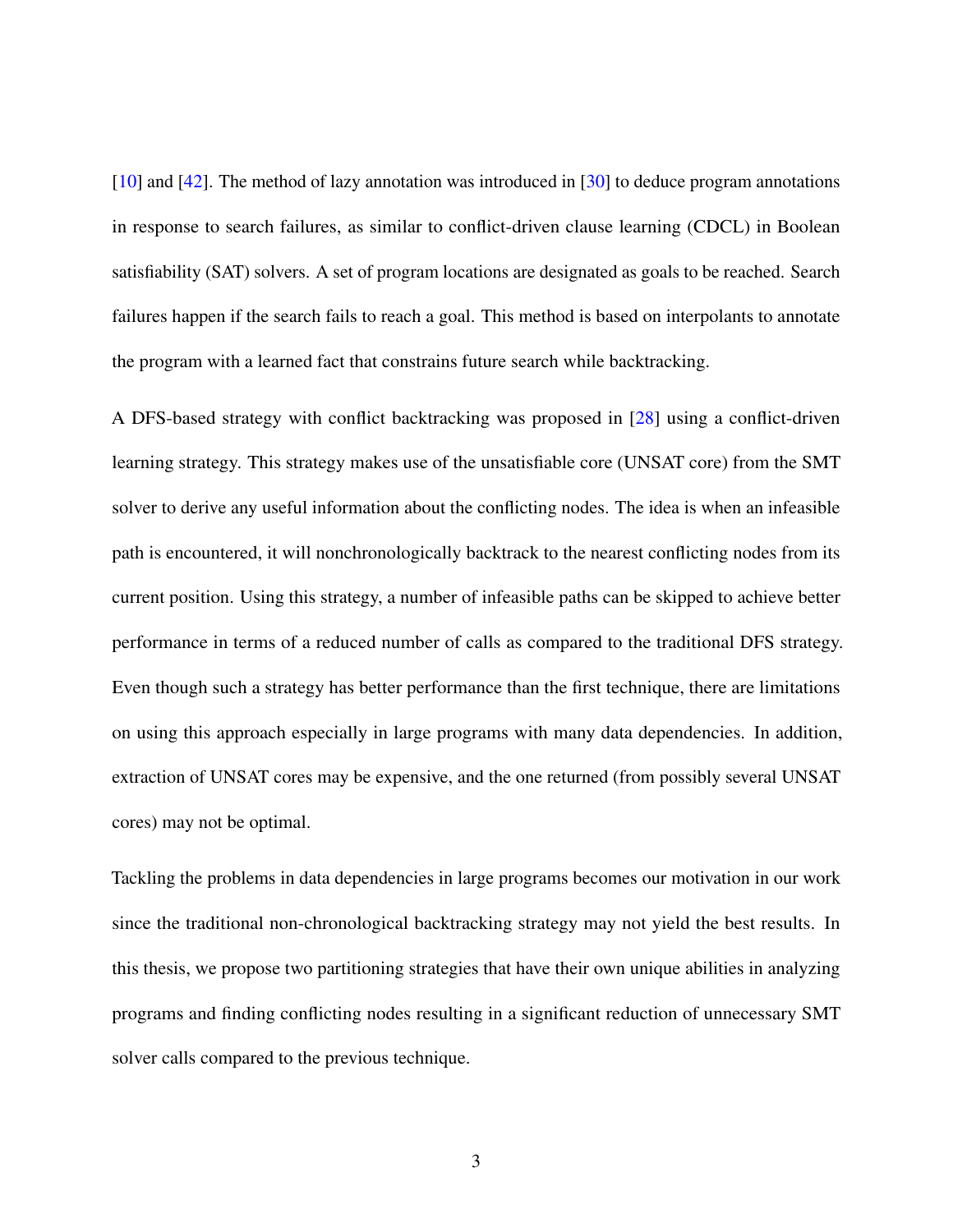### <span id="page-13-0"></span>1.2 Contribution

We propose 2 different partitioning strategies in order to overcome the aforementioned challenges. The idea of the partitioning itself is to divide all paths in a program into several sections so that we can better identify the root cause of any conflicts. Therefore, we can potentially eliminate a significant number of unnecessary solver calls and better handle large programs.

The first technique in our proposed strategy is sequential partitioning. It analyzes the sections in a sequential order based on the feasible paths from the earlier sections. By focusing on the limited set of sections, the reason for any infeasible paths is confined to those sections in question. This is in contrast to conventional learning strategies which consider an entire undivided path and might not return the unsat core that is nearest to the top of the path because there might exist several reasons for an infeasible path. Thus, the sequential partitioning helps the pruning process by indirectly pushing the unsat core to near the top of the path. Any conflicting segments in earlier sections will help to reduce a significant number of solver calls for the subsequent sections. The second strategy, dynamic partitioning, introduces metrics to analyze data dependencies among the sections. Using these metrics, we can analyze the sections to determine those sections that should be grouped first in our analysis. The sections may not be adjacent or consecutive in their order. As a result, we can potentially eliminate a significant number of unnecessary solver calls and better handle large programs. Because the original code is completely represented in static single-assignment (SSA) form, our method will not call a feasible path infeasible, even after some intermediate sections are not included.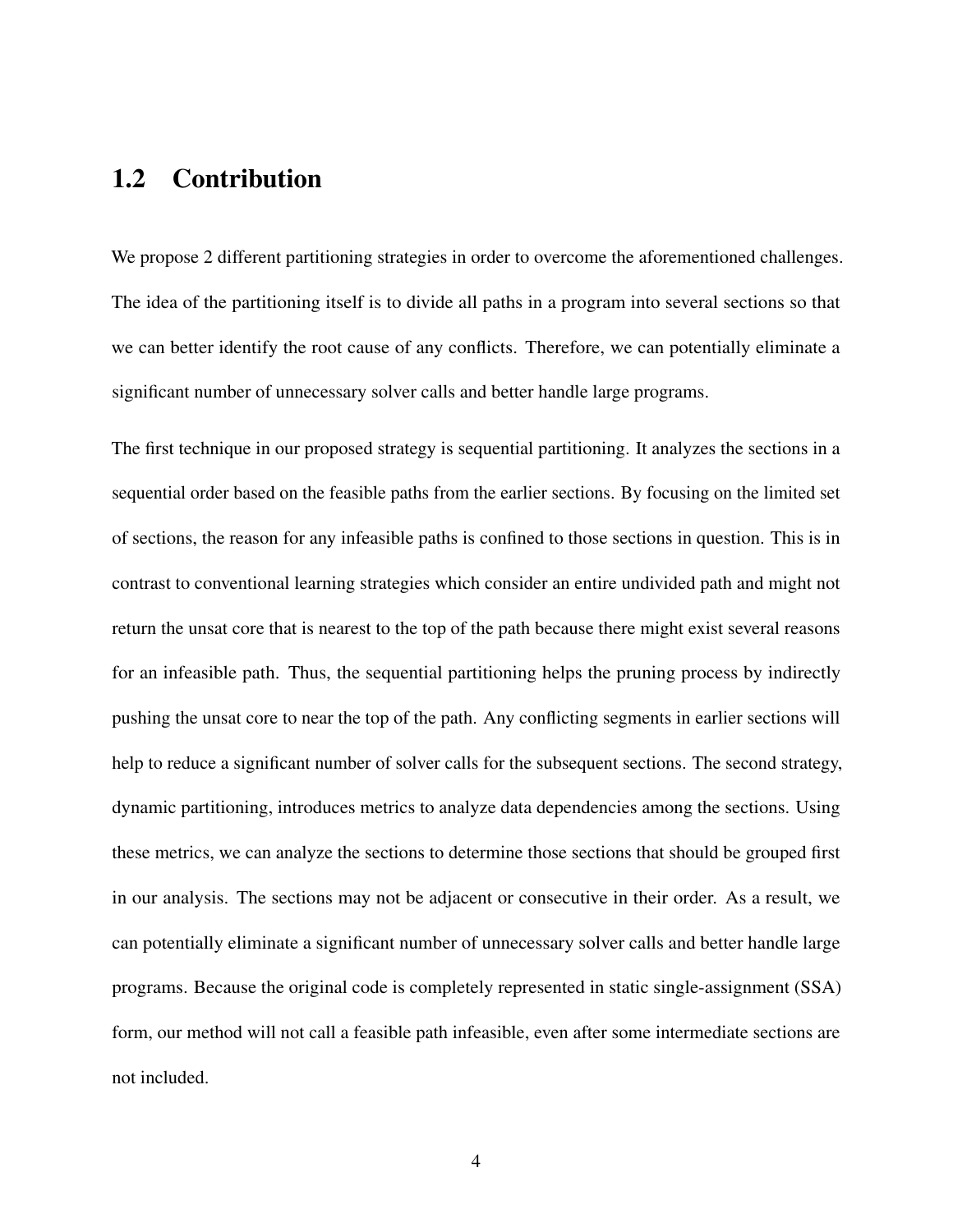In this work, we use Roslyn [\[1\]](#page-75-2), a .NET compiler platform for static analysis. As for the constraint solver, we use Z3 from Microsoft Research [\[16\]](#page-77-0). Experimental results show that both strategies can achieve significant speedups, effectively reducing the number of solver calls especially in large programs. More than  $1000 \times$  speedup can be achieved in large programs over conflict-driven learning techniques.

To summarize, this thesis makes the following contributions as follows:

- We propose sequential partitioning technique for analyzing programs in a sequential order taking advantage of infeasible paths discovered in earlier sections which will be useful for future search in order to reduce unnecessary solver calls.
- We propose dynamic partitioning technique which utilizes data dependency metrics within the partitions and conflict driven learning technique to determine those that are best to analyze together and prune the search space, respectively.
- We compare our partitioning strategies to the conflict-driven backtracking strategy on several test cases resulting in a speedup of 3 orders of magnitude in large programs.

## <span id="page-14-0"></span>1.3 Organization

The remainder of this thesis is organized as follows.

Chapter [2](#page-16-0) explains the concepts that are required to understand this work starting from symbolic execution to static analysis. This chapter also covers the path explosion problem in DFS technique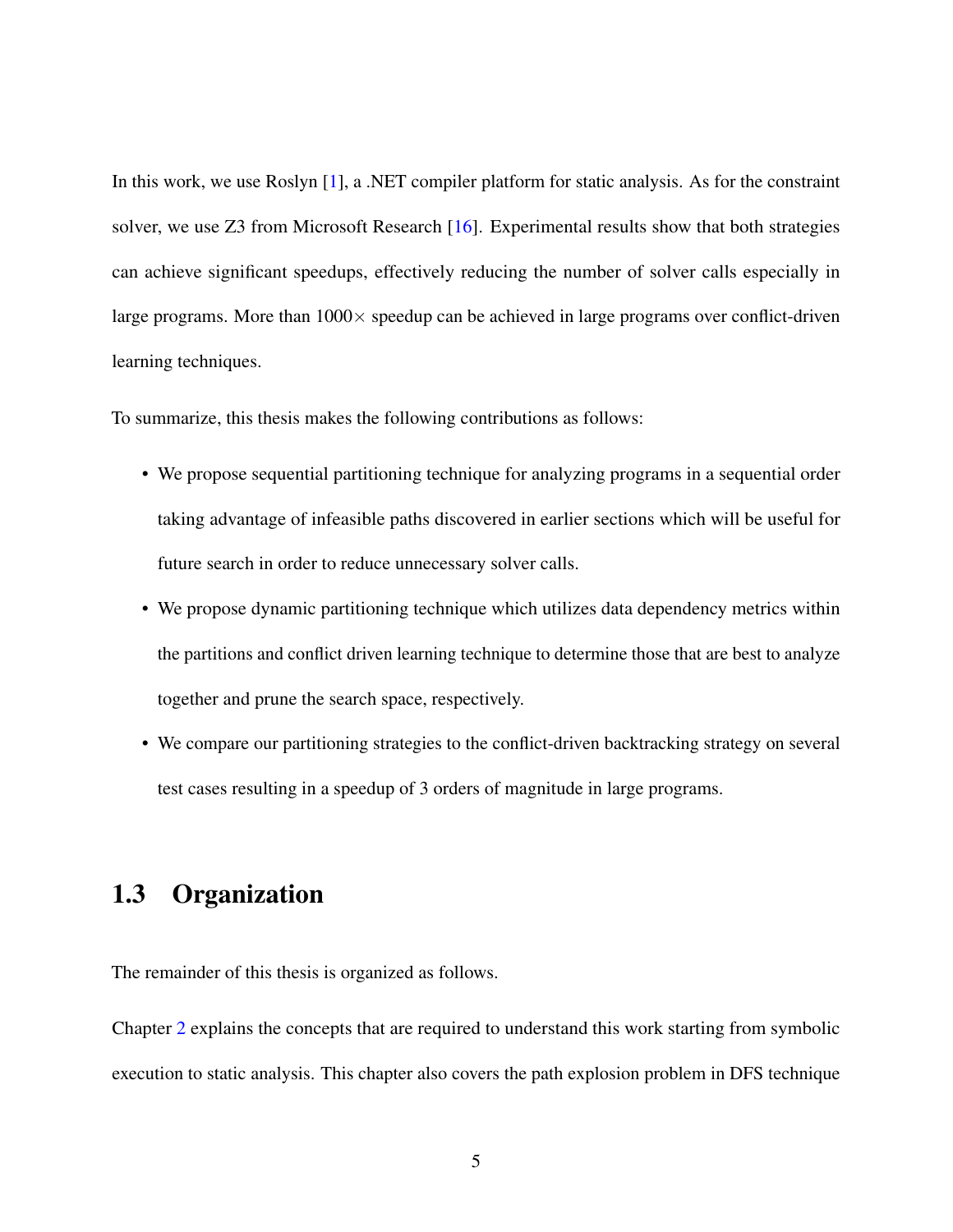and the previous works related to this research.

Chapter [3](#page-37-0) introduces the sequential partitioning technique. This chapter also describes the advantages and disadvantages of using this technique.

Chapter [4](#page-45-0) explains the limitations of sequential partitioning strategy and introduces a more flexible partitioning technique called dynamic partitioning.

Chapter [5](#page-62-0) shows the effectiveness of our partitioning strategies over the previous work by providing some experimental results.

Chapter [6](#page-73-0) concludes our thesis and outlines the future work.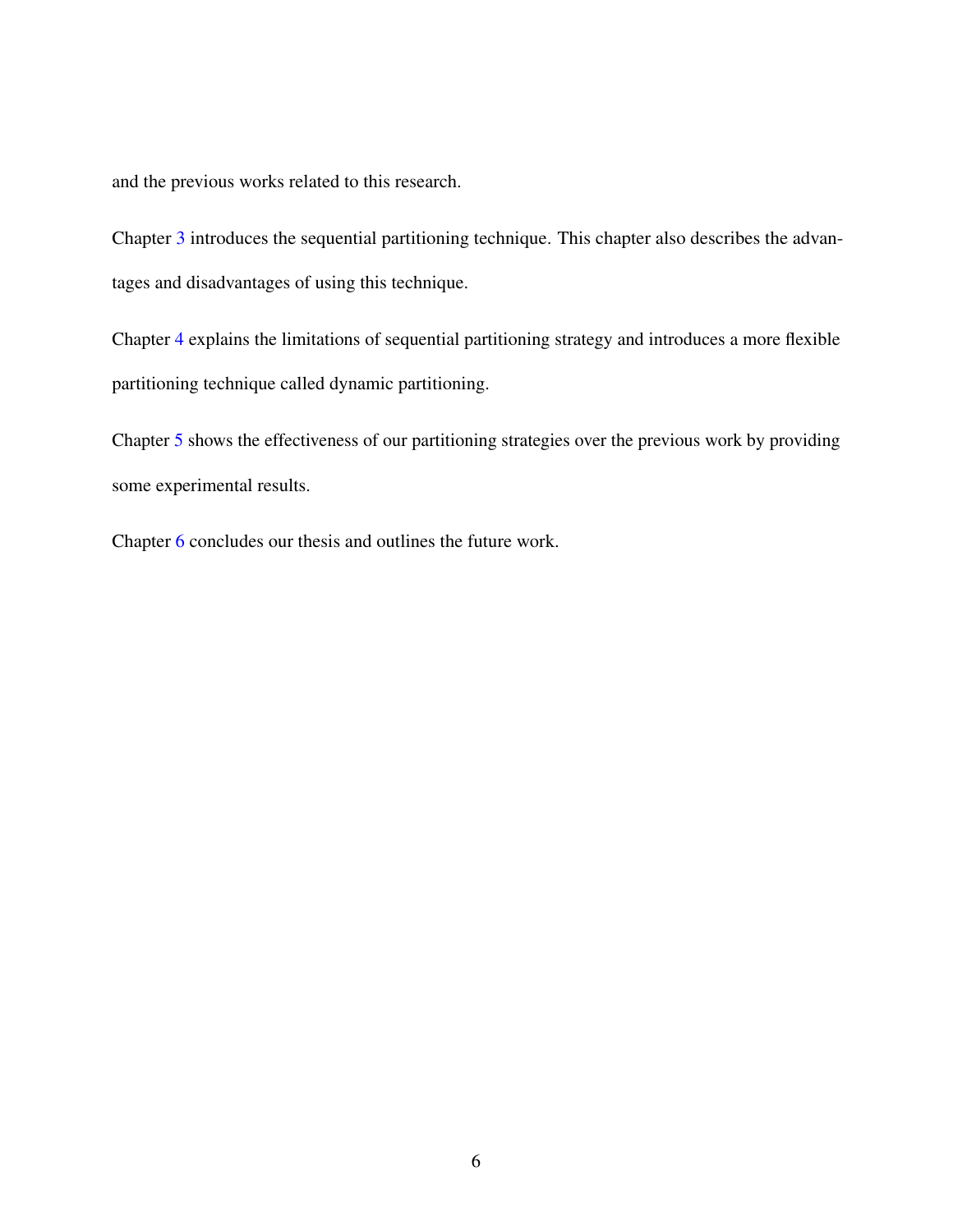## <span id="page-16-0"></span>Chapter 2

## Background

In this chapter, we review the basics of symbolic execution and satisfiability modulo theories (SMT) solver as they are essential in our work. We also describe the basic depth-first search (DFS) strategy and explain the drawbacks of using such strategy which results in a path explosion problem.

In order to analyze the programs thoroughly, we use static analysis that can break down the structure of a program into several categories. We introduce Rosyln [\[1\]](#page-75-2) which is a .NET compiler platform tool for static analysis. The tool uses abstract syntax tree (AST) to represent the lexical and syntactic structure of the programs. We also describe further how this tool works and how it helps implementing our techniques and creating the partitions as well.

Finally, we explain some of the related works on pruning the search space using symbolic execution technique which varies from concolic testing to lazy annotation method. We also describe the conflict-driven technique in detail which becomes our motivation for proposing our strategies.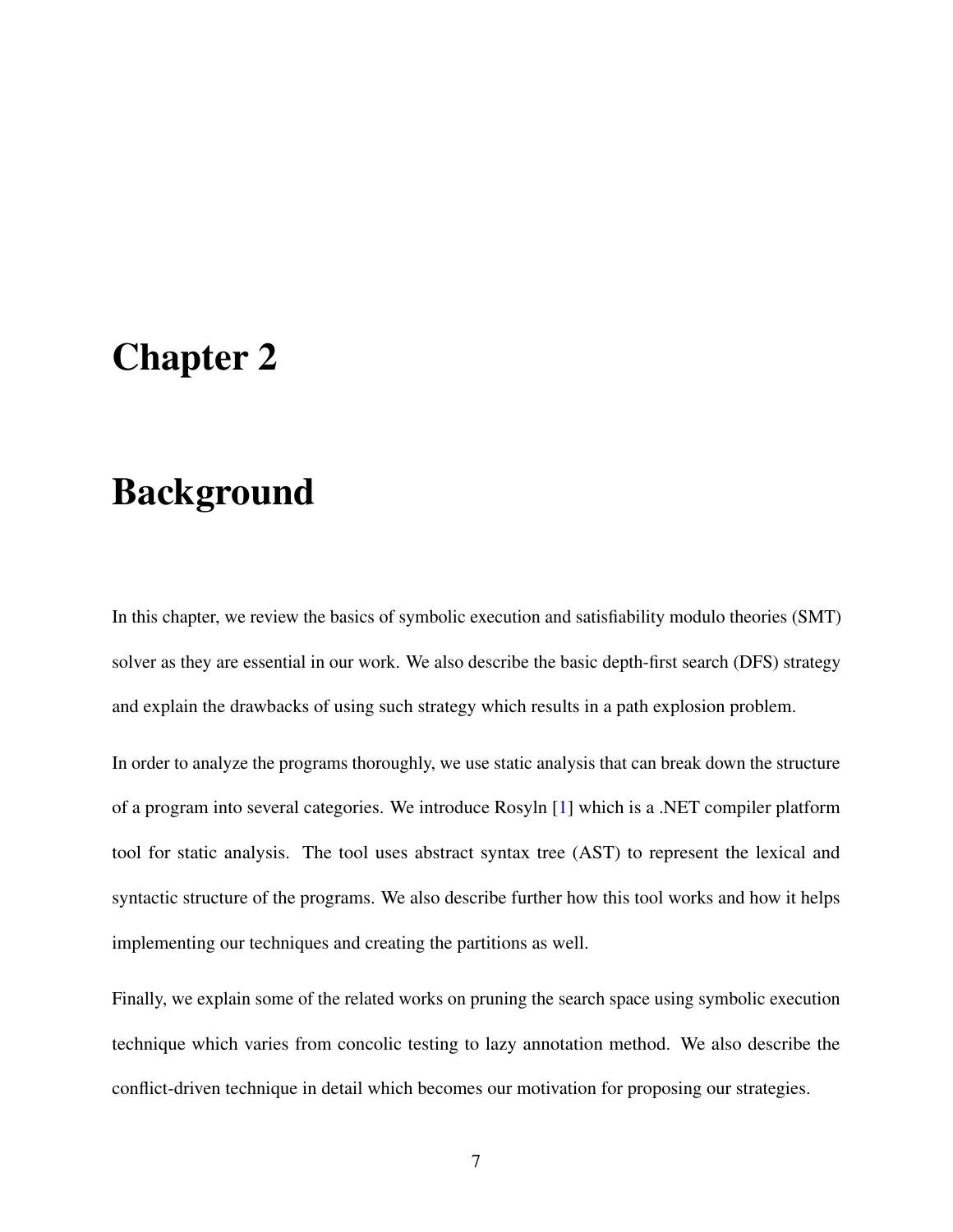#### <span id="page-17-0"></span>2.1 Symbolic Execution

In symbolic execution [\[27\]](#page-78-6), a program is executed using symbolic values instead of concrete values. Upon the execution of a program, a trace consisting of symbolic expressions along the paths will be generated. This trace consists of assignment and conditional expressions. The conjunction of all symbolic expressions within a trace will form a path constraint. This path constraint can be solved using a number of constraint solvers, such as the Satisfiability Modulo Theories (SMT) solver. If the SMT solver returns SAT (satisfiable), then there would be a set of inputs that satisfy the current path. The assignment is useful for test data generation as they set the input values to exercise the target path in the program. On the other hand, if the solver returns UNSAT (unsatisfiable), there does not exist any valid inputs that can simultaneously satisfy all constraints along the given path. Even though the path is infeasible, we can still derive useful information to find the root cause of the problems by extracting the UNSAT core. There may exist multiple UNSAT cores for an infeasible path. Typically, a solver will return only one UNSAT core. This core will consist of a set of clauses that the solver has determined to be unsatisfiable. Several strategies took advantage of the UNSAT core to build and enhance their exploration strategies, including [\[28\]](#page-78-2).

Since a path might involve the same variable multiple times, we need to use Single Static Assignment (SSA), which is commonly used in modern compilers, into our work. Using this technique, we can differentiate variables that are being used in different program points. This is also necessary because the SMT solver will always return UNSAT for an expression that has conflicting constraints involving the same variable. An example of how transforming into SSA form can be shown in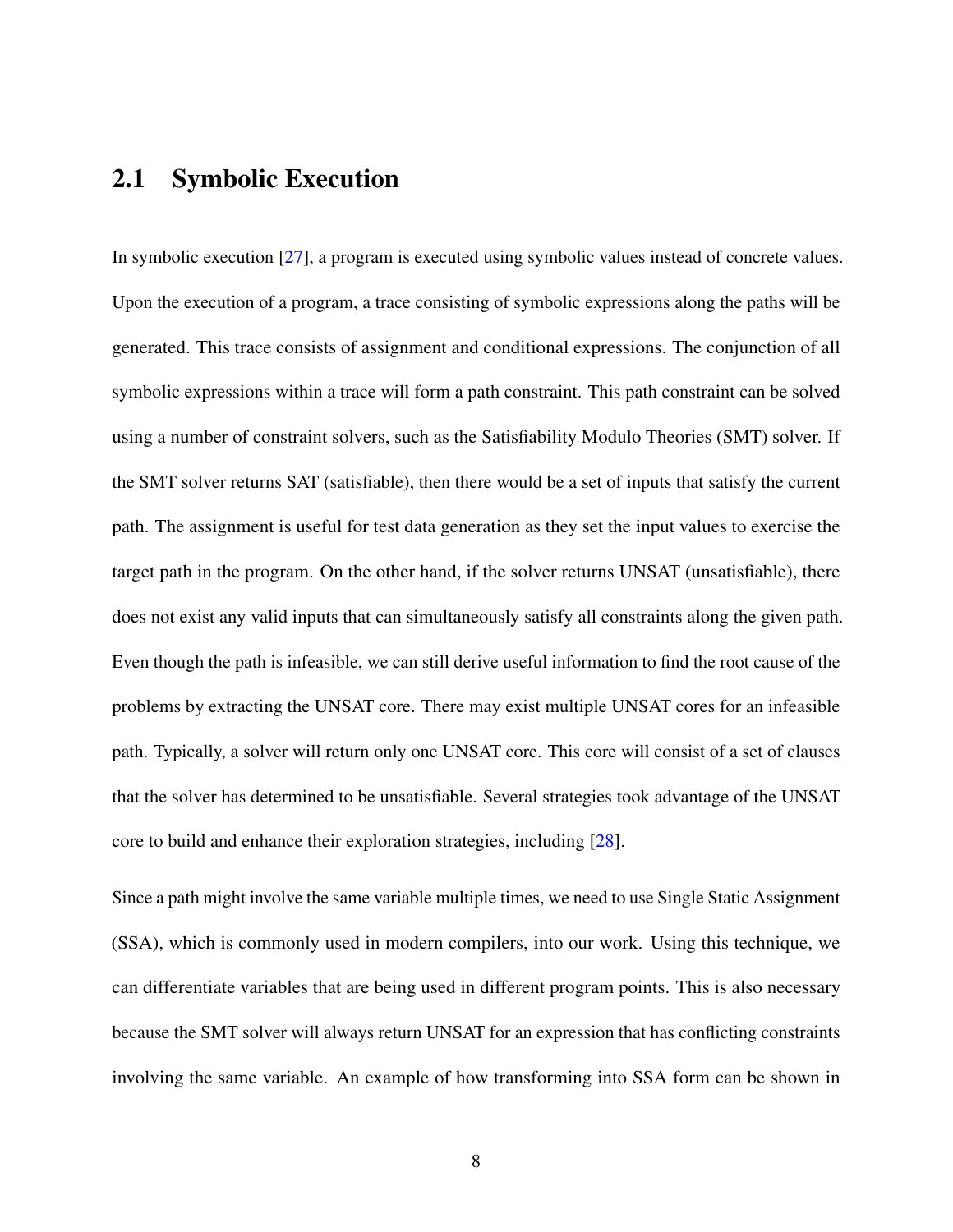<span id="page-18-0"></span>Figure [2.1.](#page-18-0) The left part is the original source code running sequentially, while the right part shows the results after translating into SSA form. Note that on the third line, we need to make a new variable for x since it is a new assignment to the same variable x.

| $x = x + +$ ; |   | $x_1 = x_0 + 1$ ;  |
|---------------|---|--------------------|
| $y = x$ ;     | → | $y_0 = x_1;$       |
| $x = y + x;$  |   | $x_2 = y_0 + x_1;$ |

Figure 2.1: An example of translating statements into SSA form

We show how symbolic execution can be applied in a C# program, illustrated in Figure [2.2.](#page-18-1) Note that all assignments have been translated into the SSA form before adding them into a path constraint. This should be done to avoid any conflicting constraints within the path constraint. Suppose we have two assignments,  $x = y$  and  $x = x + 1$ , respectively. If we let SMT solver checks these clauses, the output would be unsatisfiable (UNSAT) since variable  $x$  has conflicting constraints by having  $2$ values at the same time. Thus, SSA plays a great role in dealing with this situation by categorizing each variable that has been used individually. Upon translating all assignments, the results would be  $x_0 = y_0$  and  $x_1 = x_0 + 1$ , which are acceptable for the SMT solver.

<span id="page-18-1"></span>

Figure 2.2: An example of C# program to illustrate symbolic execution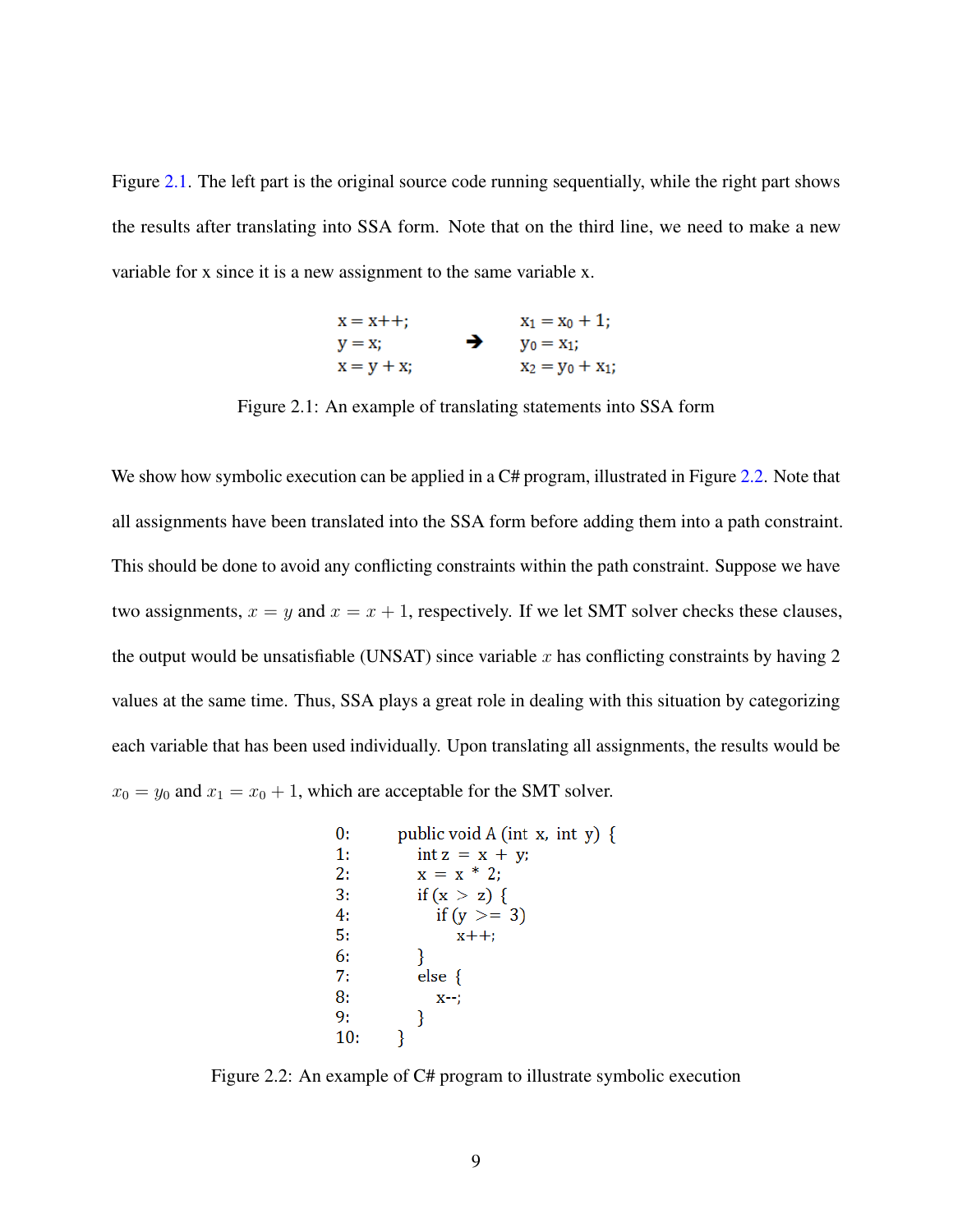It can be observed that when the program was executed with concrete values  $x = 4$  and  $y = 3$ , a particular path taken by the program would be along line numbers  $0 \to 1 \to 2 \to 3 \to 4 \to 5 \to 6 \to 6$ 10. During symbolic execution, the values of symbolic variables change along with the instructions. For example, when the instruction  $x = x * 2$  is executed, the symbolic value of x is changed from x to  $x + 2$ . Similarly, symbolic expressions are formed whenever a branch is encountered and the conditional expression is evaluated based on its *true* or *false* transition. During the concrete run, the condition for  $(x > 2)$  is evaluated to true. Hence, the symbolic expression for this conditional is  $(x > 2 = true)$  and we can simplify it as  $(x > 2)$ . On the other hand, if the conditional is evaluated to false, the symbolic expression for this conditional would be  $(x > 2 = false)$  or  $(not(x > 2))$ . This expression is called **branch constraint**. The path constraint is computed as the conjunction of all clauses from the expressions (including branch constraint) encountered along the path:  $(z_0 = x_0 + y_0) \wedge (x_1 = x_0 * 2) \wedge (x_1 > z_0) \wedge (y_0 \geq 3) \wedge (x_2 = x_1 + 1).$ 

The solver will analyze this path to determine if the path is satisfiable or not. In this example, the solver will return SAT as there is a set of inputs  $(x_0 = 4, y_0 = 3)$  that can satisfy this path constraint. To analyze a different path, the current path constraint can be modified by negating any of the branch predicates and bringing in the associated statements in the associated block. Suppose we are interested in finding out whether line 8 is reachable or not given the existing path constraint from the previous example, we can negate the conditional expression in line 3, giving a new path predicate as:  $(z_0 = x_0 + y_0) \wedge (x_1 = x_0 * 2) \wedge (x_1 \le z_0)$ . In this way, all paths can be traversed systematically.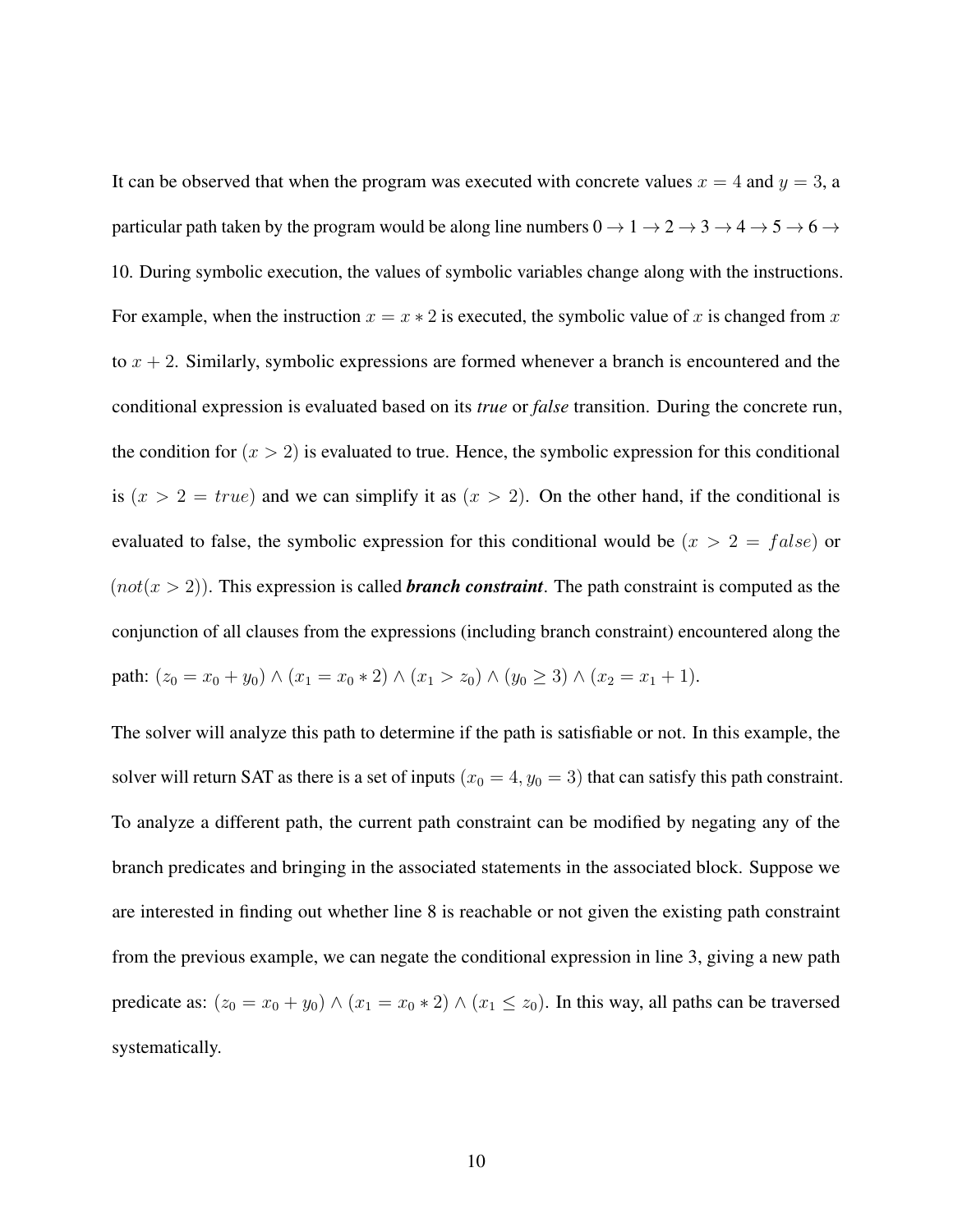### <span id="page-20-0"></span>2.2 Concolic Testing

Concolic testing is a hybrid technique that uses concrete execution along with symbolic execution. It uses concrete inputs to execute the program. Upon the execution of a program, a trace consisting of all components that have been exercised earlier will be generated. While traversing the executed path, all constraints of symbolic inputs are recorded. Any unreachable branches will be analyzed using symbolic execution together with solver constraints to generate new inputs in order to maximize the code coverage. As a result, concolic testing can be considered as an improvement over symbolic execution.

<span id="page-20-1"></span>In order to understand this technique better, consider an example in Figure [2.3.](#page-20-1) In this case, we want to find out if the error in line 4 can be reached or not. Random testing might not work efficiently because it would require a large number of tests to reach the error. However, random testing can find simple and uncomplicated bugs quickly. Still, as the bugs are getting hard to find, random testing would have problems in finding them as it requires a lot of combinations.

| 0: | public void B (int x, int y) { |
|----|--------------------------------|
| 1: | $int z = x + y;$               |
| 2: | if $(x == 10)$ {               |
| 3: | if $(x > z)$ {                 |
| 4: | $/*$ error $*/$                |
| 5: |                                |
| 6: |                                |
| 7: |                                |

Figure 2.3: An example of C# program to illustrate concolic testing

Assuming we have an arbitrary choice for x and y with both variables are assigned to 1. During concrete execution, we set z to 2 from the addition of x and y, and break in line 2 since  $1 \neq 10$ .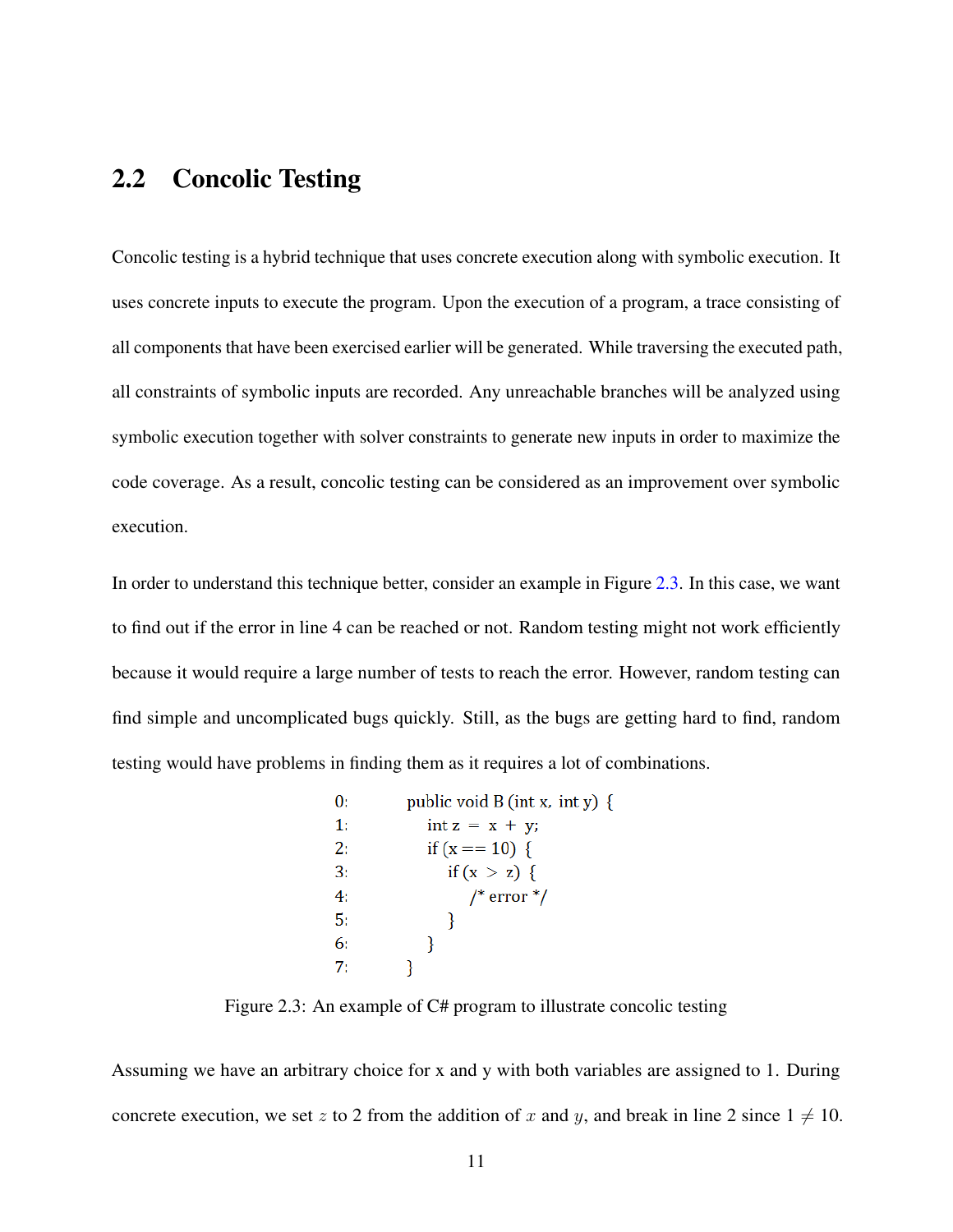Symbolic execution will also record all constraints starting from line 1, which sets  $z$  to  $x + y$ , to line 2, which compares x to 10. Since we know the conditional in line 2 is not satisfied, a constraint solver will be invoked given all constraints from symbolic execution to get any satisfying inputs. In this case, the result from the solver would be  $x = 10$  and  $y = 1$ .

Running this program using the new inputs, it can reach the second conditionals in line 3. However, it cannot reach line 4 since 10  $(x)$  is not greater than 11  $(z)$ . The procedure is then repeated by invoking the constraint solver given all expressions from line 1 to 3, in which  $(z = x+y)$ ,  $(x == 10)$ and  $(x \ge z)$ . The constraint solver will return input values that can satisfy the formula  $(x = 10$  and  $y = 0$ ). This inputs can reach the error.

Apart from their strengths, concolic testing still suffers from scalability issues. According to [\[36\]](#page-79-2), most concolic testing tools have problems with multi-threaded code. Hence, they assume a program is single-threaded and deterministic. In addition, concolic testing dependent on the effectiveness of its constraint solver. Therefore, when the constraint is beyond the ability of the solver, symbolic execution may not analyze the path and switch to explore new paths. In addition, this technique uses basic depth-first search (DFS) strategy to scan the search space. As a result, it is not suitable for large programs due to the path explosion problem.

### <span id="page-21-0"></span>2.3 Control Flow Graph

The Control Flow Graph (CFG) is a graph representation of the flow of possible executions in a program [\[2\]](#page-75-3). It is constructed as a directed graph  $G(V, E)$  with vertices or nodes representing the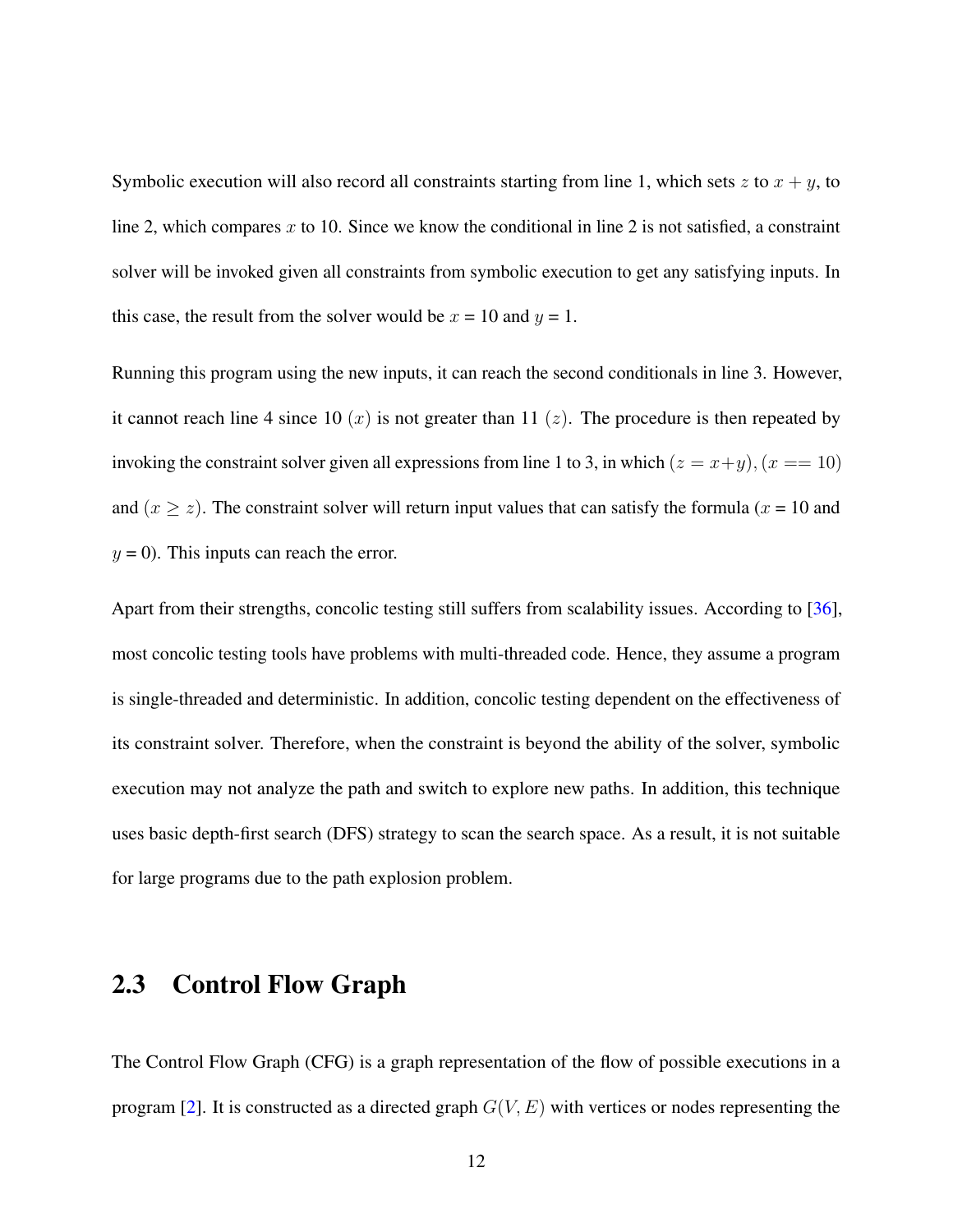execution statement and branch predicates, and edges representing the execution path between nodes. The CFG is also critical to many compiler optimizations and static analysis tools.

<span id="page-22-0"></span>Each basic block should consist of maximum program statements under several conditions. First, each block only has a single entry and exit point. All statements that can be reached from another basic block and are leading to the execution of another basic block can be grouped together. Second, ordering within the block is necessary to maintain the program runs in sequential orders.



Figure 2.4: CFG representation based on Figure [2.2](#page-18-1)

Figure [2.4](#page-22-0) is the transformation from a program shown in Figure [2.2](#page-18-1) to a control flow graph (CFG). The block id is the same as the line number in the program. The second block from the top consists of line 1 and 2 since both statements can be accessed right after the program runs and both are entering the conditional expression in line 3. Furthermore, all conditionals are placed inside individual blocks because their exit points are unique among each other.

CFG is really useful in our work since it can systematically explore the search space in a program. Using the graph, we can record all covered paths and traverse the remaining ones. Many existing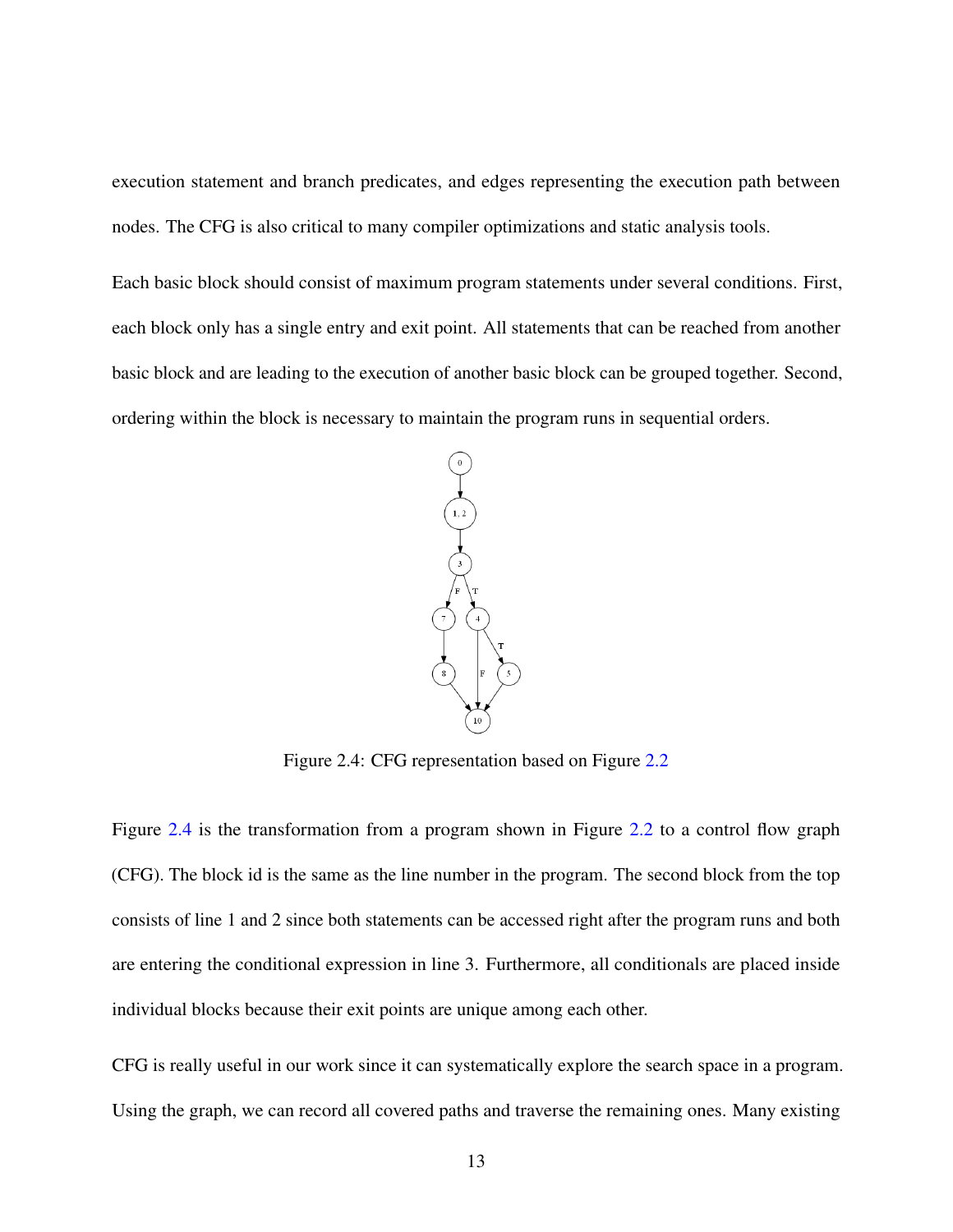strategies use CFG to make decisions on whether a particular branch constraint need to be reversed in order to explore a new path.

#### <span id="page-23-0"></span>2.4 Static Analysis

There are several testing techniques to detect software bugs including static and dynamic analysis. While static analysis examines the program source code during compile-time, dynamic analysis performs the analysis during run-time. Thus, the two approaches are complementary because no single approach can find error better than the others. Since our work use static analysis mostly to determine further actions based on the structures of a program, we will discuss this analysis in detail.

The cost to fix defects or bugs increases as their complexity. Any bugs will be harder to find as the programs get bigger. In other words, the longer the defect persists, the more expensive it gets. Therefore, detecting bugs at an early phase of the software development cycle will reduce the cost significantly. Static analysis is useful to understand the structure of the code. It examines all possible execution paths and variable values, not just those that are invoked during execution. Thus, static analysis can detect bugs or errors at an early stage.

Static analysis tools and compiler are oriented to improve the quality of the source code and minimizing any potential bugs that are hard to find and debug. Both rely on static analysis of the source code during compilation to generate warnings and diagnostics. Many compilers have different capabilities in diagnosing specific pattern bugs, so using different compilers will improve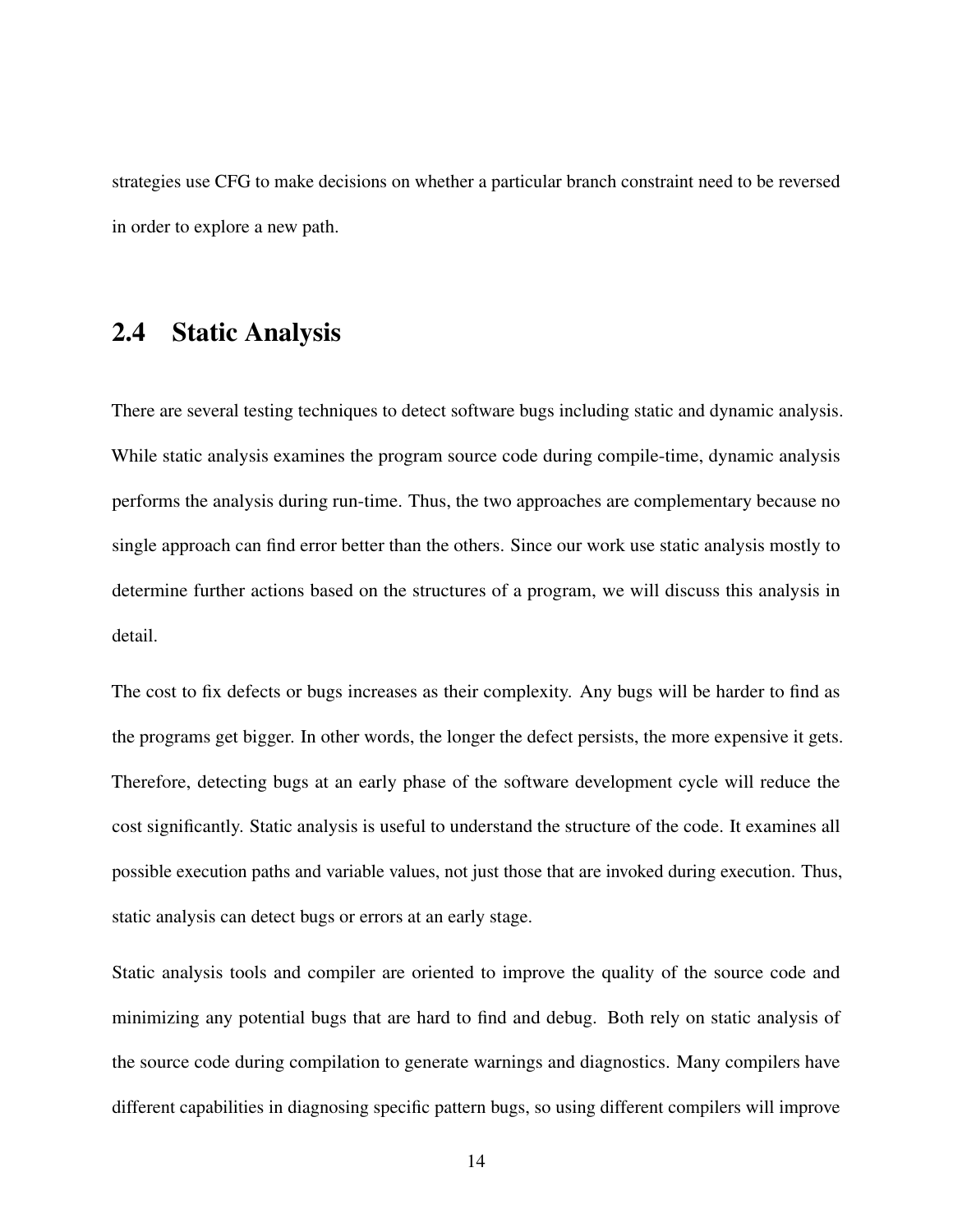the quality of the code. However, different compilers may have different languages and structures that other compilers do not support. Thus, in most cases, a program cannot be compiled with many compilers. On the other hand, most static analysis tools have smarter algorithm so that it can be more flexible with the source code. In this work, we use Rosyln, a .NET compiler platform, from Microsoft as our static analysis tool [\[1\]](#page-75-2). It provides open-source C# compilers with rich APIs.

#### <span id="page-24-0"></span>2.4.1 .NET Compiler Platform ("Roslyn")

Compilers are usually presented as black boxes, in which all source codes are presented in the beginning, and output files in any forms, such as executable files or assemblies, are generated in the end to the user. It is quite hard to know what happens in the middle of the process. While compilers perform their tasks, they build up deep understanding to the code but this information in unavailable to anyone but the compiler implementation wizards.

In order to improve our code quality, we rely on code analysis tools that have integrated development environment (IDE) features such as IntelliSense for debugging, "Find all references", refactoring and intelligent renaming. As these tools get smarter, they need access to the deep code knowledge that the compiler possess. This is the primary goal of the .NET Compiler Platform ("Roslyn"). It opens up the black boxes and allow users to share and use these kind of information in their code. Roslyn provides the APIs that mirror a traditional compiler pipeline. There are 4 phases in total. First, the source code is parsed into syntax that follows the language rules. Second, declarations from source code and imported metadata are analyzed to form symbols. Third, the binding process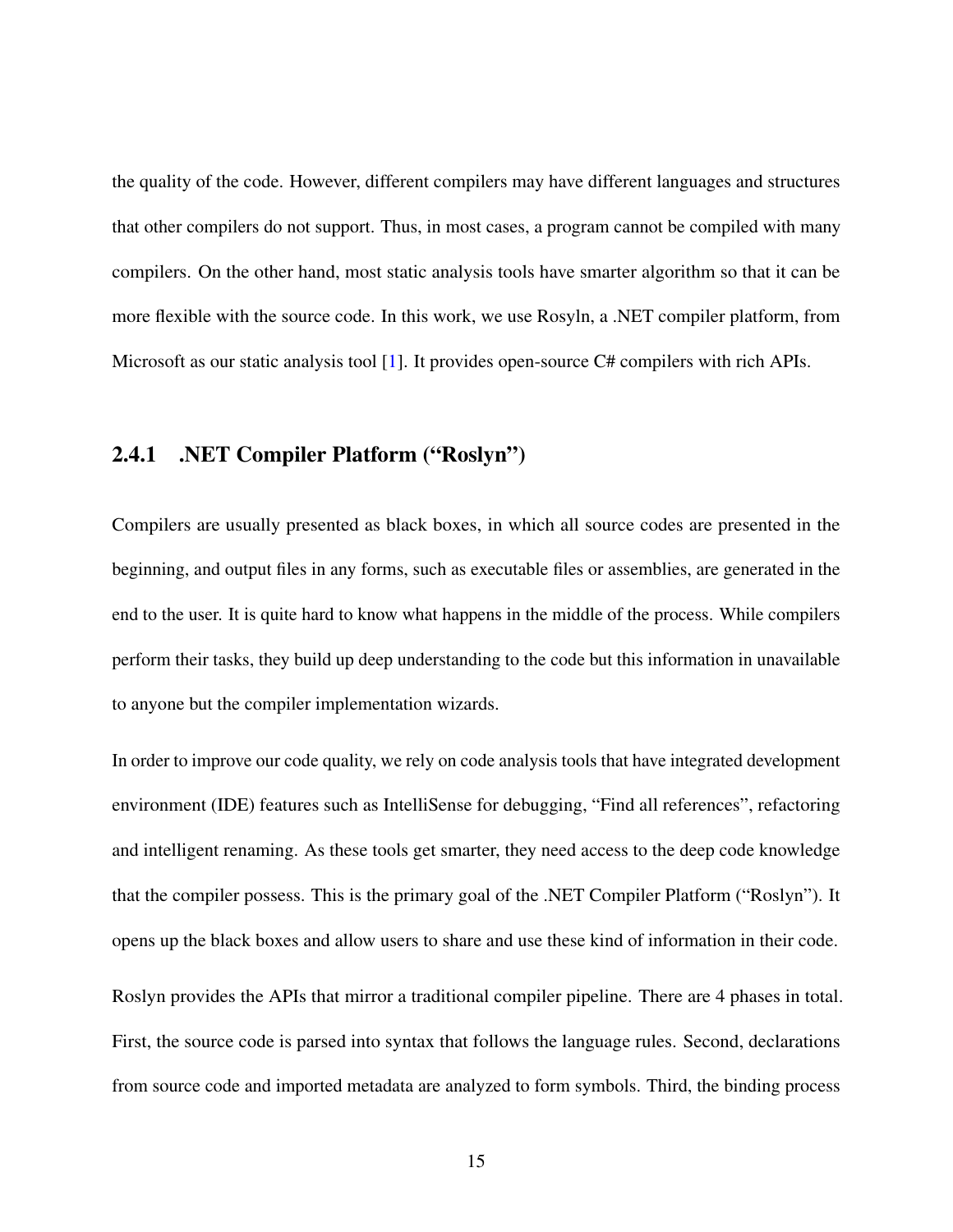matches identifiers with symbols. Finally, all information is emitted as an assembly. The complete pipeline is illustrated in Figure [2.5.](#page-25-0)

<span id="page-25-0"></span>

Figure 2.5: Traditional compiler pipeline

Roslyn breaks all phases into single objects that can be accessed individually. The parsing phase is transformed as a syntax tree, the symbols and imported metadata phase are represented in symbol table, the binding phase exposes the result of the compiler's semantic analysis and the emit phase for producing Intermediate Language (IL) bytes code. The pipeline can be shown in Figure [2.6.](#page-25-1)

<span id="page-25-1"></span>

Figure 2.6: .NET compiler pipeline

There are 2 main layers of APIs in Roslyn as shown in FIgure [2.7](#page-26-0) - the Compiler APIs and Workspace APIs. The compiler layer contains objects that directly connect all information from the compiler pipeline, both syntactic and semantic. The compiler APIs can also produce a set of diagnostics to be plugged into a Compilation and user-defined diagnostics. Thus, user can have the benefits by interacting naturally through Visual Studio such as halting a build and showing squiggles in the editor and generating code fixes. The team is currently reviewing the hosting/scripting APIs for executing code snippets as part of the compiler layer. The workspace layer, on the other hand,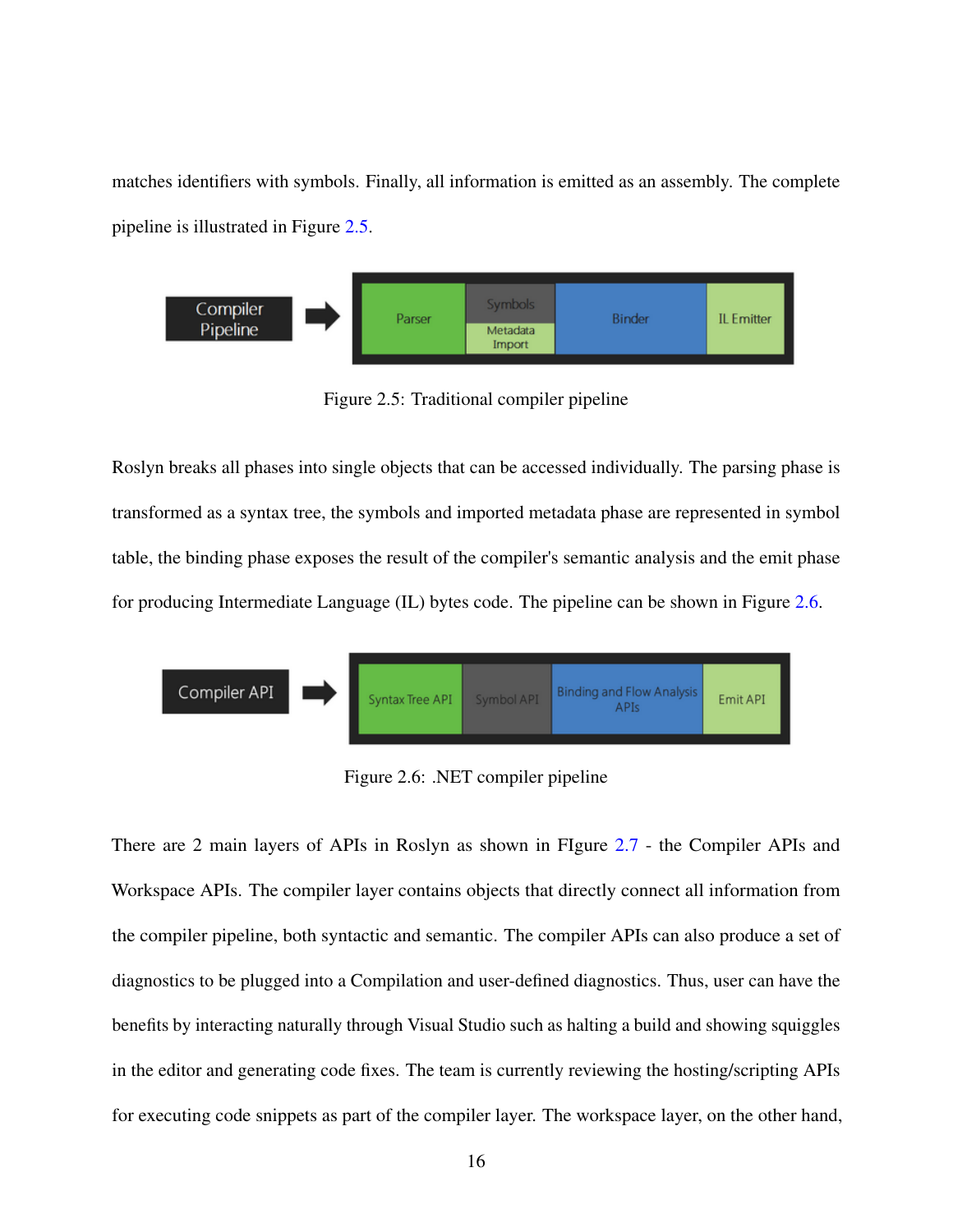contains all information needed for refactoring and doing code analysis over the entire solution. It passes all information about the project into a single object model without having to parse the file, configure options and manage the project dependencies.

<span id="page-26-0"></span>

Figure 2.7: Roslyn main layers - Compiler and Workspace APIs

The most important structure exposed in the compiler layer is the syntax tree as it represents the lexical and syntactic structure of the code. Thus, it can process and analyze the syntactic structure of source code in a project. In addition, syntax trees are useful to rearrange the source code without having to do it manually. By controlling the trees, we can create and rearrange the source code in a more flexible way.

Syntax trees have 3 main attributes. The first attribute is that syntax trees keep all information in full support. This means that every information found in the source code including whitespace and comments are stored. Even if the programs are not compilable, syntax trees will show the missing tokens. The second attribute is that a text representation from the source code can be obtained by analyzing the syntax trees. This means that from any syntax node, it is possible to retrieve the text representation by looking at its sub-nodes. As a result, editing the source code is possible by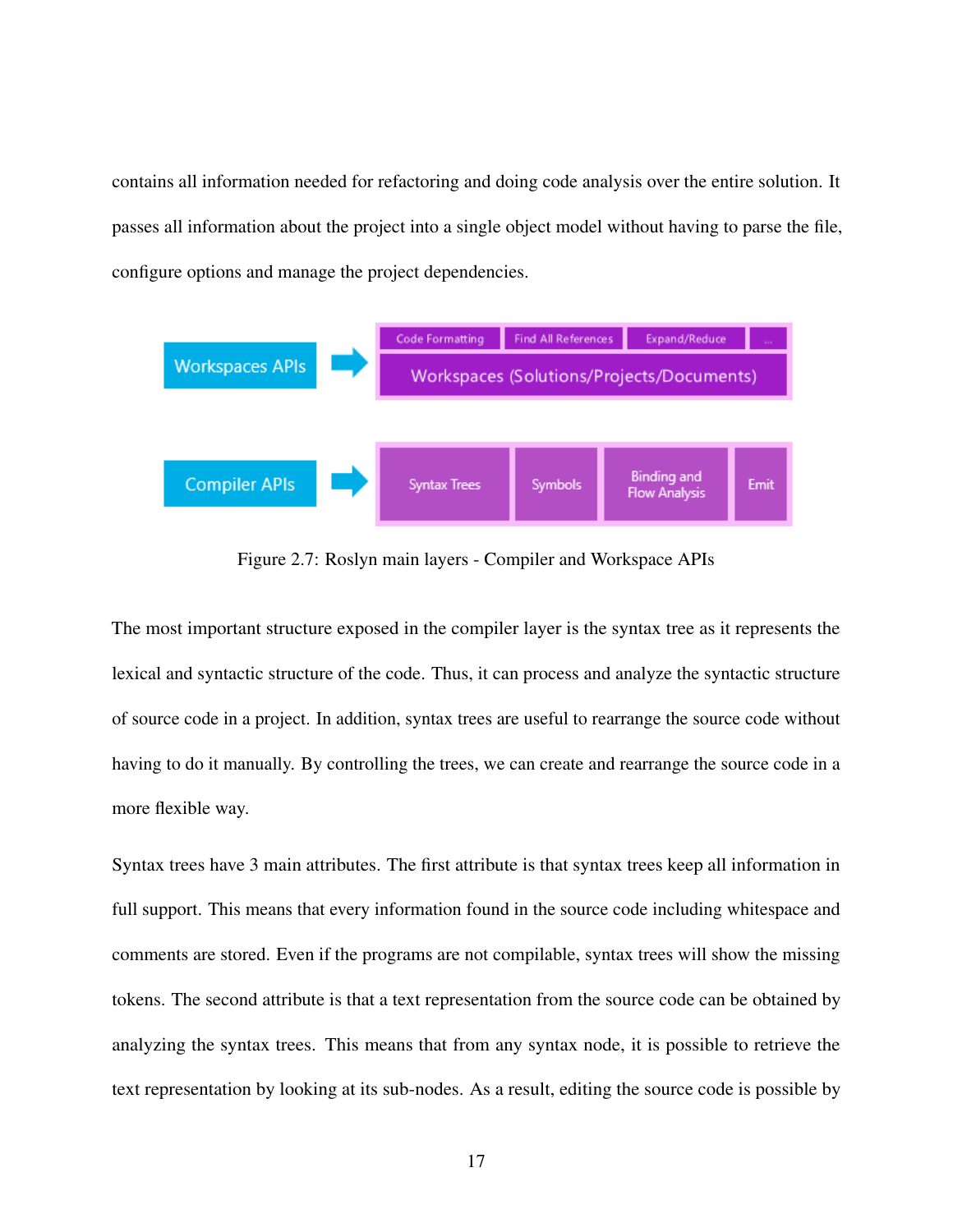creating a new tree out of an existing syntax tree. The third attribute of syntax trees is that they are immutable. This means that the original syntax tree cannot be modified and changed. Thus, multiple users can use the same syntax tree at the same time without any race conditions. The trees are also efficient in terms of memory usage because the new version will reuse the underlying nodes. This will make creating a new tree becomes faster as well.

There are several elements that build syntax trees such as syntax nodes, tokens and trivia. Syntax nodes are one of the most important structures that control the trees. They represent the declarations, expressions and statements from the source code. Each of them are categorized into separate classes under SyntaxNode library. All syntax nodes are non-terminal nodes which means that they always have child nodes consisted of tokens or other nodes. In addition, the child nodes are represented in sequential orders according to their position in the source code.

Syntax tokens are the smallest structure of the code representing keywords, identifiers and literals. Thus, they never became parents of other tokens or nodes. Unlike syntax nodes, there is only a single structure for all kinds of tokens. A numeric value, for instance, will be represented as integer literal tokens with the Value property that tells you the decoded numbers. On the other hand, a string will be decoded from the ValueText property.

Syntax trivia are consisted of insignificant structures of the code such as comments and whitespace. Since they are not important in understanding the code, they are not included as a node within a syntax tree. However, as they are important in refactoring and to keep the source code complete, they are considered as part of the syntax tree. The only way to access them is by looking at the properties within a token as LeadingTrivia or TrailingTrivia. Unlike syntax nodes and tokens, syntax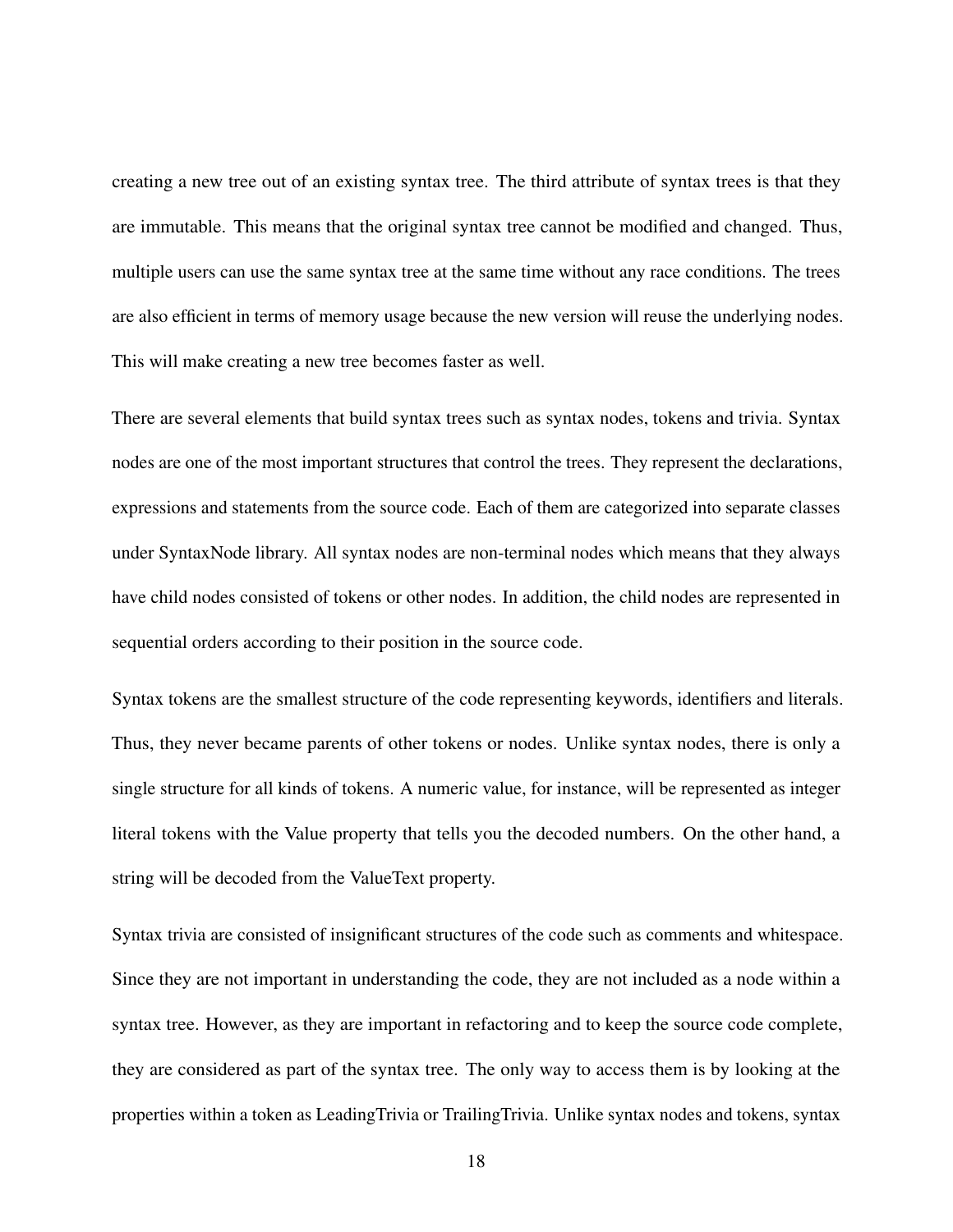trivia do not have parents. They do have the same parents as the token they are associated with.

During static analysis, it is useful to know the location of several structures within the source code. Roslyn provides the TextSpan class to know the position of each node, token and trivia within the source text. It consists of the beginning position and a count of characters which are represented as integers. Each node has 2 TextSpan properties: Span and FullSpan. The only difference is that the FullSpan property consider any leading and trailing trivia, while the Span property does not.

The Workspace layer organizes all information about the project in a solution into a single object model that connects directly with the syntax tree, compilation and semantic models. A workspace is consisted of all documents within a project. Any changes within a source document will trigger an event to show that the overall model of the solution has been changed. Figure [2.8](#page-28-0) is a representation of how the Workspace relates to all elements in a model. Each solution consists of projects and documents and its elements change (represented as the superscripts) as we modify the solution by constructing new instances based on existing solutions.

<span id="page-28-0"></span>

Figure 2.8: The Workspace layer hierarchy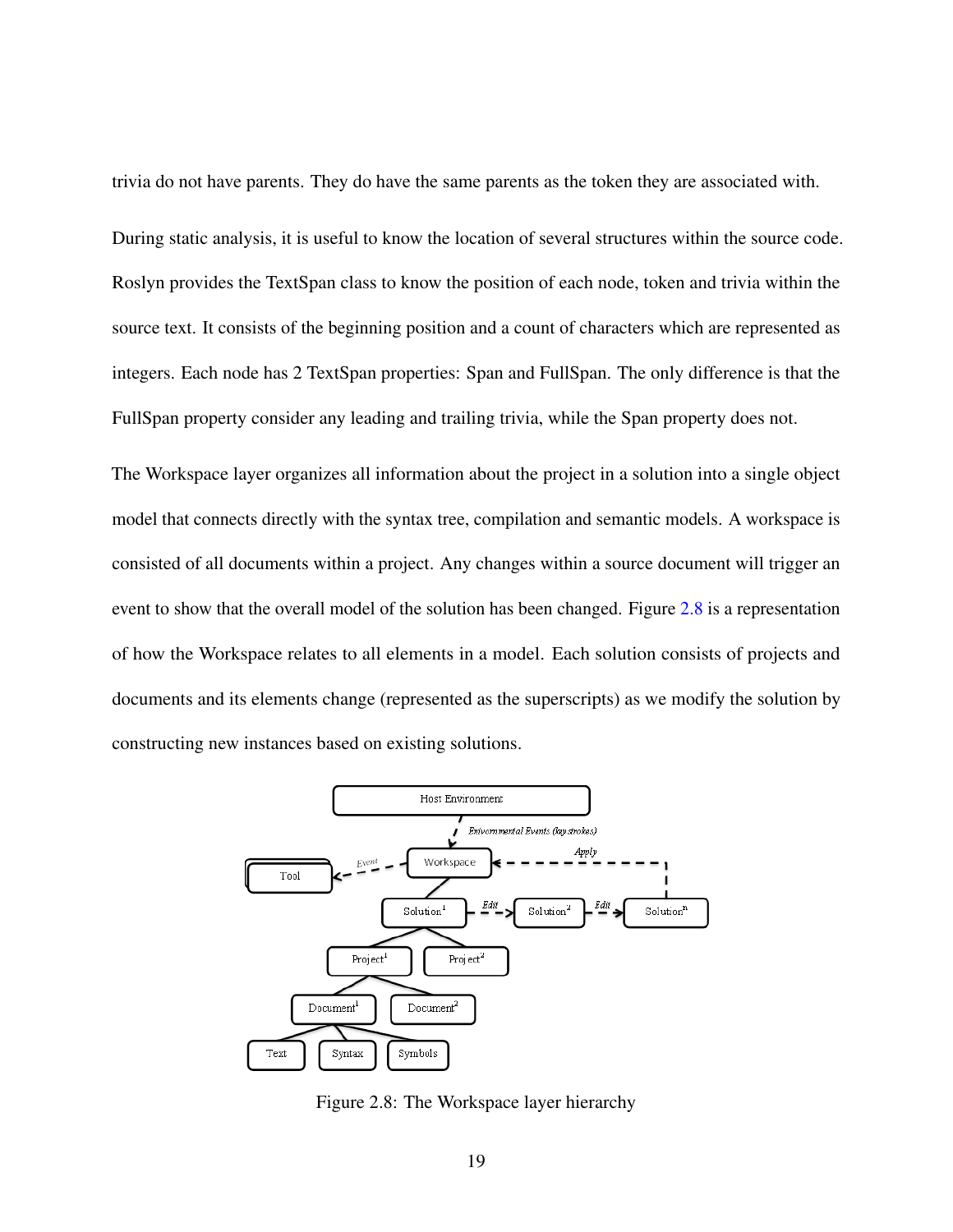#### <span id="page-29-0"></span>2.5 Satisfiability Modulo Theories (SMT) Solvers

Satisfiability is one of the most fundamental problems in theoretical computer science, namely the problem of determining whether a formula expressing a constraint has a solution. The most well-known constraint satisfaction problem is propositional satisfiability (SAT), where the goal is to decide whether a formula over Boolean variables, formed using logical connectives, can be made true by choosing true/false values for its variables [\[17\]](#page-77-1). Other problems are formulated more naturally and compactly in classical logics, such as first-order or higher-order logics, with a more expressive language that includes non-Boolean variables, function and predicate symbols (with positive arity) and quantifiers. The problem of evaluating the satisfiability of first order formulas with respect to some background theories is called Satisfiability Modulo Theory (SMT) [\[4,](#page-75-4) [11\]](#page-76-2).

The current SMT technology that exists is built upon 40 years of theory and empirical studies. Most of today's solvers are based on the Davis-Putnam procedure that was created in 1960 [\[15\]](#page-77-2) and then revised for performance in 1962 [\[14\]](#page-77-3). For historical reasons, this is now known as the DPLL (Davis-Putnam-Logemann-Loveland) procedure. This family of satisfiability solvers leverages the separation of clauses in the conjunctive normal form (CNF) of propositional formulas [\[25\]](#page-78-7). A CNF formula is a conjunction of clauses where a clause is a disjunction of literals, and a literal is in turn, an atomic formula (atom) or its negation. It is similar to the product of sums form used in circuit theory. The formula is satisfiable if there exists an assignment of truth values to the used Boolean variables in order for the entire formula to be true. If there does not exist such an assignment, the formula is said to be unsatisfiable.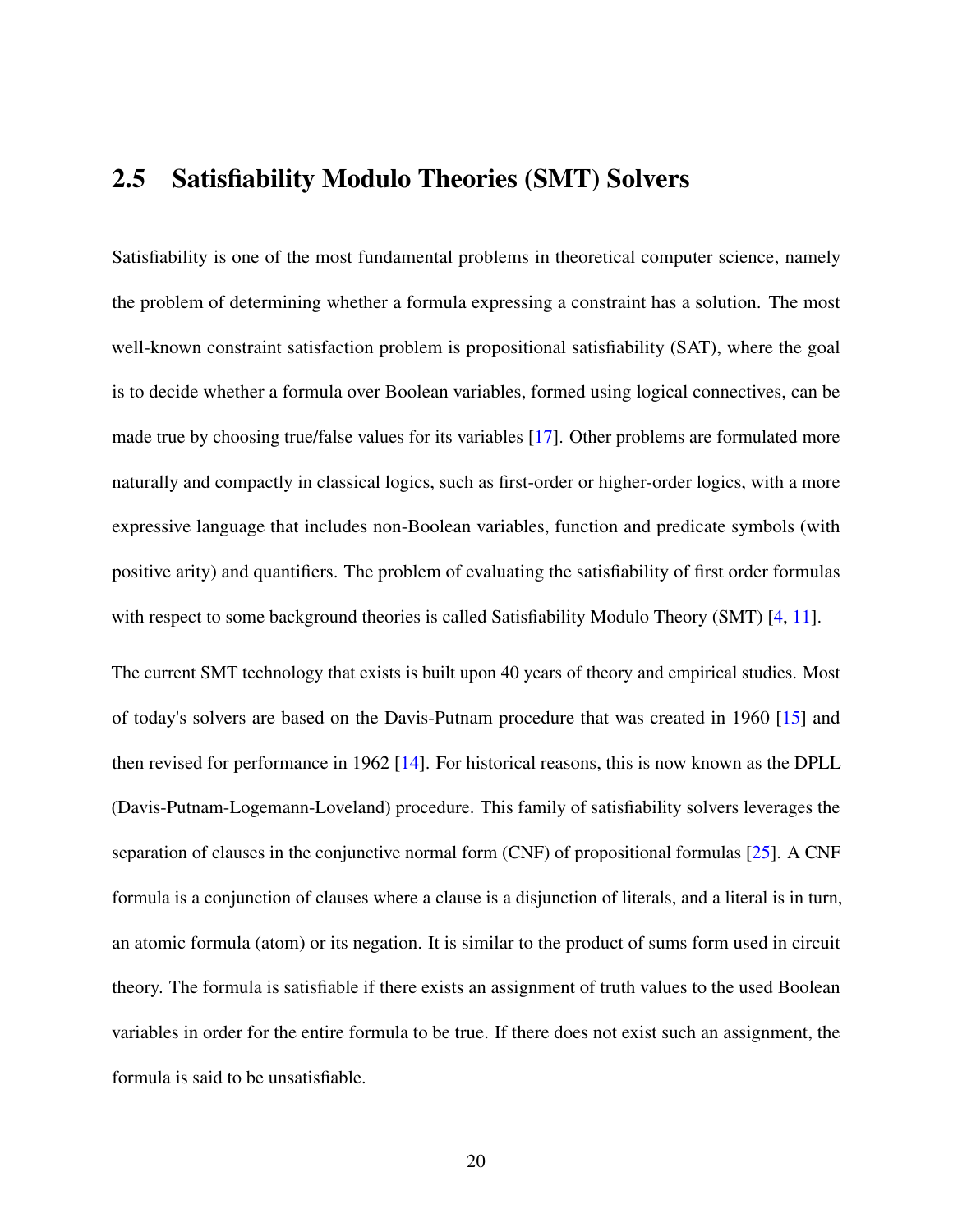The most successful approach relies on a modern SAT procedure to deal with the boolean search, and on dedicated theory solvers (which are able to decide the satisfiability of theory atoms with respect to the background theory [\[32,](#page-79-3) [39,](#page-79-4) [20,](#page-77-4) [7\]](#page-76-3). SMT solvers decide satisfiability of functions modulo theories. A theory is a set of axioms and rules of inference in which first order logic predicates are interpreted. Formally, a theory T is the set of axioms and all deducible formulas from the rules of inference (all true statements). A formula F is T-satisfiable if  $F \wedge T$  is is satisfiable in the first order sense. If not, F is T-inconsistent, or T-unsatisfiable [\[25\]](#page-78-7).

There are 2 major approaches for implementing SMT solvers, referred to as the eager and lazy approach. The eager approach translates the inputs into a propositional conjunctive normal form (CNF) formula which will be checked by a SAT solver for satisfiability. The lazy approach, on the other hand, treats all atoms as propositional formula until a satisfying assignment is found. This formula is solved by a SAT solver whose results will be checked with dedicated theory solvers. If the model is consistent with the theory, then the formula is satisfiable. Otherwise, any violated clauses are added to the original formula and the search continues.

There are several popular SMT solvers including Yices [\[19\]](#page-77-5), Z3 [\[16\]](#page-77-0) and CVC4 [\[3\]](#page-75-5). In this research, we used Z3 from Microsoft Research.

#### <span id="page-30-0"></span>2.6 Related Work

In order to enhance symbolic execution, several heuristic exploration strategies have been proposed in the past. One such technique is to randomly choose the values over several possible inputs [\[5,](#page-75-6) [34\]](#page-79-5).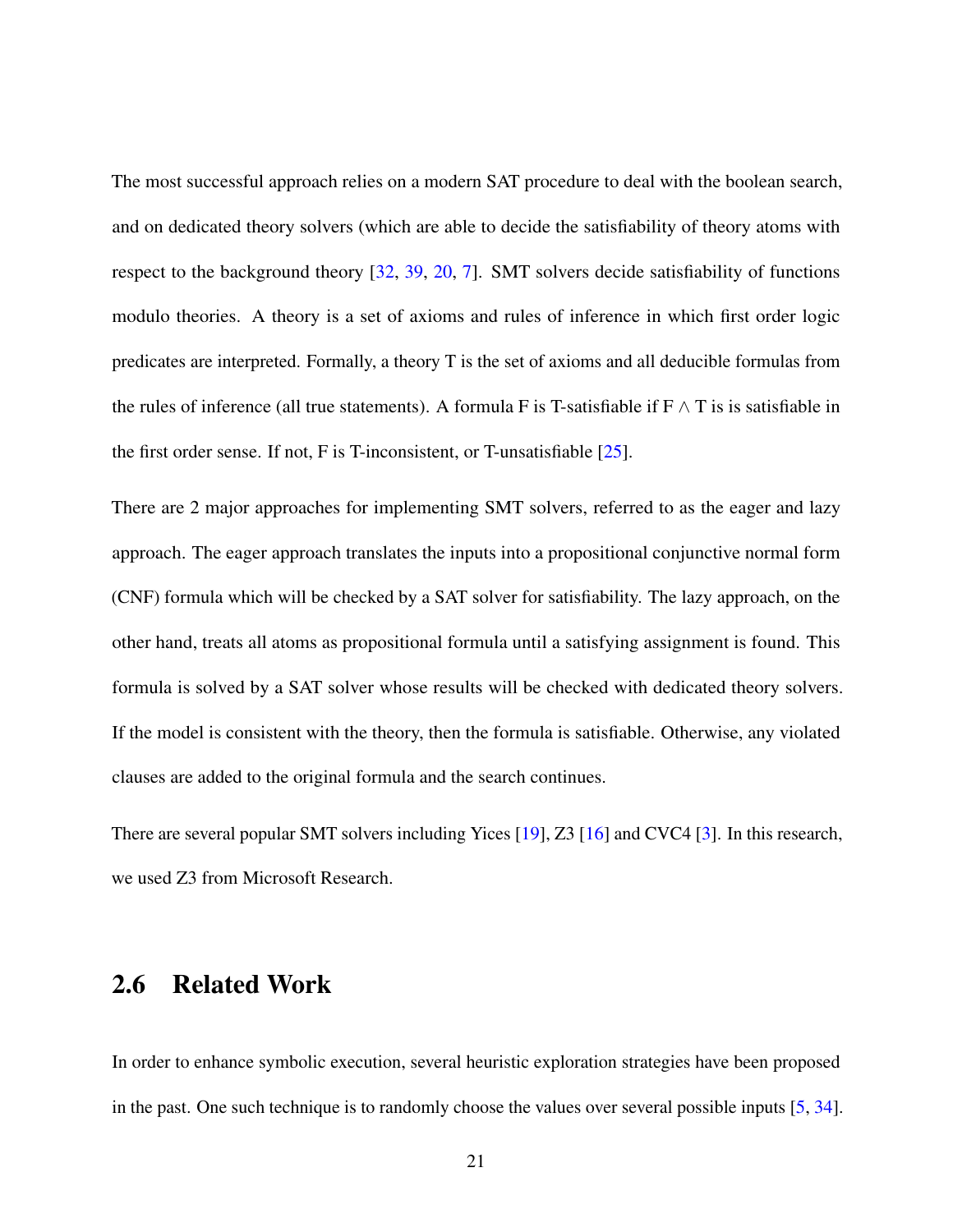Random testing is known to be very fast in finding major software bugs [\[21\]](#page-77-6). However, there are 2 problems with this strategy. First, there could be higher chances to have redundant paths among different inputs which will result in having the same coverage areas. As a result, random testing has a poor code coverage. Second, the probability of selecting several inputs that can catch all buggy behaviors is very small [\[33\]](#page-79-6). In order to to overcome the aforementioned challenges, a tool called DART [\[22\]](#page-77-7) was created. It uses automatic random testing by combining it with automatic interface extraction to avoid redundant paths and implements dynamic test generation to drive the program along alternative conditional branches. However, DART could handle only integer constraints, not pointer constraints. As a result, some paths are still skipped. CUTE [\[38\]](#page-79-1) was created with a more advanced technique by using concolic testing to improve test coverage and be able to solve pointer constraints in sequential programs.

DART and CUTE use the basic depth-first search (DFS) strategy for path exploration. After each execution, the last branch constraint is analyzed to check whether its counter branch has been explored or not in order to explore a new path. Thus, this strategy can explore all paths in a program to reach 100% coverage in theory. However, this strategy is not suitable for large programs due to the path explosion problem, in which the number of paths increases exponentially with an increasing of program size.

In order to improve the concolic testing, Jaffar [\[24\]](#page-78-5) uses interpolation for assisting concolic execution process to prune redundant paths. This strategy mitigates the path explosion problem of concolic testing by subsuming paths that can be guaranteed to not be buggy. However, such guarantee is feasible only if the program is annotated with assertions. Without assertions, each path is unique and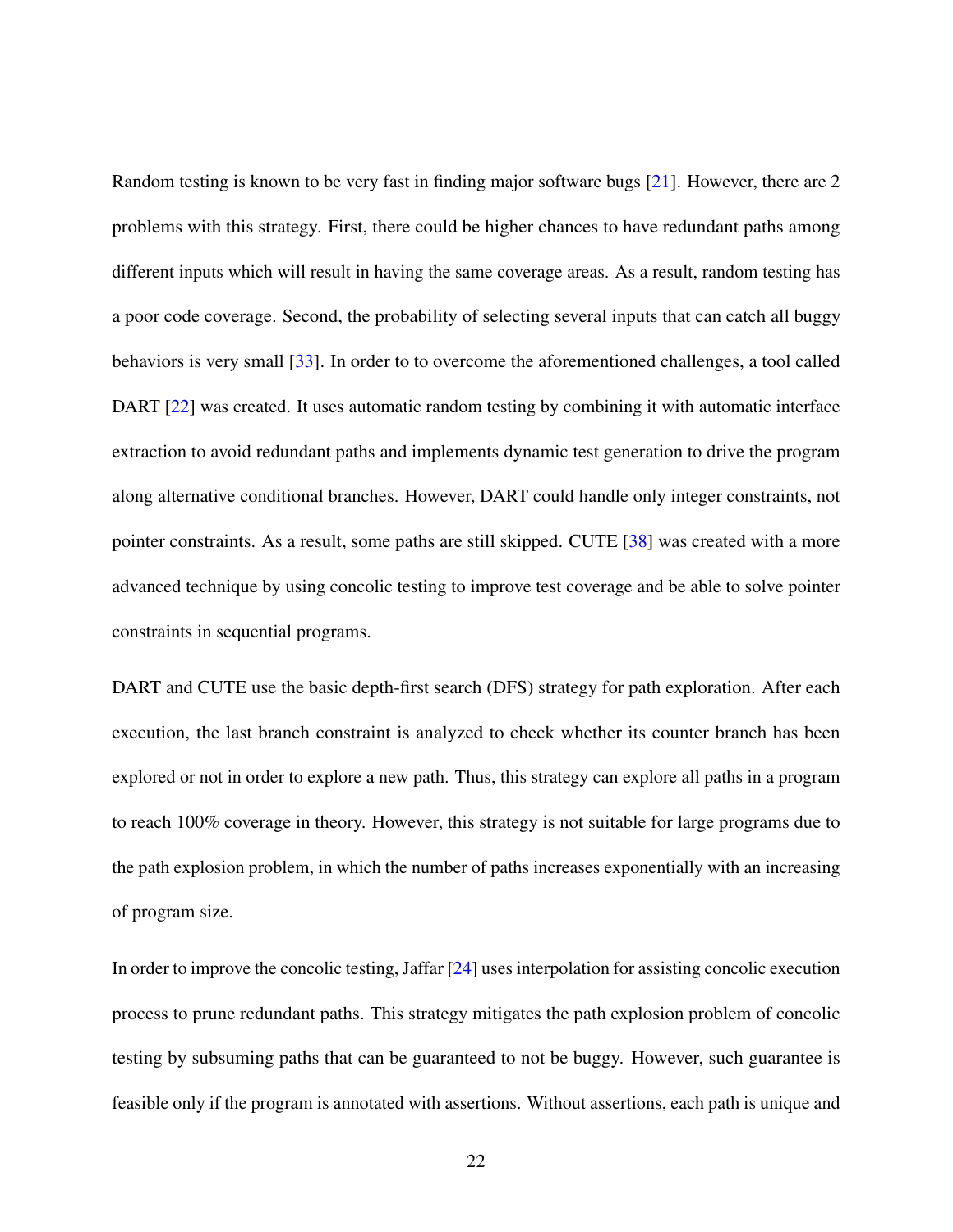cannot be considered equivalent because there is not enough basis to relate one path from another. Best-first search is a search technique proposed in [\[9\]](#page-76-4), which is basically a DFS enhanced with breadth-first aspects. At intervals, all active choice points are ranked according to some internal heuristic and the best branch is expanded.

To tackle the scalability challenges, several strategies use conflict-driven learning to prune the search space in a program. Lazy annotation method [\[30\]](#page-78-4) works by deducing program annotations in response to search failures while backtracking. Another approach has been proposed in [\[28\]](#page-78-2) which uses reachability graph of a program to make a decision whether the current branch must be explored or not and introduces a conflict-driven backtracking strategy. Since our work is trying to improve the conflict backtracking strategy, it is necessary to discuss this strategy in detail.

#### <span id="page-32-0"></span>2.6.1 DFS-Based Conflict-Driven Backtracking Strategy

A DFS-based conflict-driven backtracking strategy [\[28\]](#page-78-2) performs the coverage using the reachability graph of a program. This strategy uses DFS to traverse all paths within a program and invokes the SMT solver to check the feasibility of a path. In their approach, an infeasible path will be recorded and an UNSAT core will be extracted. Since all paths that involve the same conflict will be infeasible, we can backtrack immediately to the conflicting node that is at the highest decision level. This can significantly improve the traditional DFS strategy, in which any backtrack is performed one at a time chronologically which contributes to many unnecessary solver calls. The difference in the number of unnecessary calls can be quite large with increasing code sizes. As a result,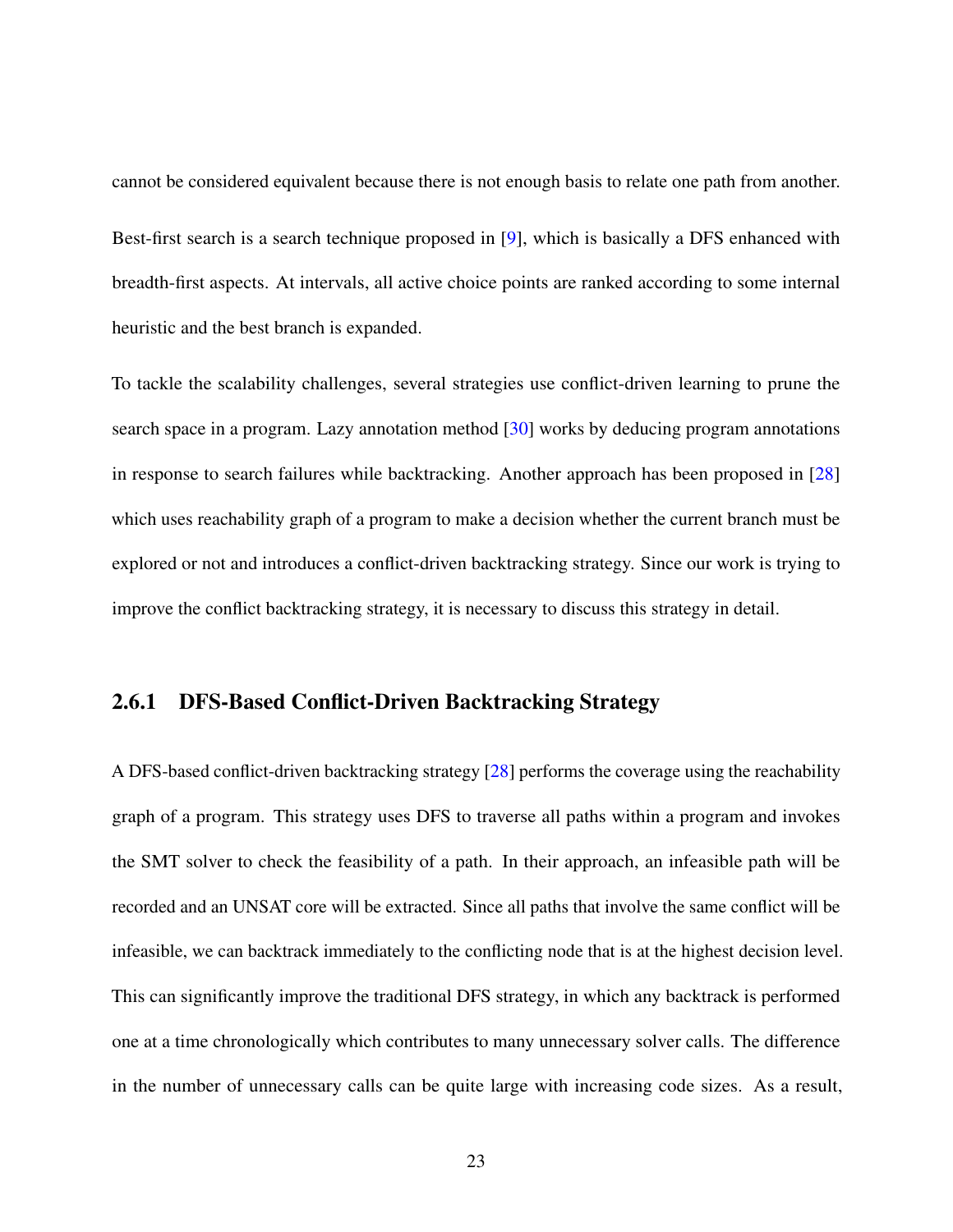non-chronological backtracking strategy will perform better than the traditional DFS approach. The

complete algorithm of this strategy is shown in Algorithm [2.1](#page-33-0) [\[28\]](#page-78-2).

<span id="page-33-0"></span>Algorithm 2.1 DFS-Based Conflict-Driven Backtracking Strategy

|     | .0 - - - - - <sub>0</sub> ,                                                  |
|-----|------------------------------------------------------------------------------|
|     | 1: $Path \leftarrow \emptyset$ , Tests $\leftarrow \emptyset$                |
|     | 2: $CurrNode \leftarrow initial node$                                        |
|     | 3: append <i>CurrNode</i> to <i>Path</i>                                     |
|     | 4: while <i>Path</i> is not empty <b>do</b>                                  |
| 5:  | if not covered any branches of <i>CurrNode</i> then                          |
| 6:  | if (branch assignment $==$ false) violates any learned conflict clauses then |
| 7:  | <i>transition</i> $\leftarrow$ true branch of <i>CurrNode</i>                |
| 8:  | else                                                                         |
| 9:  | <i>transition</i> $\leftarrow$ false branch of <i>CurrNode</i>               |
| 10: | end if                                                                       |
| 11: | if <i>transition</i> can reach any unvisited important branches then         |
| 12: | <b>if</b> <i>transition</i> does not lead to terminal node <b>then</b>       |
| 13: | append <i>transition</i> to Path                                             |
| 14: | else                                                                         |
| 15: | if path constraint of Path has solution then                                 |
| 16: | record Tests                                                                 |
| 17: | else                                                                         |
| 18: | extract unsat core and map core to branches                                  |
| 19: | $blevel \leftarrow$ compute backtrack level                                  |
| 20: | update conflict clause database                                              |
| 21: | record <i>Path</i> as infeasible                                             |
| 22: | end if                                                                       |
| 23: | end if                                                                       |
| 24: | end if                                                                       |
| 25: | else if covered only one branch of <i>CurrNode</i> then                      |
| 26: | /*symmetric case for counter-branch*/                                        |
| 27: | else                                                                         |
| 28: | <b>if</b> Path was infeasible <b>then</b>                                    |
| 29: | remove all nodes following blevel from Path                                  |
| 30: | $CurrNode \leftarrow node$ in <i>blevel</i> /*backjump*/                     |
| 31: | else                                                                         |
| 32: | remove CurrNode from Path                                                    |
| 33: | <i>CurrNode</i> $\leftarrow$ previous node in <i>Path</i> /*backtrack*/      |
| 34: | end if                                                                       |
| 35: | end if                                                                       |
|     | 36: end while                                                                |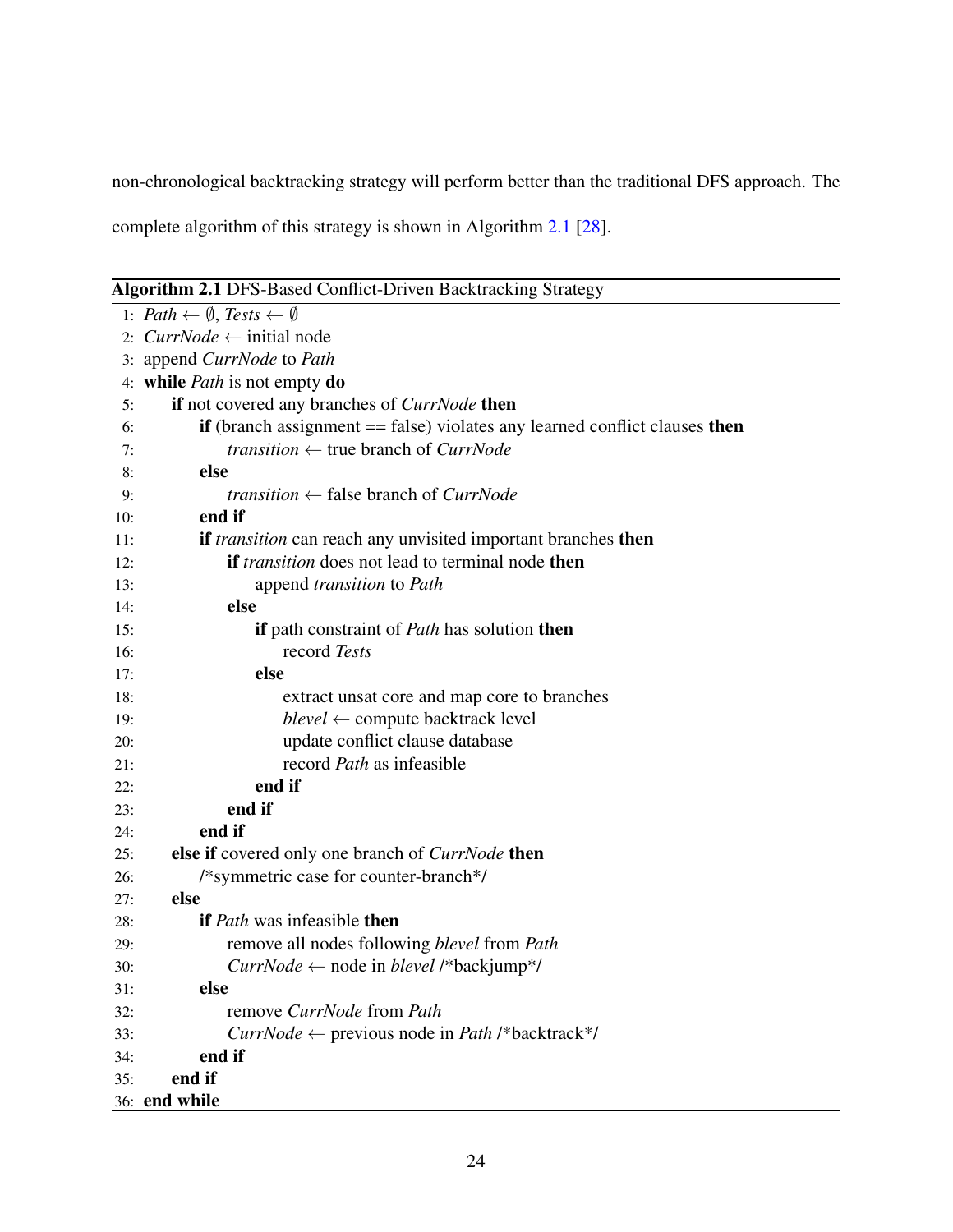Performing non-chronological backtracking can be implemented using a SMT solver to generate an unsatisfiable (UNSAT) core. An unsat core is a set of clauses which makes the path constraint unsatisfiable. However, there are limitations on such an approach especially in programs with many data dependencies. Note that the solver may not return the minimum nor the best unsatisfiable core. It will also not generate all possible sets of conflicting clauses from the original formula. Hence, the UNSAT core returned is one among several from the infeasible path.

<span id="page-34-1"></span><span id="page-34-0"></span>

<span id="page-34-3"></span><span id="page-34-2"></span>Figure 2.9: An example of UNSAT core problems related to data dependencies

An example CFG is shown in Figure [2.9](#page-34-0) to illustrate the aforementioned problem. Note that nodes with a single successor are assignments, while those nodes having two successors are conditionals. Suppose we are interested in analyzing a particular path  $0 \rightarrow 1 \rightarrow 2 \rightarrow 3 \rightarrow 4 \rightarrow 6$  as highlighted in bold in Figure [2.9\(a\).](#page-34-1) Suppose this path is infeasible, the solver will return UNSAT and produce a set of conflicting clauses (unsat core) which is denoted as node 1 and 4 (grayed out) shown in Figure [2.9\(b\).](#page-34-2) Using the non-chronological backtracking strategy, it will jump backward multiple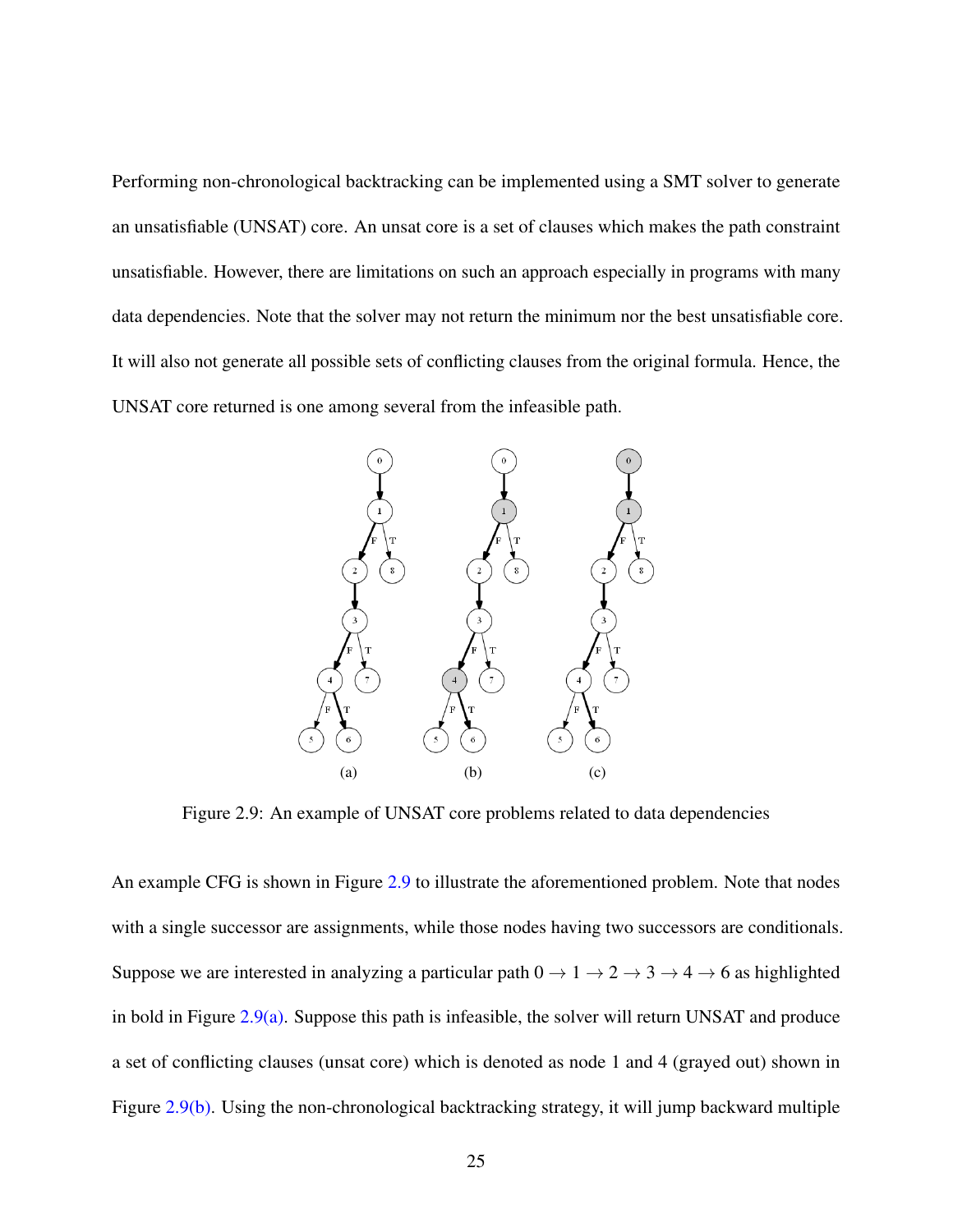levels to the node at the highest decision level according to the unsat core, which is node 4. The next step is to store all conflicting nodes into a database so that it will skip any paths that contain any of the unsat constraints. It will then change the direction by negating node 4 in order to reach node 5 and continue the searching process from this point onward.

However, there may exist other reasons that can explain the original infeasible path. One of which is the combination of node 0 and 1 as shown in Figure [2.9\(c\).](#page-34-3) If this UNSAT core was returned by the solver instead, it will allow the search to backtrack more levels to node 1. After negating this node, it will start analyzing in another direction towards node 8. The difference in the number of solver calls between Figure [2.9\(b\)](#page-34-2) and [2.9\(c\)](#page-34-3) can be significant. This situation will become even pronounced if we add more data dependencies in the program because there might be nested problems within the analyzed path.

Tackling the problems in data dependencies in large programs becomes our motivation since the SMT solver may not return the best UNSAT core. Our strategy makes use of graph partitioning. The idea is to find any conflicting nodes restricted to a given partition and store them in the database so that we can skip any paths that contain them. Using our approach, we can determine that nodes 0 and 1 are conflicting for a path segment in the first section of the code and change the direction into node 8 with only a single analysis. We propose two partitioning strategies that have their own unique abilities to analyze a program and find conflicting nodes resulting in a significant reduction of unnecessary SMT solver calls compared to the previous techniques.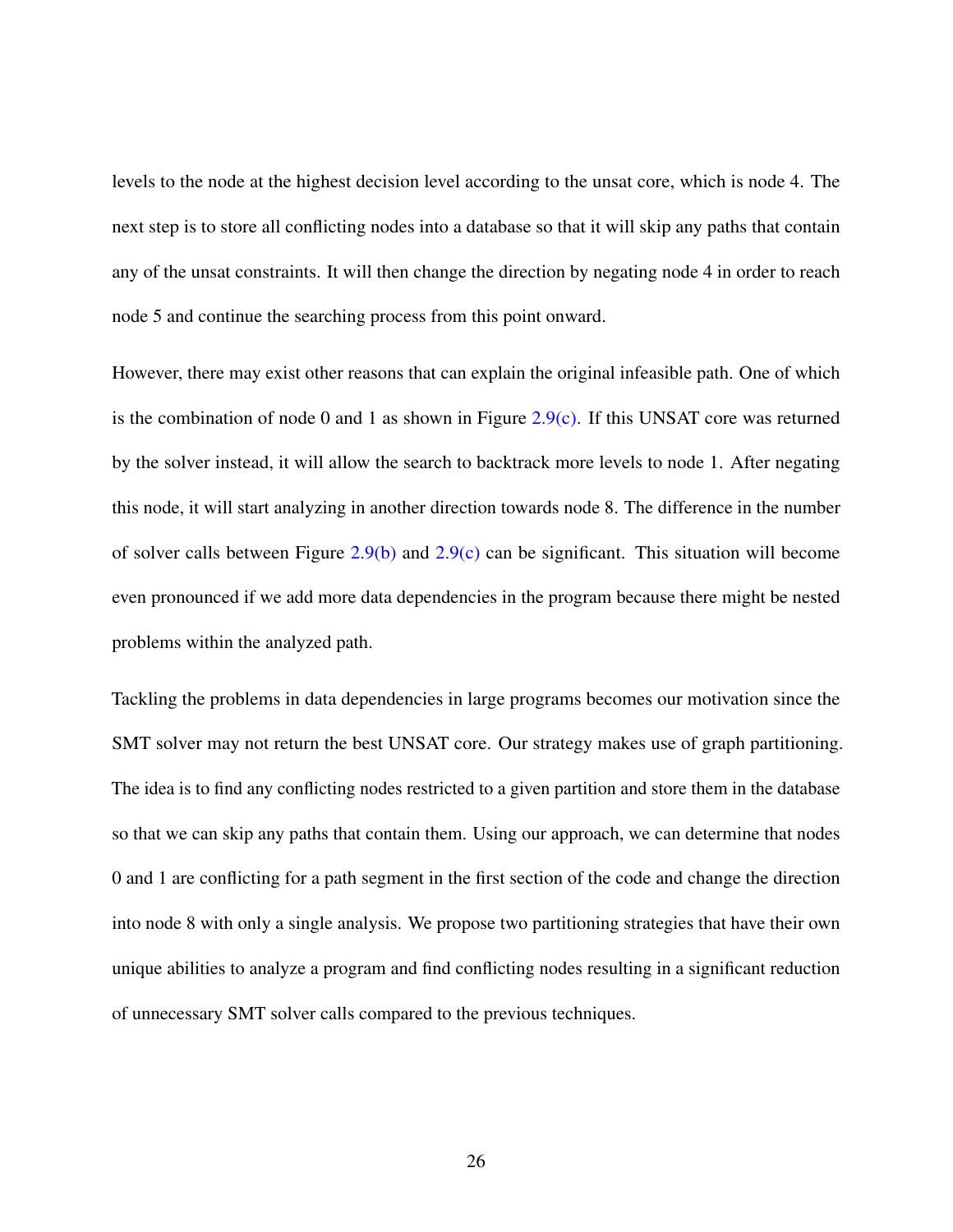# 2.7 Summary

This chapter presented a brief overview of symbolic and concolic execution technique and satisfiability modulo theories (SMT) solver as to introduce the content of the thesis more formally. The usage of control flow graph (CFG) in a program was described. The idea of using single static assignment (SSA) in path constraints was explained. Static analysis technique and its tool were described in further detail. Several related works were discussed and a motivating example was presented.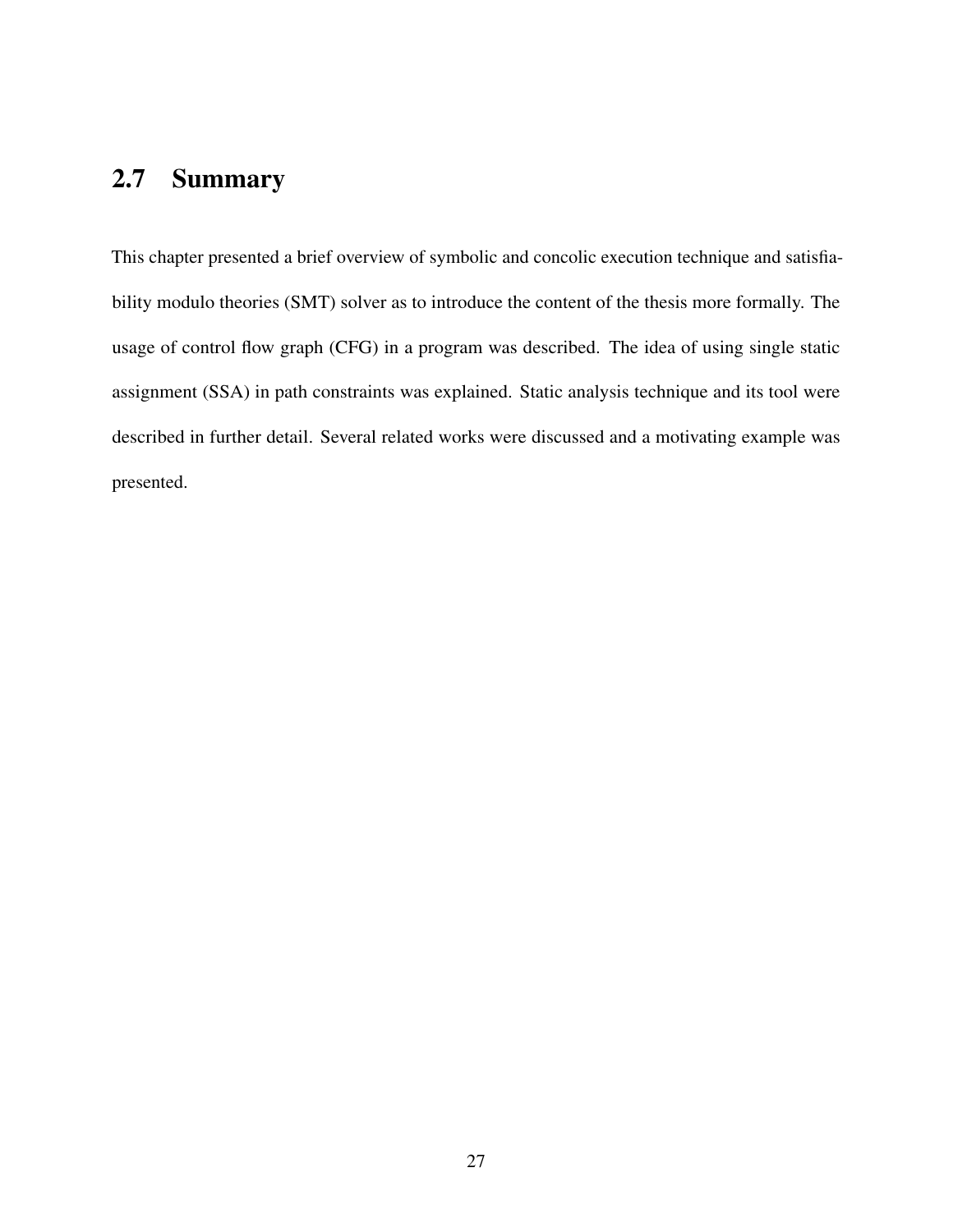# <span id="page-37-0"></span>Chapter 3

# Sequential Partitioning

Our proposed partitioning strategies use static analysis to divide a program into several sections based on their structures. In our work, the sections are categorized based on the primary control statements of the programs. In other words, there will not be any nested conditions happening among the main partitions themselves. All partitions will be treated and analyzed in a completely different manner, giving each strategies its own advantages among others.

Sequential partitioning is named for the fact that the sections are analyzed in a sequential order. The analysis is based on the feasible paths discovered from earlier sections. Depth-First Search (DFS) strategy is first performed to break down each section into individual paths which will be stored in a database. There are two reasons for creating individual paths in each section. First, the analysis for the first section of the code will be performed for each path. Second, since this strategy aims to find the root cause of the problems in an infeasible path, determining which paths can be skipped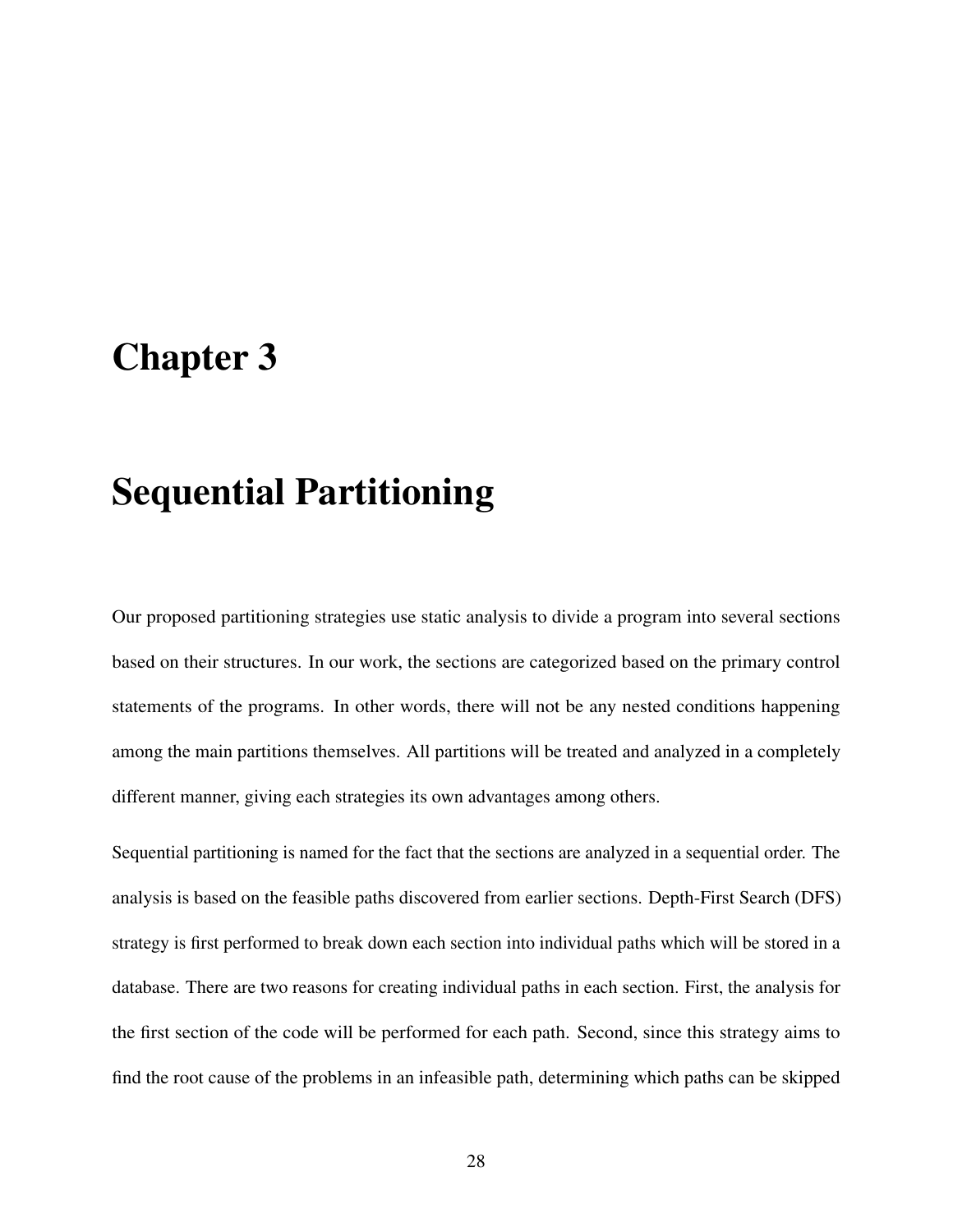will be much easier if we can break each path into several parts. For example, suppose we have 10 sections, and an infeasible path is found while analyzing sections 1 and 2. Then, all paths that are extended through sections 3 to 10 that contain the infeasible segment in sections 1 and 2 can be skipped. This, in return, will reduce a number of unnecessary solver calls which might result in the reduction of the execution time as well.

<span id="page-38-0"></span>

Figure 3.1: Flow diagram of sequential partitioning

In general, there are three main phases in sequential partitioning. First, a program is provided in beginning of the process. Static analysis can scan all code but compilable programs are preferred. Second, using a partitioning technique, several sections will be created by categorizing the program based on the primary control statements. There would be at least a single section in a program. Finally, all sections will be analyzed in a sequential order based on the feasible paths from the earlier sections. In case of having only a single section, the results would be the same as compared to the basic DFS strategy due to lack of optimization. The flow diagram can be seen in Figure [3.1.](#page-38-0)

The next few sections of this chapter will discuss several important aspects in sequential partitioning. The partitioning technique itself is important for our sequential strategy as our analysis will rely on the partition results. We will also explain our exploration strategy in further detail. Coverage analysis is also important to demonstrate the capabilities of our technique. Several advantages of using sequential strategy are presented as well.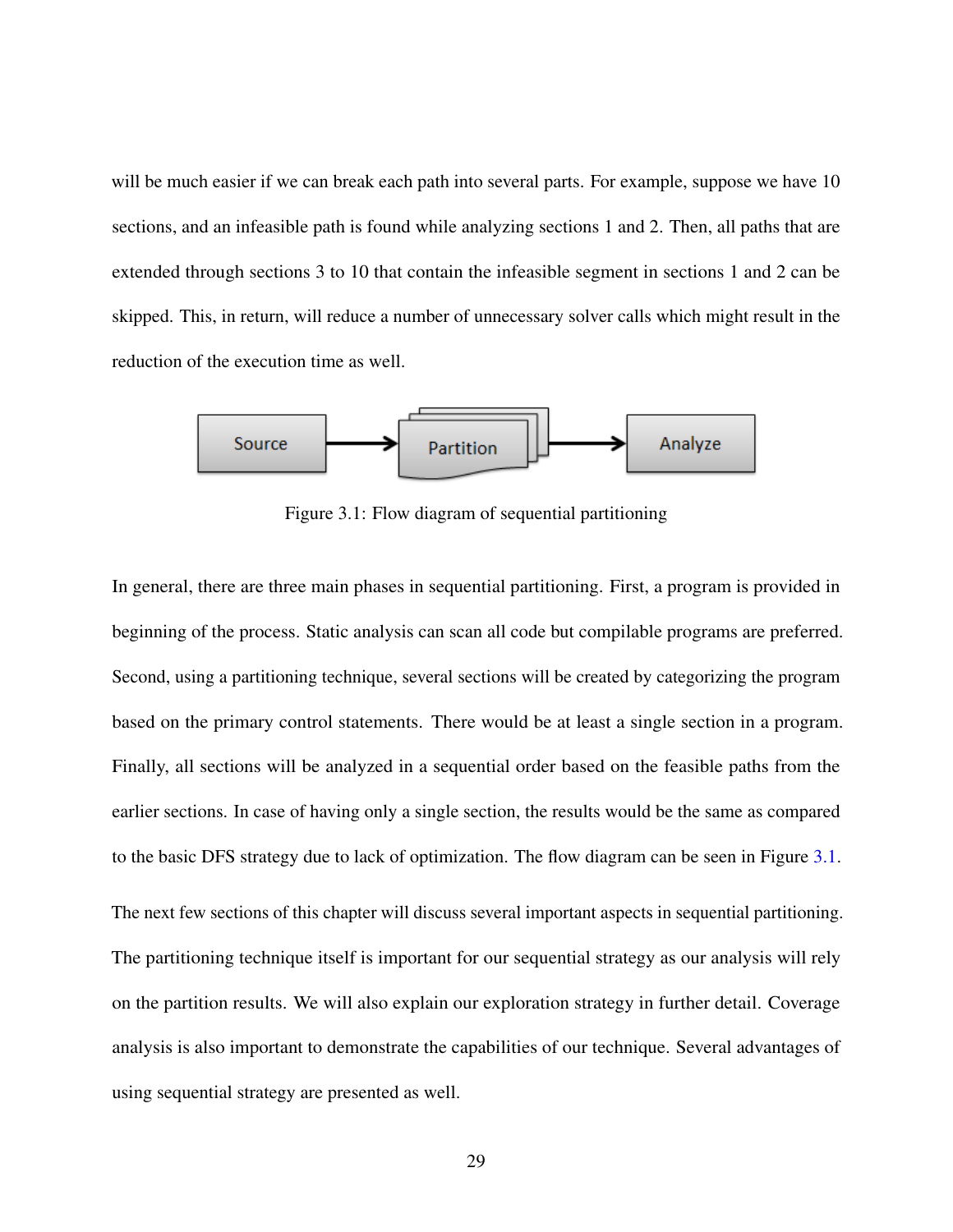## 3.1 Partitioning Technique

Partitioning a program is one of the most important role in this thesis because our partitioning strategies will rely on the partition results. Poor partitions will affect the results as they are ineffective in separating valuable information. As described earlier, the sections or partitions are categorized based on the primary control statements of the programs. Since all test cases in the experiments are control-intensive programs, the partitioning technique will focus on control statements. Any loops are unrolled and function calls are inlined.

The definition of primary control statements itself covers all conditionals that are located in parallel with the first expression being executed within their blocks, either in main programs or function calls. In other words, they do not have any conditional parents, instead their parents are the function declarations. As a result, there will not be any nested conditions happening among the primary control statements but it is possible within each of them.

This partitioning technique is related with the control flow graph (CFG) of a program. As described in Chapter [2.3,](#page-21-0) CFG is useful in our work as it can systematically explore the search space in a program and make a list of all paths that runs through it. In fact, all primary control statements are the main entry and exit points of all paths within the graph. For all paths within a section, they must come through these control statements in order to reach subsequent sections. By controlling all primary control statements, our strategies are able to analyze all sections more accurate and efficient.

Consider an example in Figure [3.2.](#page-40-0) It consists of 2 figures, in which the original source code running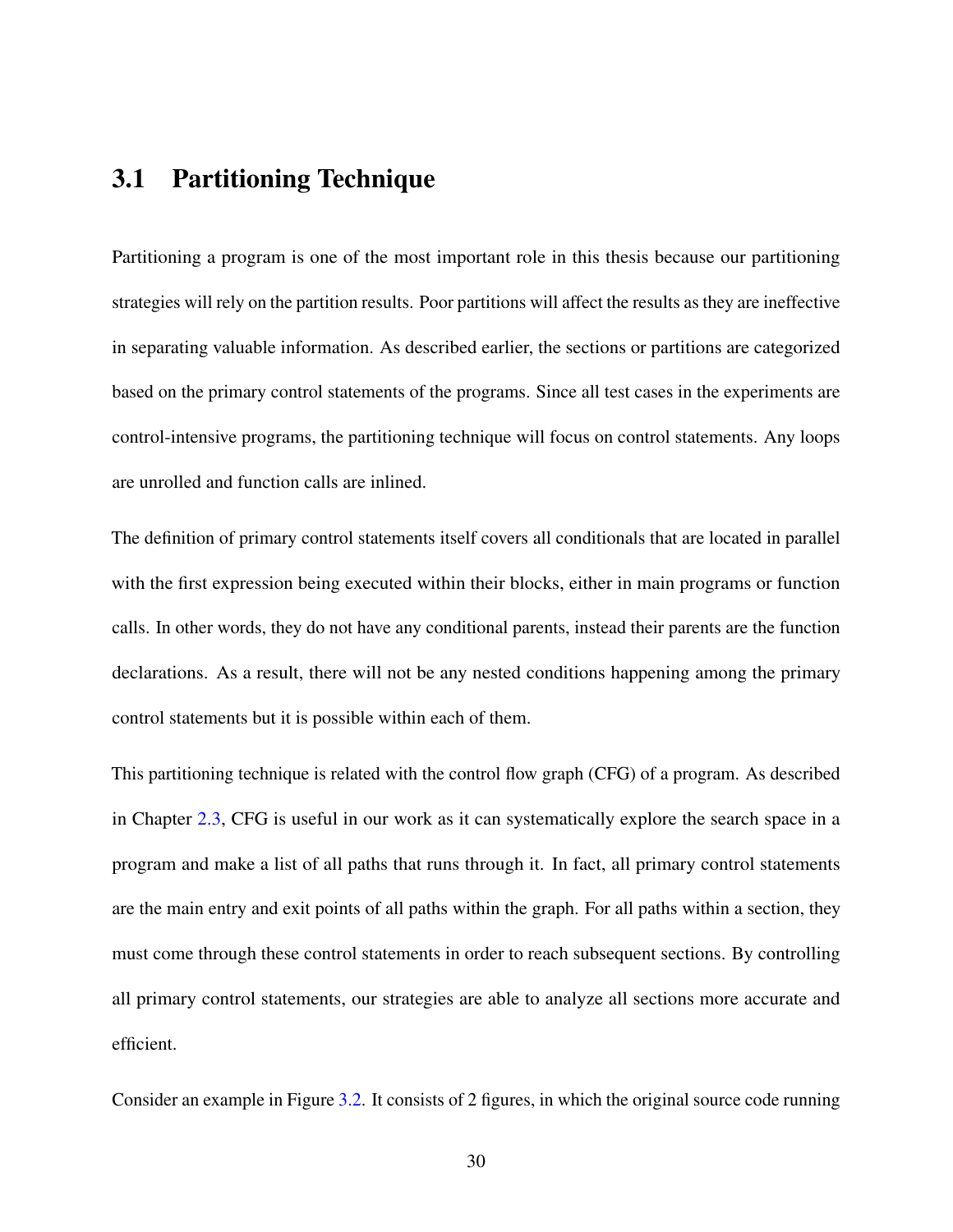<span id="page-40-1"></span><span id="page-40-0"></span>

<span id="page-40-2"></span>Figure 3.2: Partitioning example in C# program

sequentially is shown in Figure  $3.2(a)$  and the translation into CFG form is shown in Figure  $3.2(b)$ . Here, the block ID is the same as the line number in the source code.

Following the rules, there are 2 primary control statements in the program (grayed out), such as  $(x > 10)$  in line number 2 and  $(y == 0)$  in line number 8. Thus, we have 2 sections in total. The expression assignment in line 1 is merged into the first section because its exit point refers to the first primary control statement (line 2). In general, the first section covers line 1 to 7, and the second section covers line 8 to 14. It has a total of 3 and 2 paths in the first and second sections, respectively. Note that in order for any paths in the first section traverses another path in the second section, it must go through the second primary control statement, which is line number 8. This way will control which paths can be skipped given an infeasible path from the previous sections.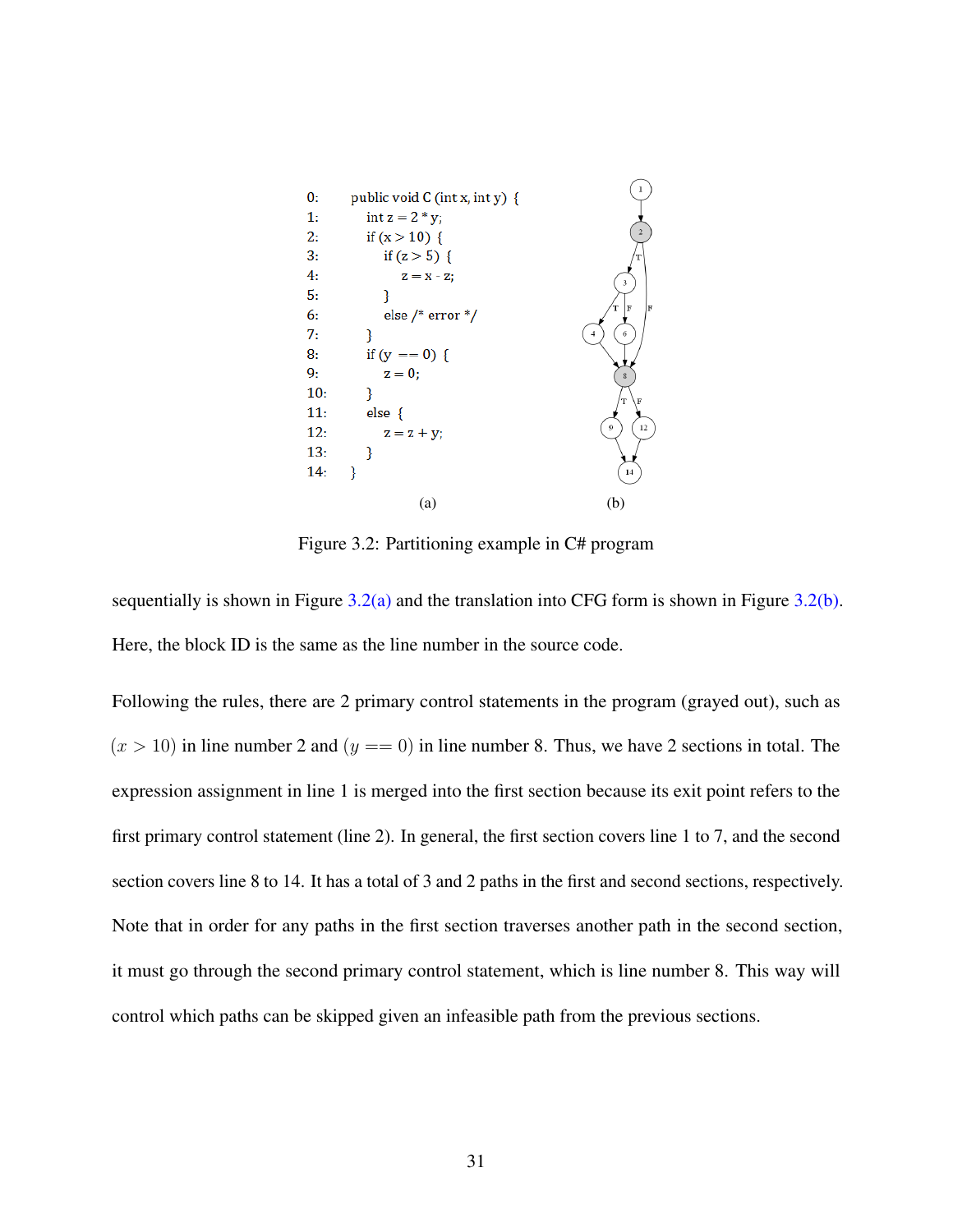```
Algorithm 3.1 Sequential Partitioning
 1: Initialize and transform programs to CFG
 2: Partition programs into sections
 3: \Omega ← total sections
 4: for each sections do
 5: PathComb \leftarrow store path combinations6: end for
 7: i \leftarrow 08: while i < \Omega do
 9: FilterPath \leftarrow filter PathComb within section i
10: if preceding sections exist then
11: PrevPath \leftarrow store all previous feasible paths
12: combinations
13: F\text{ilterPath} \leftarrow FilterPath \cup PrevPath14: end if
15: for each FilterPath do
16: Transform all predicates into path constraint
17: solve() and update all feasible paths
18: end for
19: increment i by 1
20: end while
```
# 3.2 Exploration Strategy

In this approach, we are not using either the ability of the SMT solver to generate the unsat core or any conflict-driven learning strategies to perform nonchronological backtracking. Instead, we are only interested in finding feasible paths in each section that can be combined with other paths in other sections. The first step is to analyze each path in the first section of the code and store the feasible paths to the database. The process continues forward to the subsequent section by extending each of the previously recorded feasible paths with the new paths in the subsequent sections. This process is continued until the final section is reached. A detailed algorithm of this strategy is given in Algorithm [3.1.](#page-41-0)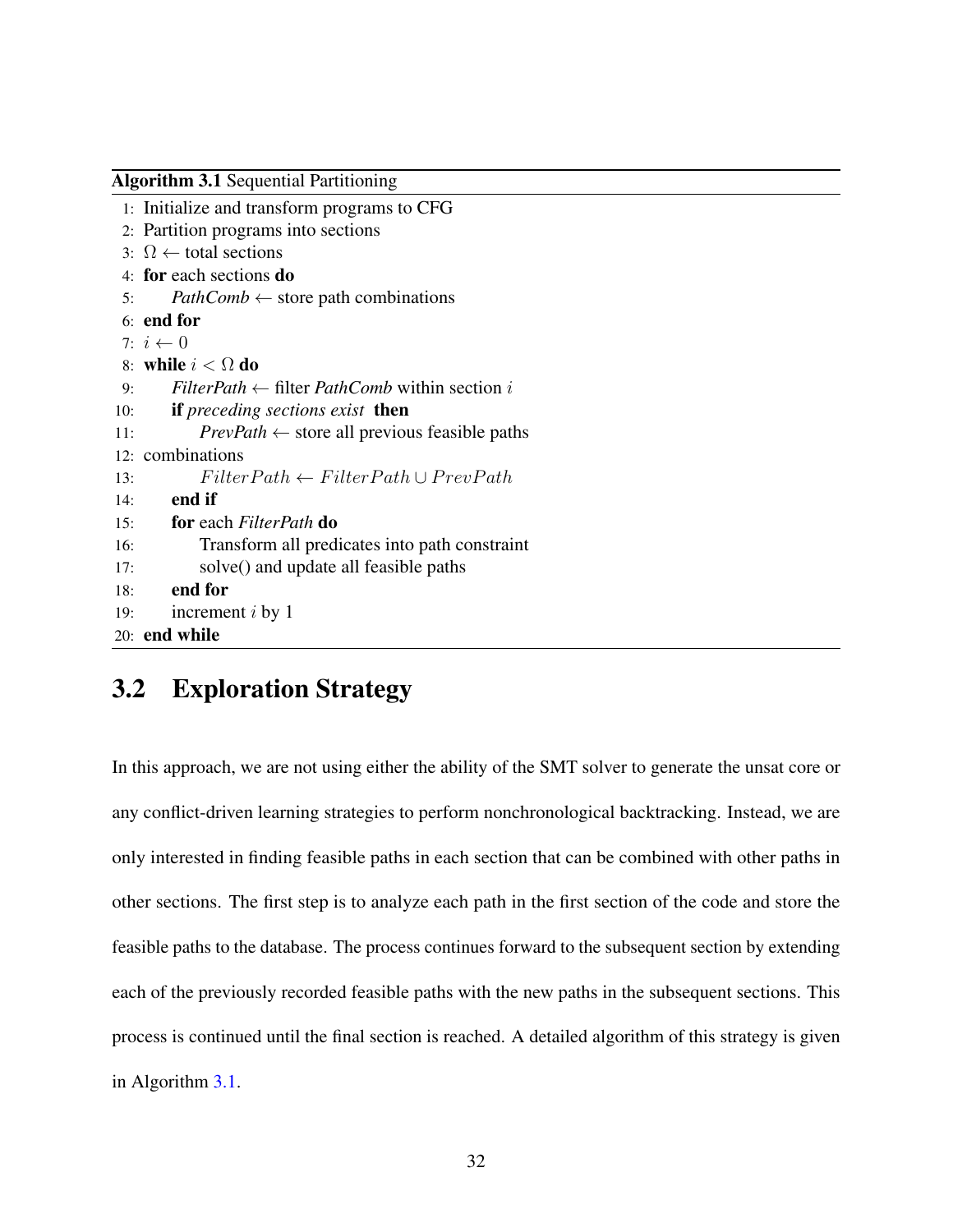This sequential partitioning strategy is useful for quickly finding conflicting segments due to its ability to scan each sections meticulously starting from the beginning to the end of the program. As a result, this strategy will have a "Domino Effect" with the previous sections affecting the subsequent sections. In other words, fewer number of feasible paths in the earlier sections will lead to a smaller number of solver calls in the end.

In order to understand this effect better, we illustrate two scenarios. Suppose we have two sections with 10 paths each. The first scenario is that after analyzing the first section, we found that there were no infeasible paths in the section. Following the algorithm, all feasible paths will be extended with the paths from the second section. This results in the need to analyze a total of 100 paths when analyzing section 2 (10 paths from both the first and second sections). The total solver calls would be 110; that is, 10 solver calls in section 1 and 100 solver calls in section 2. The second scenario is having only 1 feasible path instead of 10 in the first section. This results in a huge reduction in the number of paths towards the subsequent section. In this case, we only need to analyze 10 paths in the second section (1 path from the first section combined with 10 paths from the second section). The total number of solver calls for this scenario would now be 20  $(10 + 10)$ . The difference in number of calls between the first and second scenarios is 90 calls giving a reduction of more than 80%. This process continues by extending those feasible paths found in sections 1 and 2 with the paths in section 3.

In the above example, if no partitioning is done, one might need to make more than 20 solver calls, even with conflict-driven learning, especially if the reason for the conflict returned by the solver is not the best one, that is, an unsat core fully contained in the first section.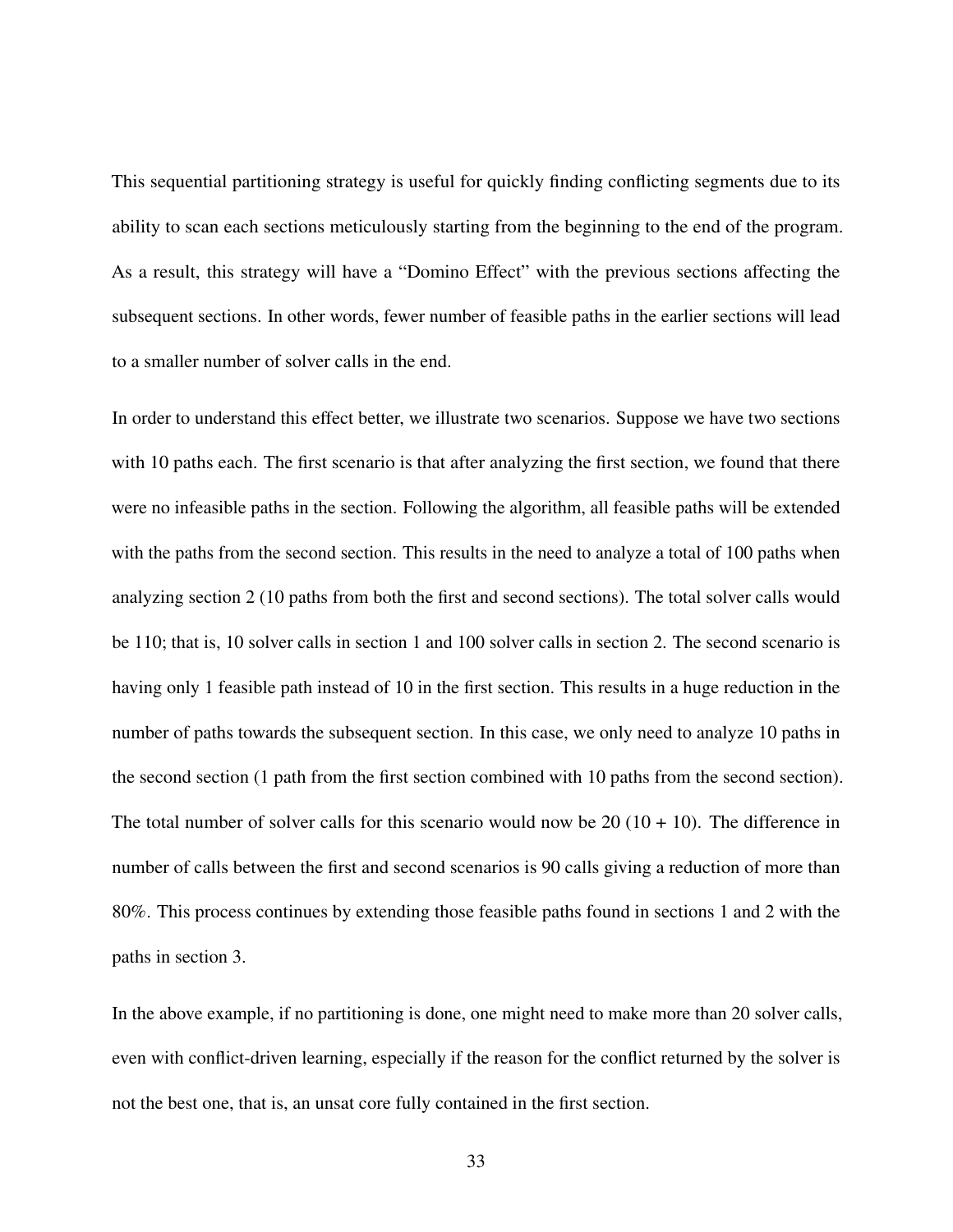## 3.3 Coverage Analysis

This strategy analyzes each section, taking advantage of infeasible paths discovered in earlier sections. All infeasible paths will not be extended for further analysis as the final results would always be the same. All feasible paths, on the other hand, will be extended to subsequent sections and this process continues until the last section. Therefore, this strategy will cover all feasible paths in the program in the same way as DFS and conflict backtracking strategy will do. However, because the sections are added gradually, the UNSAT cores for the infeasible paths will be restricted to the earlier portions of the paths.

Note that this strategy works effectively given a smaller number of feasible paths in the earlier sections due to the "Domino effect". Sometimes it is hard to know in advance if many infeasible segments will be within the beginning sections of the code. If not, sequential partitioning will miss opportunities to prune the search space. To remedy this, we propose another approach which examines some section pairs that could lead to a significant number of infeasible paths. This second approach is described in the next chapter.

## 3.4 Advantages of Sequential Partitioning

The advantages of the proposed sequential partitioning are listed below.

1. Sequential partitioning strategy quickly explores all paths by analyzing the beginning segments of the code. As a result, all infeasible paths that are found can be used to skip many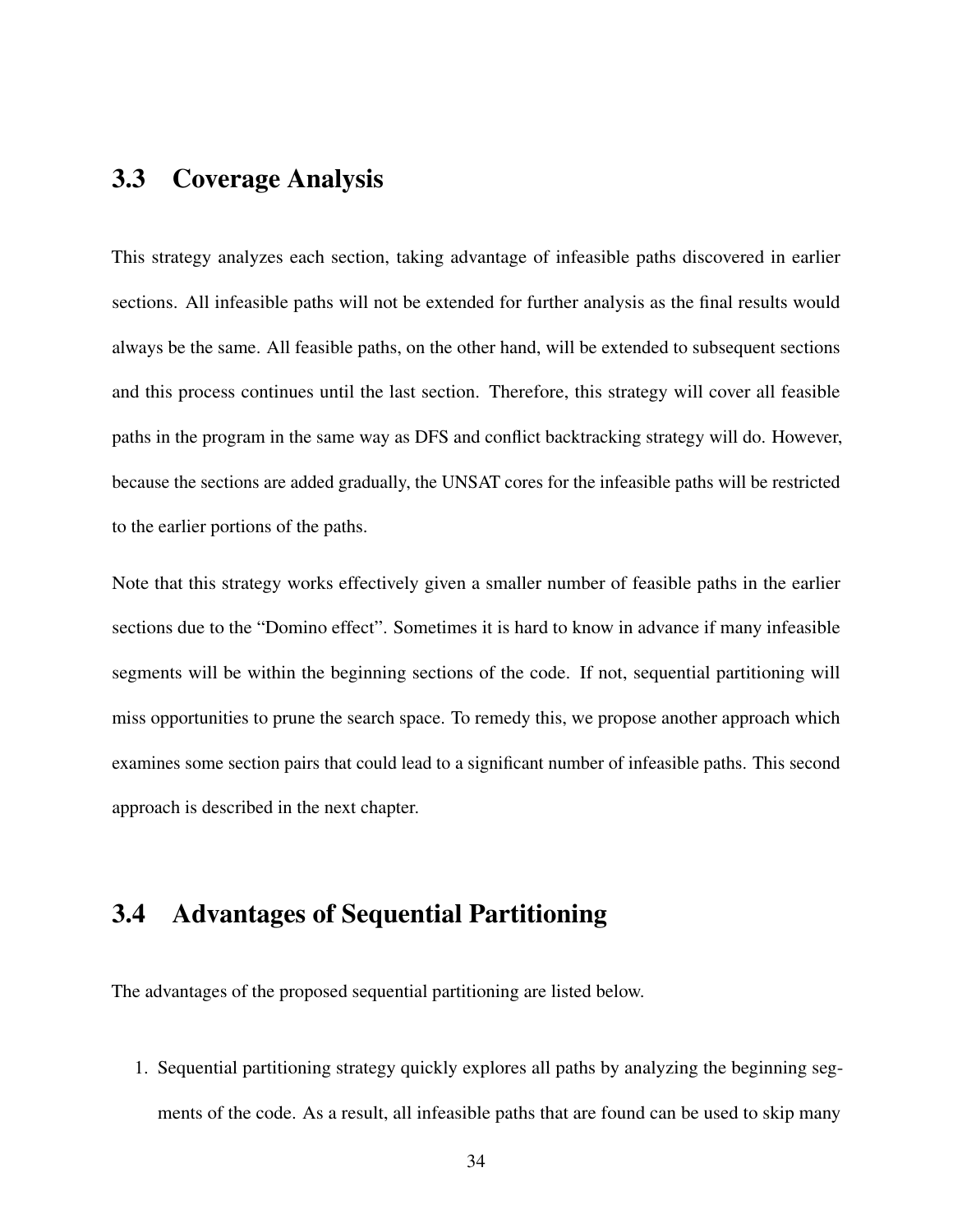paths in future search, thus reducing the execution times needed to explore especially in large programs.

- 2. As this strategy can discover many infeasible paths in the program through early detections, it becomes scalable because the number of paths explored will increase linearly rather than exponentially with an increasing program size.
- 3. Many unnecessary solver calls can be avoided due to discovering infeasible paths in the beginning section of the code.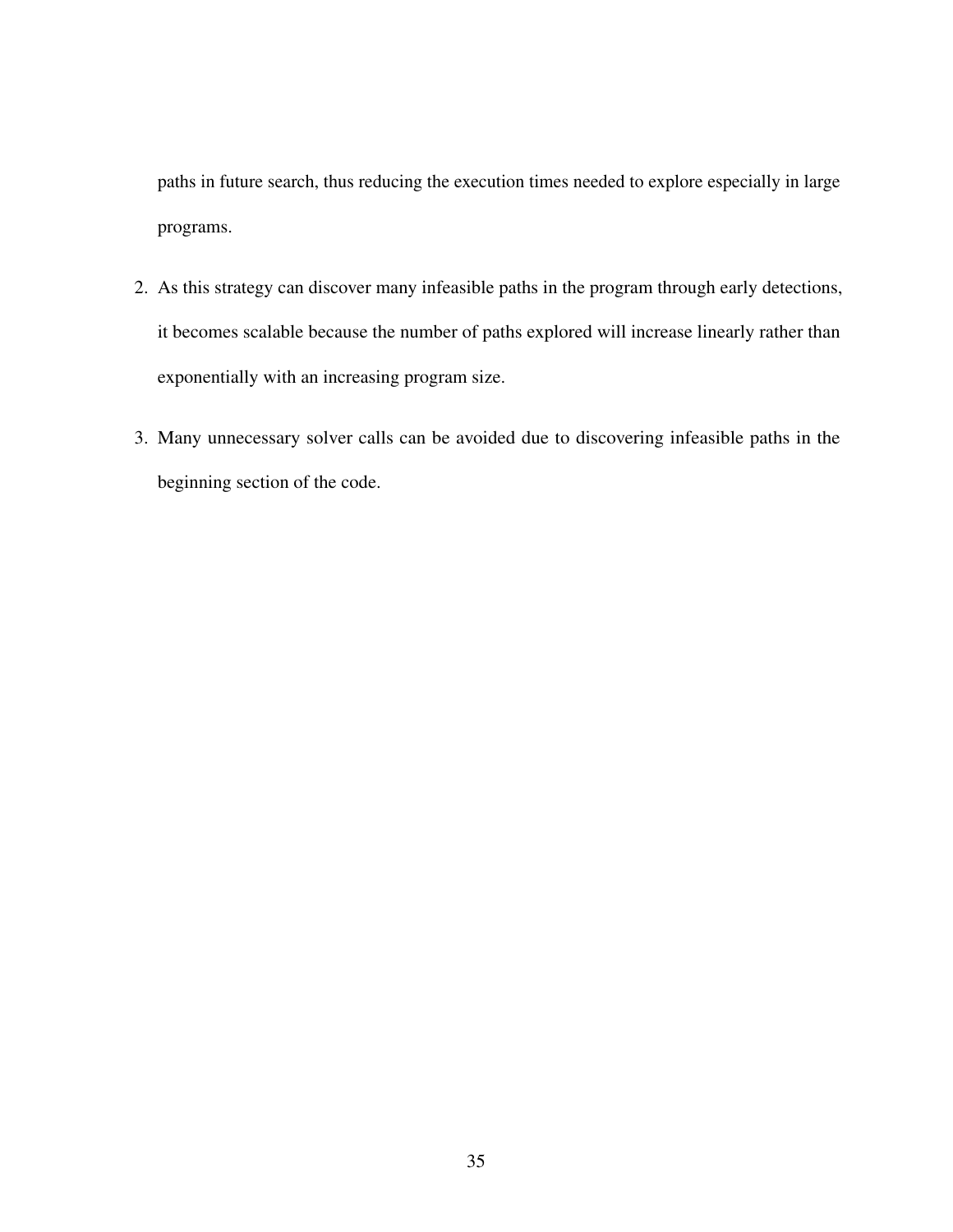# Chapter 4

# Dynamic Partitioning

The preceding sequential partitioning strategy works efficiently in programs that have infeasible path segments early in the code. However, this may not always be the case in many programs. In order to make the analysis more flexible, we need to determine those sections that are best to analyze together to maximize pruning opportunities.

In general, the dynamic strategy works in a way similar to the sequential partitioning during the initialization phase by partitioning a program into several sections based on its structures and enumerating individual paths within each section using DFS strategy. However, there are two major distinctions between these two approaches. First, this strategy uses the extracted unsat cores generated by the SMT solver for all the infeasible paths to obtain the infeasible segments. This is necessary due to the need of optimization to analyze all sections both efficiently and effectively. All infeasible segments will be recorded to avoid making the same mistake in the future search. The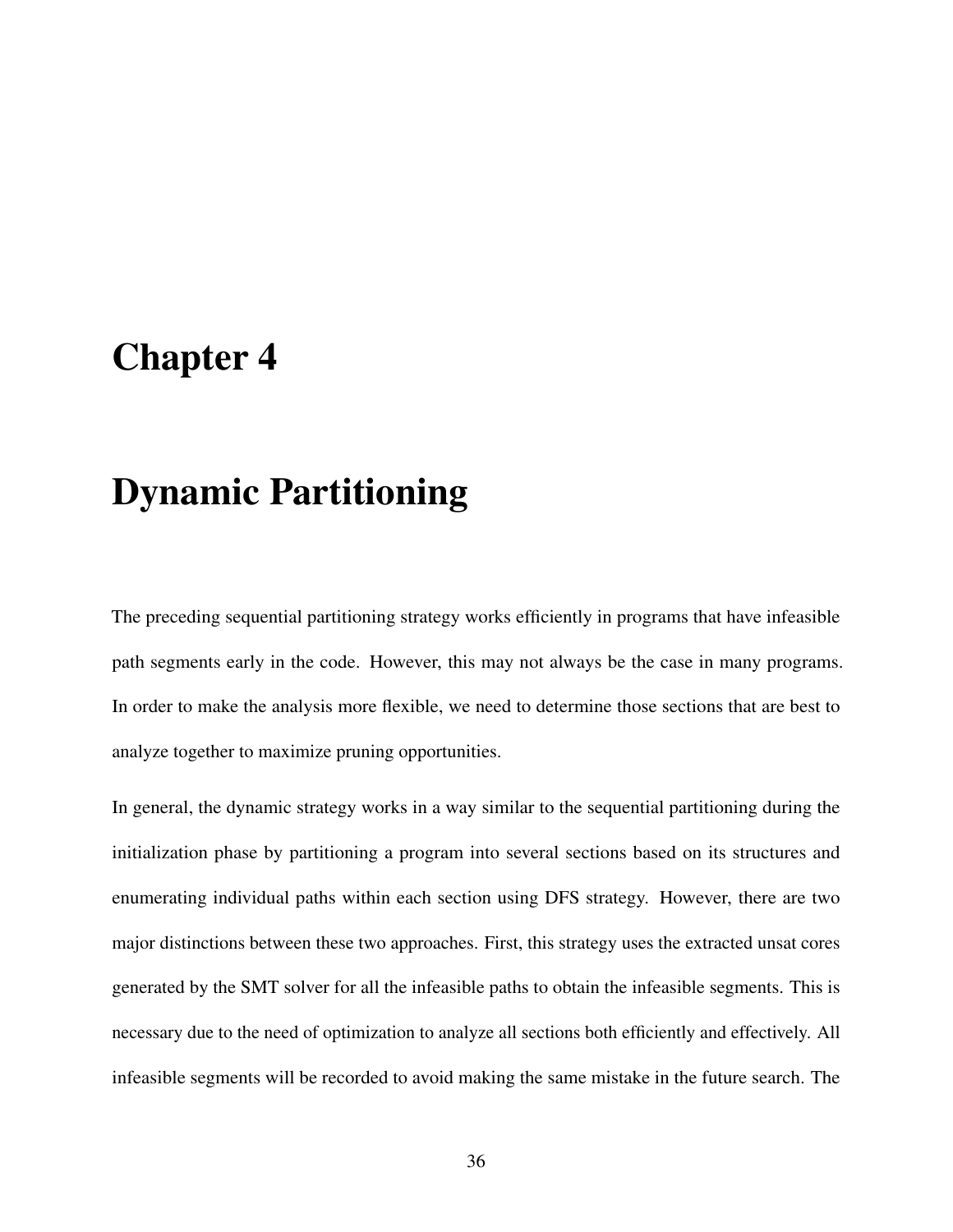procedure for extracting the unsat core is described in Algorithm [4.2.](#page-47-0) Second, we introduce metrics to determine which sections should be grouped and analyzed together. The metrics use the level of data dependencies because there might be a higher chance of getting infeasible paths in the parts of the code that have many data dependencies.

<span id="page-46-0"></span>

Figure 4.1: Flow diagram of dynamic partitioning

There are several phases in dynamic partitioning. A source code is provided in the beginning of the process. The same partitioning technique as in sequential strategy is applied to the program or code which will generate a number of sections. Individual and pair metrics will be calculated based on these sections which rely on their data dependencies. Analysis will be done on both sides, individually and by section pairs. In case of having a single section, individual analysis will be performed instead of pairwise analysis. The flow diagram is provided in Figure [4.1.](#page-46-0)

In our work, data dependencies are defined as the relationships between the assignment and conditional expressions of a variable in a program. A path that assigns some variables in certain statements and uses them in other conditional expressions along the path is more likely to be infeasible, when compared to paths that do not have data dependencies. In order to analyze data dependencies, we use static analysis which utilizes the abstract syntax tree (AST) created by Rosyln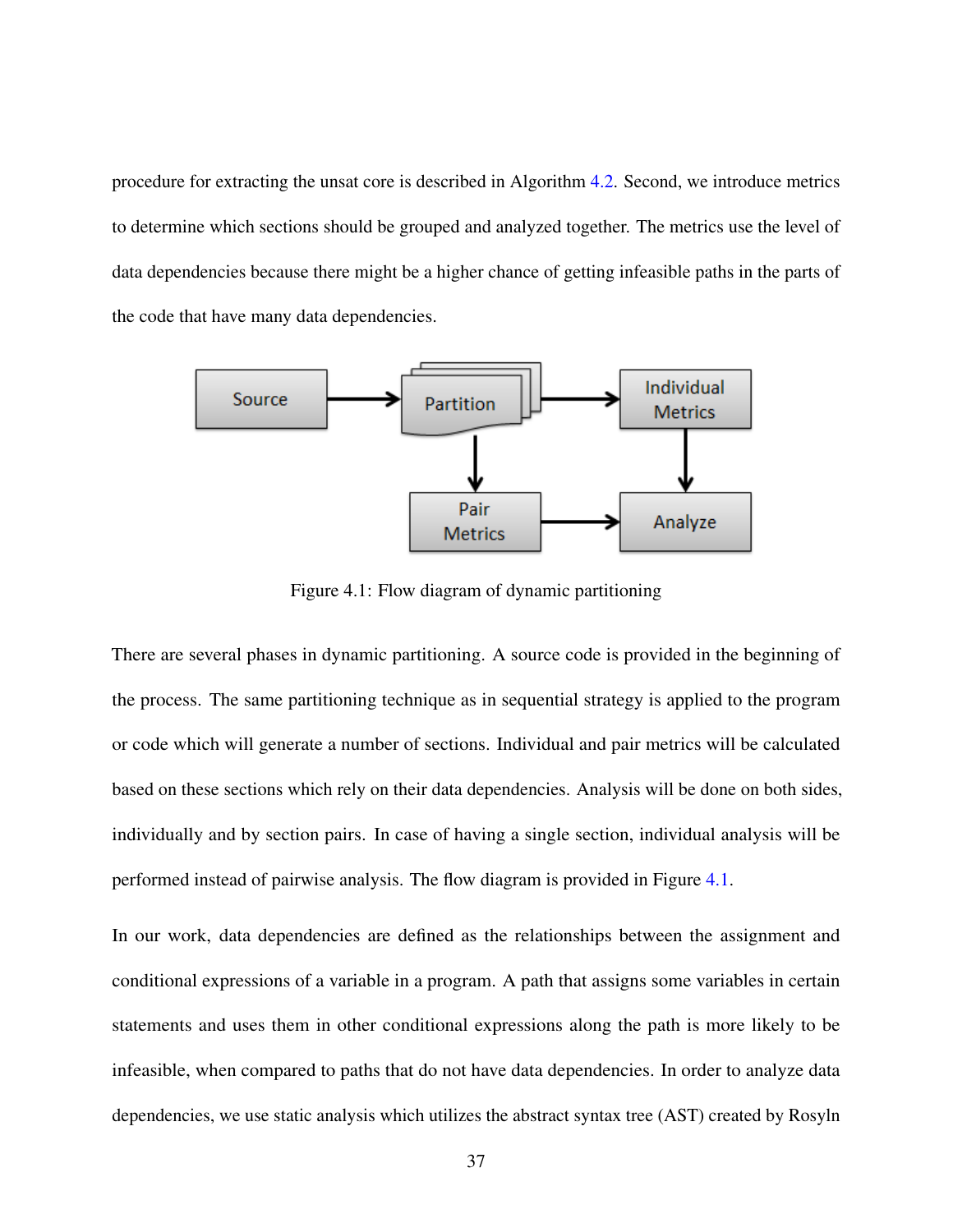<span id="page-47-1"></span>[\[1\]](#page-75-0).

|     | <b>Algorithm 4.1 Dynamic Partitioning</b>                                  |
|-----|----------------------------------------------------------------------------|
|     | 1: Initialize and transform programs to CFG                                |
|     | 2: Partition programs into sections                                        |
|     | 3: for each sections do                                                    |
| 4:  | $PathComb \leftarrow store$ path combination                               |
| 5:  | $\alpha \leftarrow$ compute metrics individually                           |
|     | $6:$ end for                                                               |
|     | 7: for each $\alpha > Threshold$ do                                        |
|     | <i>FilterPath</i> $\leftarrow$ store <i>PathComb</i> within $\alpha$<br>8: |
| 9:  | <b>if</b> FilterPath does not contain UnsatPath <b>then</b>                |
| 10: | solve() and update all feasible paths                                      |
| 11: | end if                                                                     |
|     | $12:$ end for                                                              |
|     | 13: $\Omega$ ← list all sections                                           |
|     | 14: while $ \Omega  > 1$ do                                                |
| 15: | for each $\Omega$ combinations do                                          |
| 16: | $\beta \leftarrow$ metrics for each pairwise combinations                  |
| 17: | end for                                                                    |
| 18: | <i>SectionComb</i> $\leftarrow$ find the largest metrics in $\beta$        |
| 19: | $FilterPath \leftarrow store$ path combinations in SectionComb             |
| 20: | solve() and update all feasible paths                                      |
| 21: | Merge sections in <i>SectionComb</i> and update $\Omega$                   |
|     | 22: end while                                                              |
|     |                                                                            |

#### <span id="page-47-0"></span>Algorithm 4.2 Constraint Solver Execution

- 1: *PathConstraint* ← predicates to be added into the solver
- 2: *PathList*  $\leftarrow$  list of a path which consists of nodes
- 3: Insert *PathConstraint* into the solver
- 4: solve()
- 5: if SATISFIABLE then
- 6: Extract the solution from the solver
- 7: Print the results

### 8: else if UNSATISFIABLE then

- 9:  $\gamma \leftarrow$  extract the UNSAT cores
- 10: *core*  $\leftarrow$  find the last / biggest core in  $\gamma$
- 11: *PathList* ← store each nodes in *PathList* and stop after reaches *core*
- 12: *UnsatPath* ← add *PathList*

#### 13: end if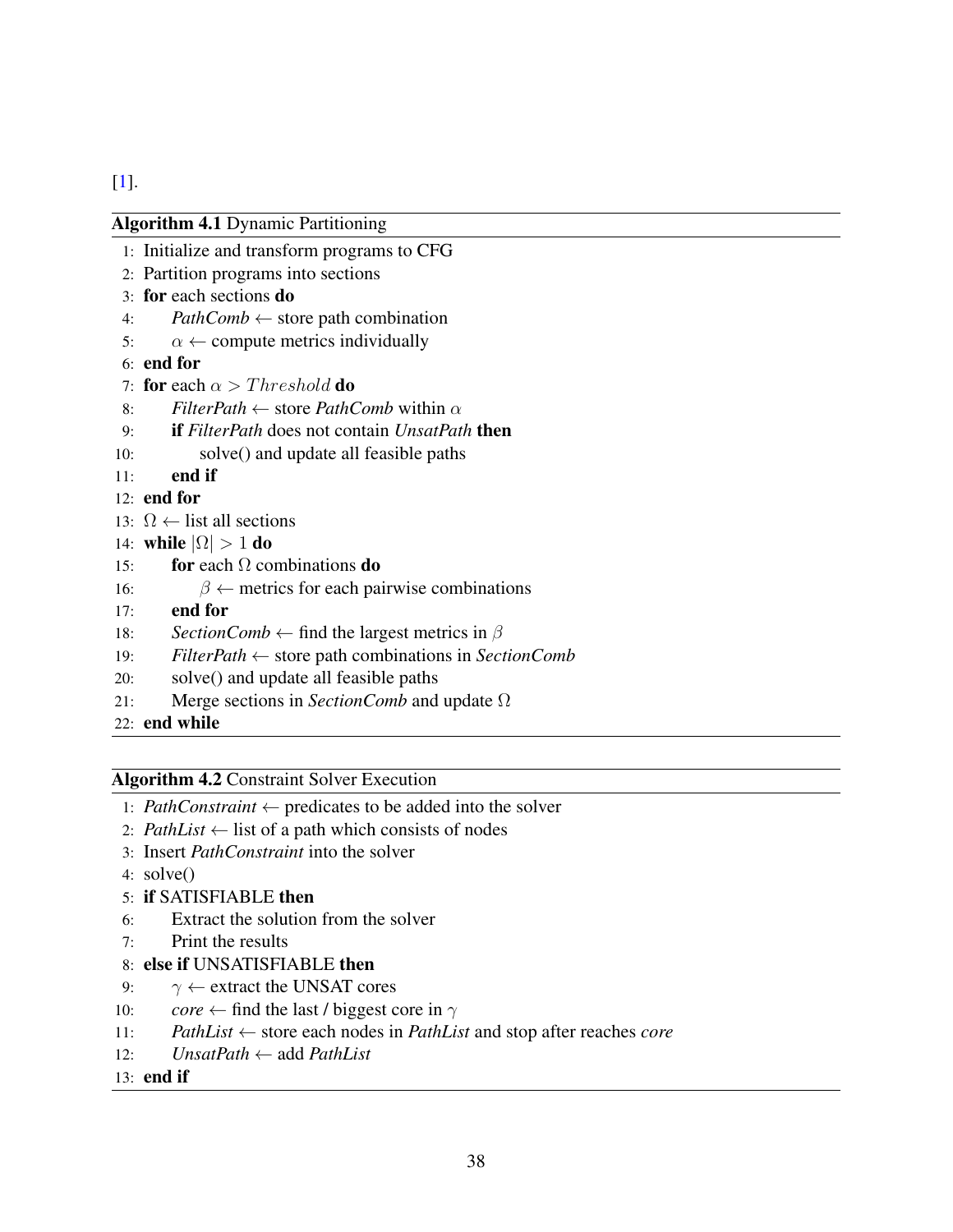First, data dependency is computed along each path in a given section in the initialization phase. If the amount of data dependency for the paths in a section is above a given threshold, then the corresponding section will be analyzed, and only those feasible paths are kept. Note that conflictdriven learning is used in this initialization phase in order to remove any paths that have conflicting segments. For example, suppose there are ten paths in a section, sequential partitioning will always analyze all ten paths. On the other hand, the dynamic approach will first check whether a path contains a previously identified unsat core, and thus may result in having less than 10 solver calls. The next step is to compute data dependency for each section pair. The sections with the highest levels of data dependency will be chosen and merged into a single group. Note that the original code is already in SSA form, so the merged code has the correct versions of the variable instances in the original context. Since the union of both sections is considered as a new section, data dependency should be re-calculated. Due to the merger process, the total number of sections will decrease with each section merger. For example, if there are ten sections in the code initially, after sections 3 and 6 are merged to form one group, only nine sections remain. This process continues until there is only a single group left. The complete algorithm of dynamic partitioning is described in Algorithm [4.1.](#page-47-1)

## 4.1 UNSAT Core

An unsatisfiable core can be defined as any subset of the original formula that is unsatisfiable. Consequently, there may exist many different unsatisfiable cores, with different number of clauses, for the same problem instance, such that some of these cores are subsets of others. Also, and in the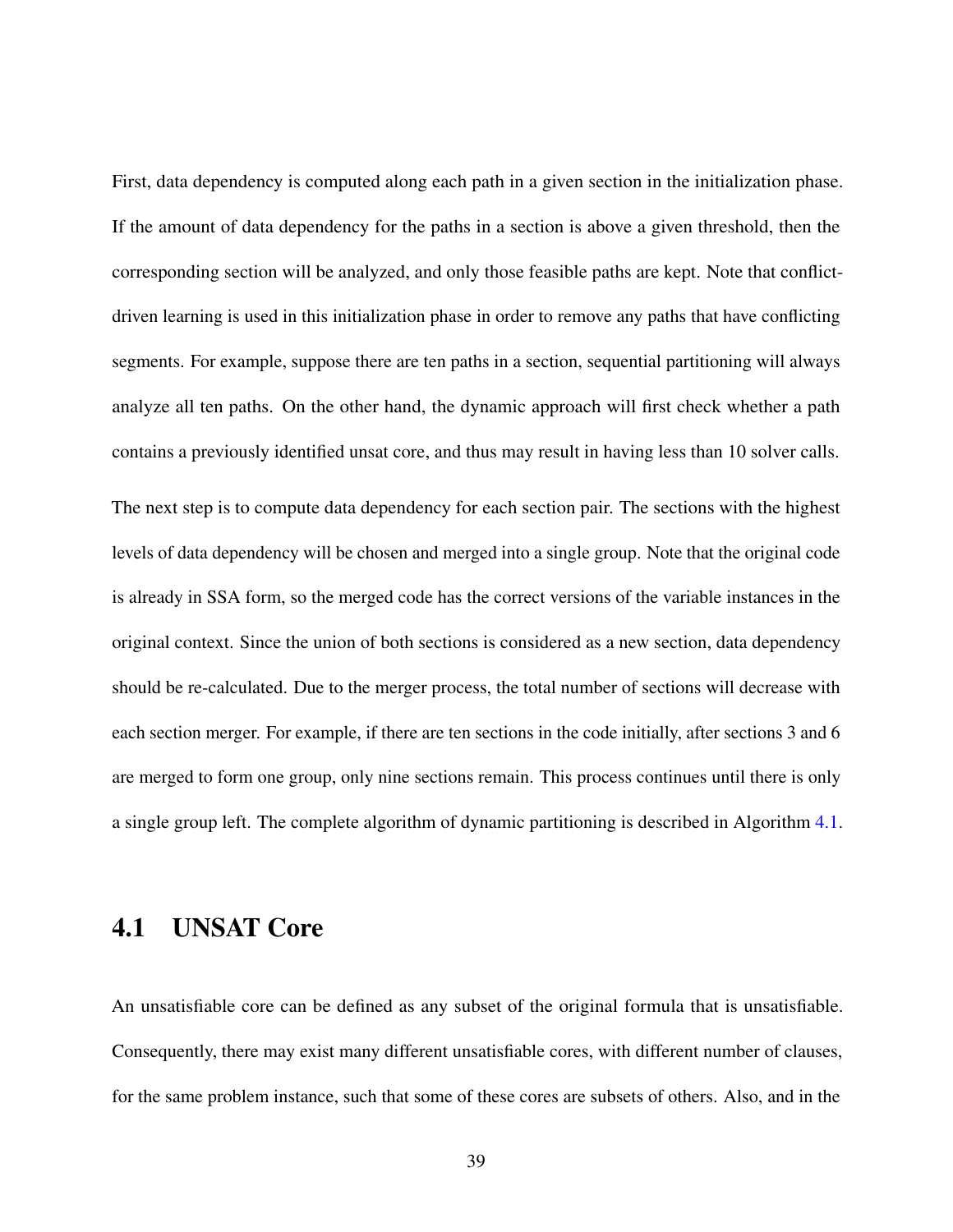worst case, the unsatisfiable core corresponds exactly to the set of original clauses [\[29\]](#page-78-0).

Given an unsatisfiable CNF formula  $\rho$ , we say that an unsatisfiable CNF formula  $\psi$  is an unsatisfiable core of  $\rho$  iff  $\rho = \psi \wedge \psi'$  for some (possibly empty) CNF formula  $\psi'$ . Intuitively,  $\psi$  is a subset of the clauses in  $\rho$  causing the unsatisfiability of  $\rho$ . An unsatisfiable core  $\psi$  is minimal iff the formula obtained by removing any of the clauses of  $\psi$  is satisfiable. A minimum unsat core is a minimal unsat core with the smallest possible cardinality [\[13\]](#page-76-0).

A naive algorithm for minimal unsatisfiable core extraction works as follows: For every clause C in an unsatisfiable formula F, the algorithm checks if it belongs to the minimal core by invoking a propositional satisfiability (SAT) solver on F, but without clause C. Clause C does not belong to a minimal core if and only if the solver finds that  $F\{C\}$  is unsatisfiable, in which case C is removed from F. In the end, F contains a minimal unsatisfiable core [\[18\]](#page-77-0).

There are several approaches that contribute to the extraction of unsat core [\[29,](#page-78-0) [13,](#page-76-0) [12,](#page-76-1) [18,](#page-77-0) [37,](#page-79-0) [41\]](#page-80-0). SMT solver CVC3 and MathSAT can compute unsatisfiable cores as a byproduct of the generation of proofs which is similar to  $[41]$ . The idea is to analyze the proof of unsatisfiability backwards, and to return an unsatisfiable core that is a collection of the assumptions (i.e. the clauses of the original problem) that are used in the proof to derive contradiction. The approach used by Z3 is an adoption of the method by Lynce and Marques-Silva [\[29\]](#page-78-0): for each clause  $C_i$  in the problem, a selector variable  $S_i$  is created; then, each  $C_i$  is replaced by  $(S_i \to C_i)$ ; finally, before starting the search each  $S_i$  is forced to true. In this way, when a conflict at decision level zero is found by the solver the conflict clause contains only selector variables, and the unsat core returned is the union of the clauses whose selectors appear in such conflict clause.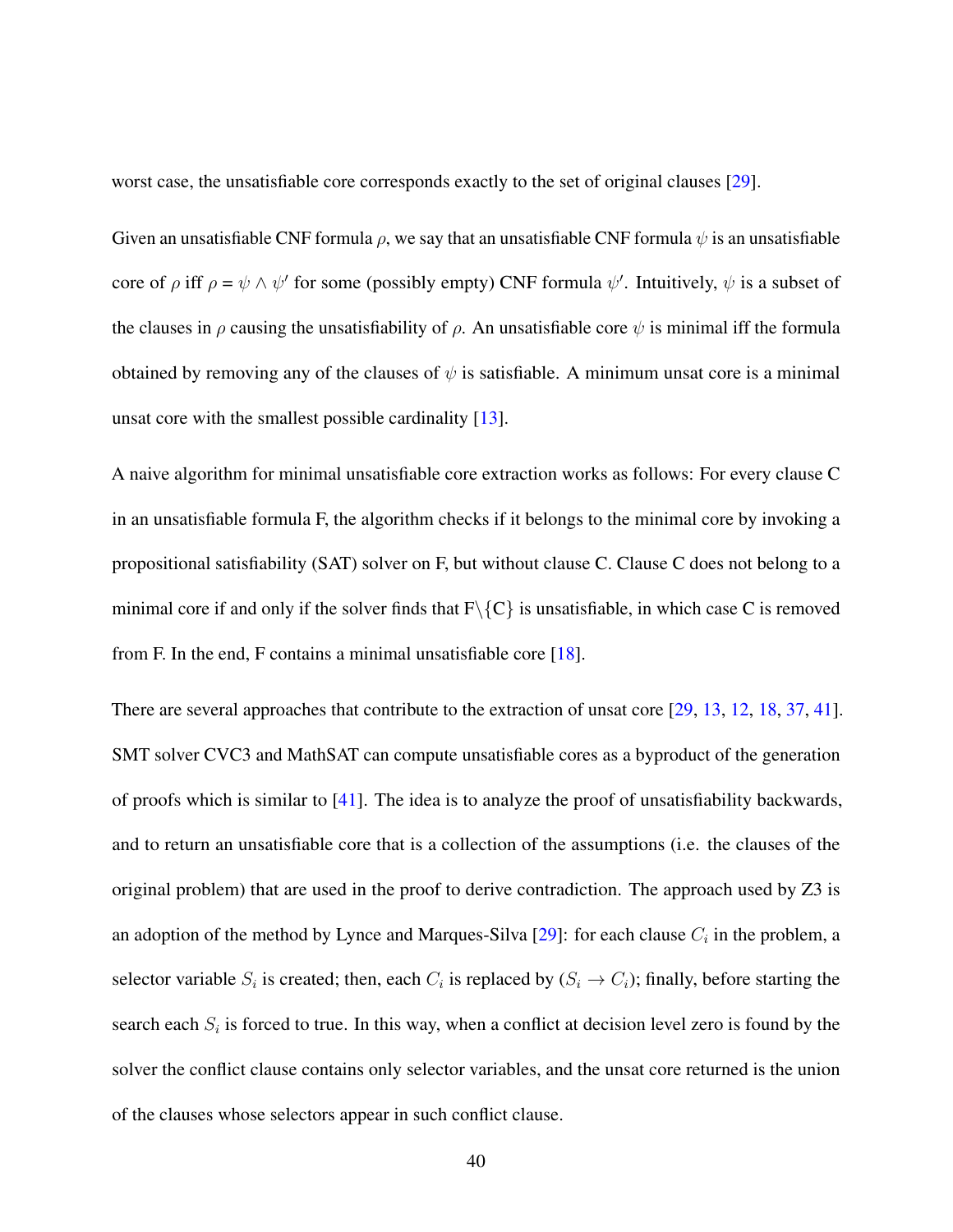In this thesis, a path constraint consists of several clauses including expression and conditional statements. The unsatisfiable core includes all clauses that made the path infeasible. For example, consider a path constraint of  $(x = 10) \wedge (x > 5) \wedge (x < 0)$ . In this case, the solver will return unsatisfiable, meaning that this path is infeasible. Furthermore, the unsat core will generate two clauses  $(x > 5)$  and  $(x < 0)$  as both of them cannot be satisfied together. Other paths that consist these clauses will also be infeasible. However, the extracted unsat core is not guaranteed to be minimal. In fact, there is another conflicting clauses in this path, such as  $(x = 10)$  and  $(x < 0)$ .

In Z3, each constraint is labelled with a unique ID. Whenever the path constraint is unsatisfiable, the solver will return the IDs for all conflicting clauses that make the path infeasible. We can retrieve the clauses corresponding to the IDs and we call them unsat constraint. They will be stored in a database. Before invoking the SMT solver given a new path, we can check if any clauses within the path constraint contain any of the unsat constraint. If so, we can skip the solver call assuming this path is infeasible and move on to the next path. Using the extracted unsat core is useful in reducing many unnecessary solver calls especially in large programs.

## 4.2 Individual Sections

Dynamic partitioning aims to group sections in a non-sequential order. To do that, we need to determine which sections should be analyzed first. One approach is to determine which section has the largest number of infeasible paths. Data dependency plays an important role in determining such predictions since the chance of getting infeasible paths increases as the expressions are more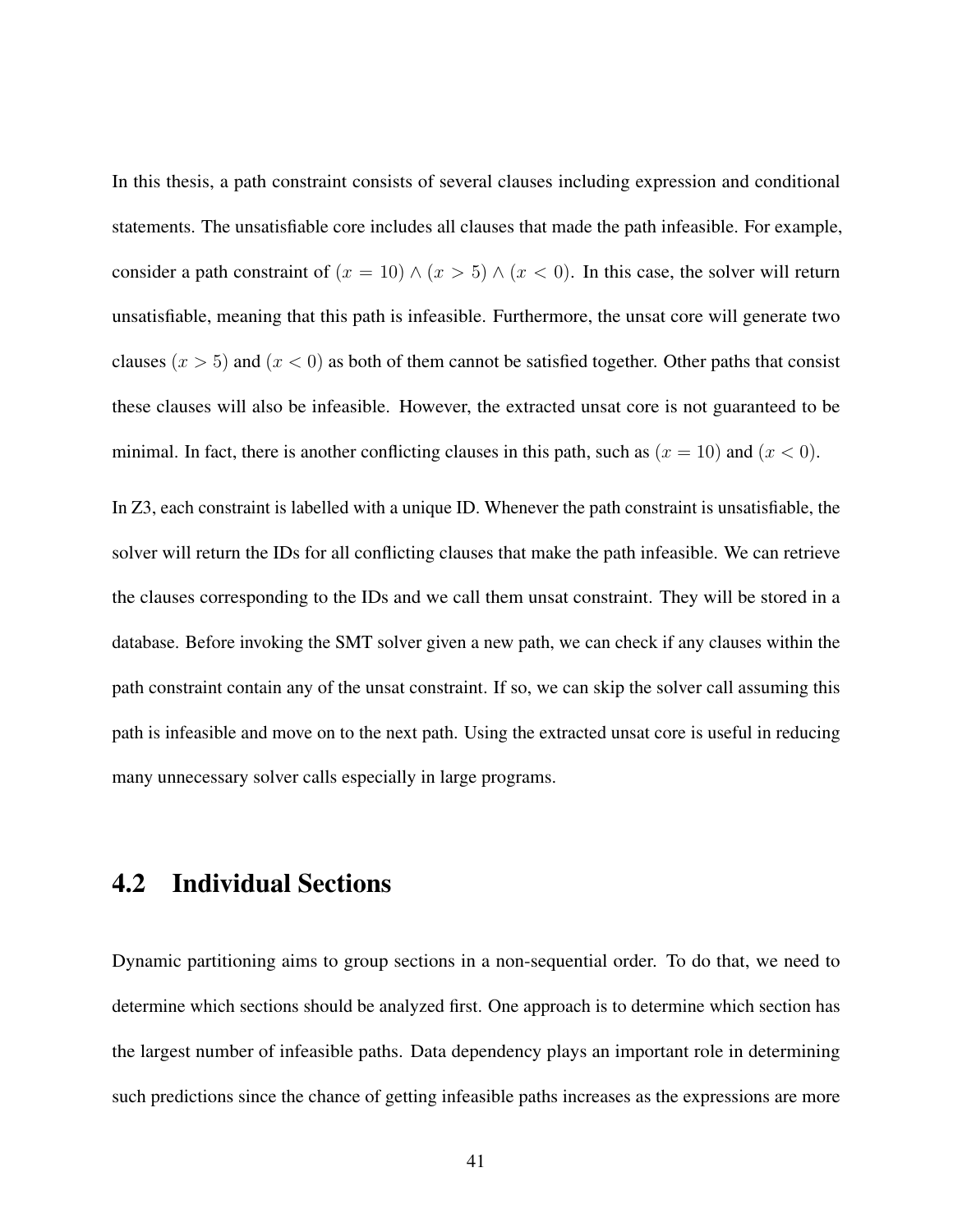dependent in each other along the paths.

In this work, we use data dependencies as a metric for each section. Recall that data dependency exists in a path when some variables are used in conditional expressions and the same variables are assigned in other statements along this path. The calculation is based on the percentage of paths having data dependencies involving more than one variable. As the percentage increases, there is more data dependencies affecting those sections. Users also have the flexibility to analyze the program by controlling the minimum threshold. A lower threshold will allow more sections for merger, while a higher threshold will increase the prediction accuracy by considering fewer sections at a time.

### 4.3 Section Pairs

Analysis in individual sections gives a good start in reducing the number of feasible paths. We want to extend those feasible paths in a section with other paths from different sections. However, which other section should be brought in? In this work, we analyze by pairing all sections since it is only quadratic in complexity.

Even though the concept of measuring data dependency is similar between individual sections and section pairs, the process is somewhat different. Since we are interested in finding the relationship between two sections, all paths combinations should be considered. If we have two sections with ten paths each, the percentage of having data dependency for this pair is based on 100 paths. This will make a fair calculation with respect to individual metrics.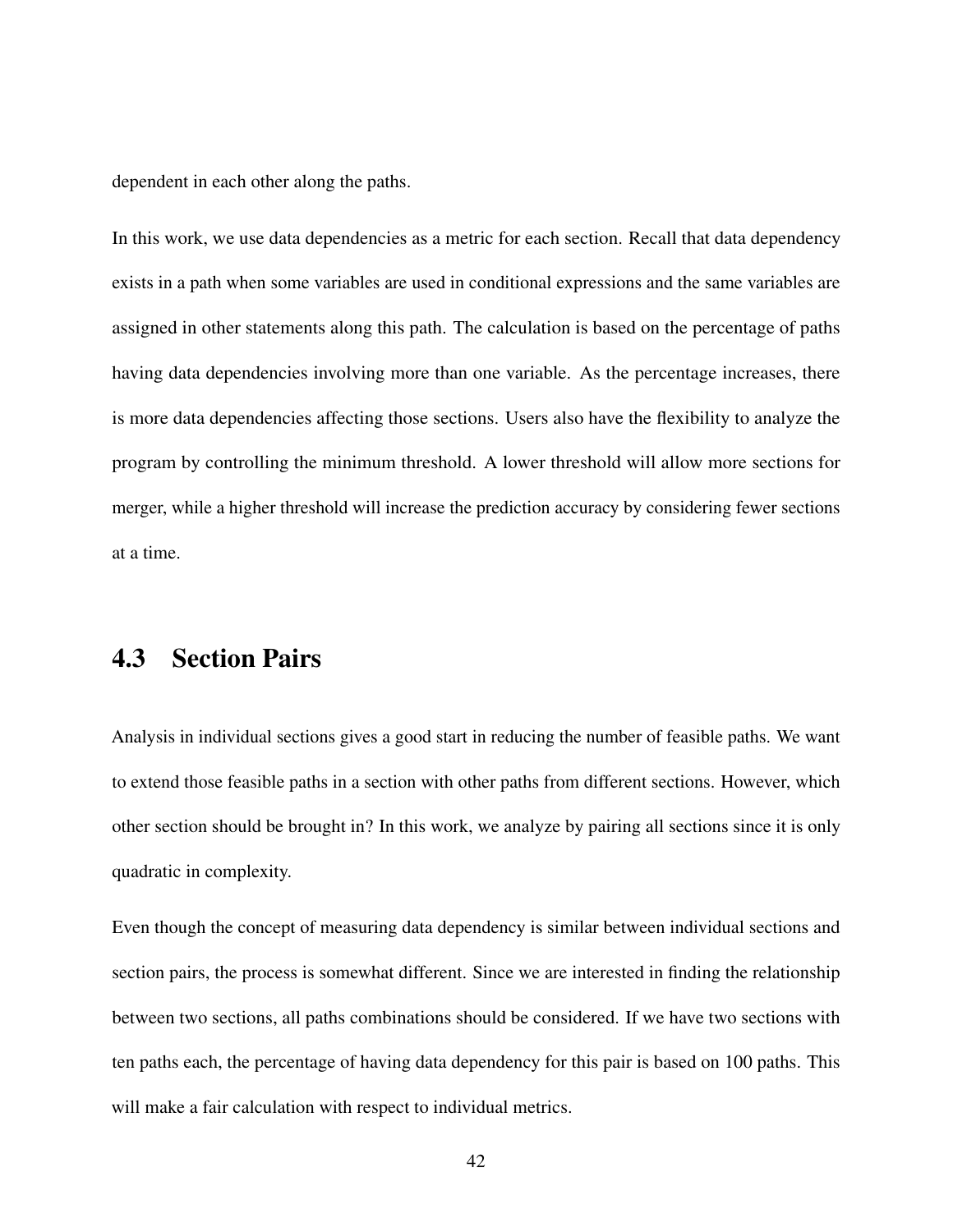The calculation is slightly modified by other sections'presence. While the metric is calculated based on the existence of some variables used in both assignments and conditionals within a single path, it is now based on each path in each corresponding sections. Since we know there will always be two sections (a pair) that are being analyzed, there are two things that we should do. First, collect all assigned variables from the first or earliest section in the group. Second, collect all conditionals from the second or latest section in the group. Having all information needed, the calculation is based on the occurrences of having matched variables between the two sections among all path combinations. By doing so, we can easily summarize which section pairs are best to analyze with. As the metric increases, there is more data dependencies affecting these pair combinations. If we have the same metrics for different pairs, the algorithm will pick up the first pair from the list.

Analyzing sections that have the largest data dependency is necessary in order to find infeasible paths. The next step is to merge these sections into a group consisted of all path combinations with their components as well. The merged group is named after the earliest section in the group. For example, suppose we have four sections, and let sections 1 and 3 have the greatest data dependency. After the analysis, they are merged into one single group, called section 1. Section 3 is then deleted from the database, as it is absorbed into section 1. Now, the data dependency needs to be computed for section pairs  $(1, 2)$ ,  $(1, 4)$ , and  $(2, 4)$ . Since the group ordering is important, we use an intelligent algorithm to divide and merge all assignments when analyzing any selected pair of sections. When merging the sections, all the involved sections should be ordered correctly (after SSA is applied). Hence, the analysis will still be accurate even though the sections are added non-sequentially.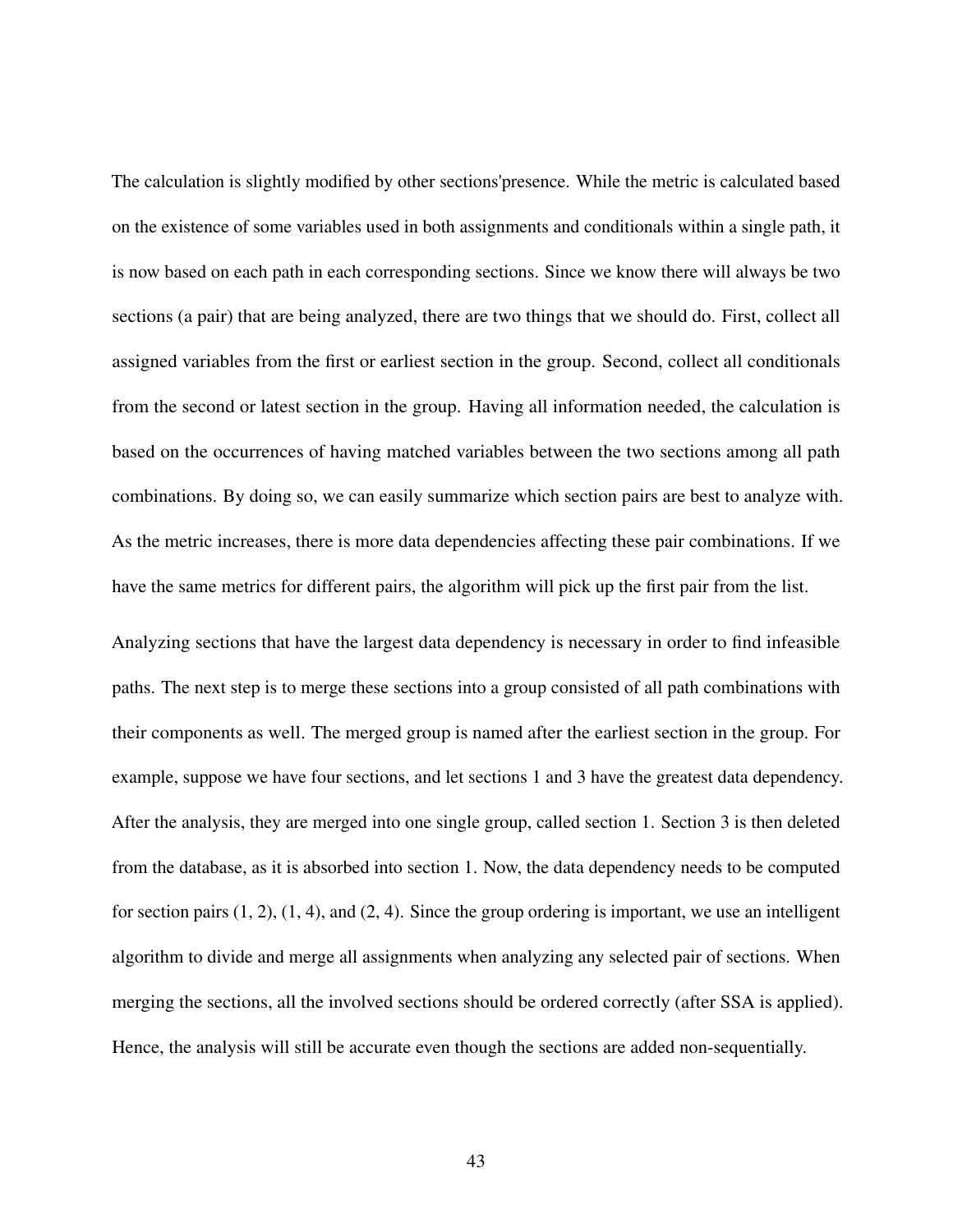## <span id="page-53-0"></span>4.4 Improvements in Dynamic Partitioning

The dynamic strategy can analyze all sections in non-consecutive orders using individual and section pair metrics which utilize the data dependency of a program. Thus, this strategy can tackle several issues in finding more infeasible paths within different section pair combinations. As a result, we can expect to have fewer solver calls and faster execution times in general as compared to the sequential strategy and previous work.

Even though the dynamic strategy can perform both efficiently and effectively, there are also several possible extensions that can be applied directly to the current strategy in order to reach better performance. In this work, we present two possible improvements, such as dynamic partitioning using the topology of a program and sequential and dynamic transition. Both improvements still use individual and section pair metrics to analyze all sections with several modifications involved. Dynamic partitioning with topology uses data dependency along with the structure of a program to determine the best section pairs to be analyzed together. On the other hand, sequential and dynamic transition tries to combine the main characteristic of both the sequential and dynamic strategy into consideration. This section will discuss both strategies in detail.

### 4.4.1 Dynamic Partitioning Using the Topology of a Program

Data dependency plays a great role in finding infeasible paths of a program because any dependent objects might be conflicting with each other. In symbolic execution, conflicting means that there does not exist any valid inputs that can satisfy all constraints within the same path. The SMT solver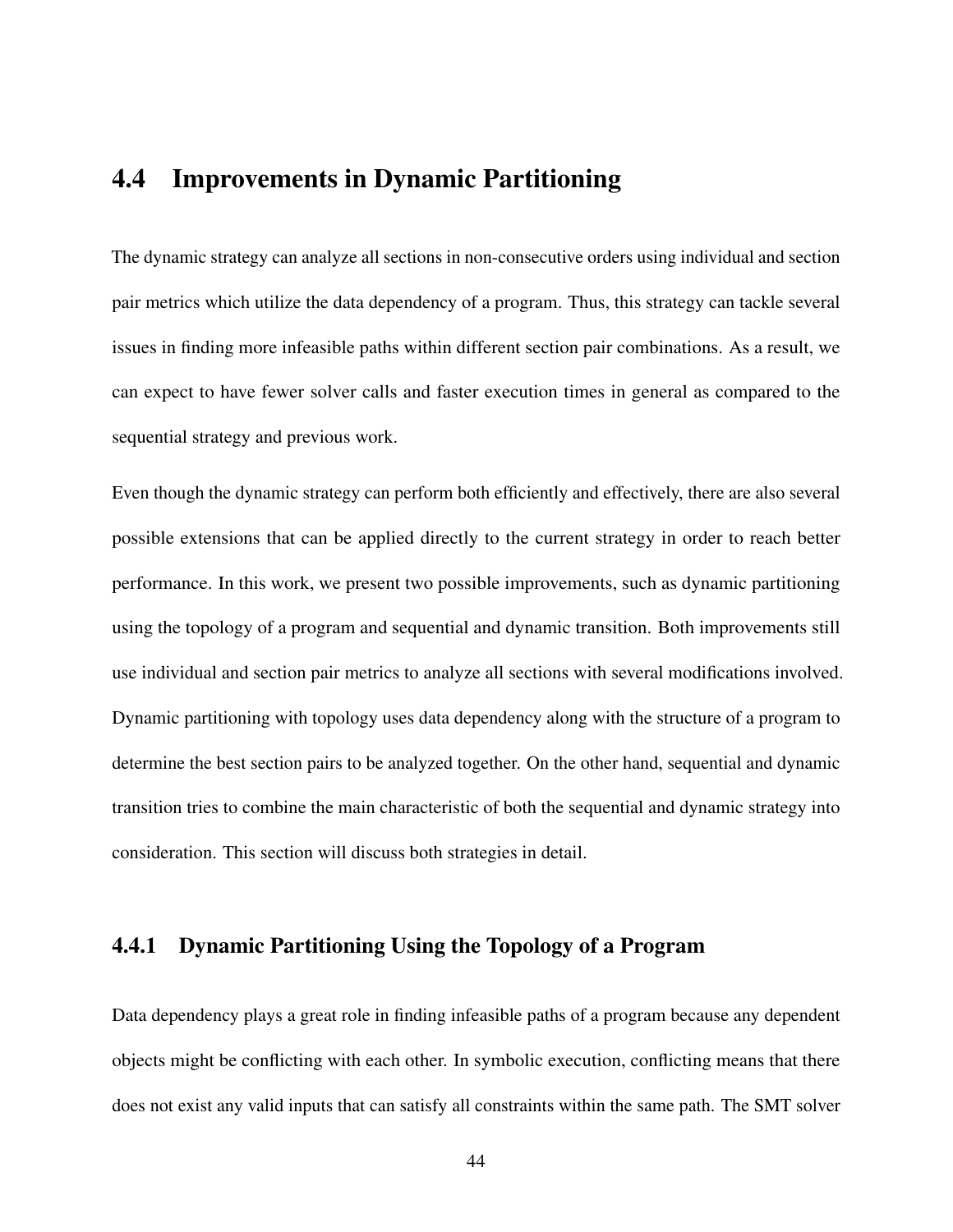will return unsatisfiable and all conflicting nodes can be extracted from the unsat core. Considering the benefits of utilizing data dependency, this strategy still uses the original algorithm for calculating individual and section pair metrics to determine which sections to be analyzed.

Besides data dependency, there is another contributing factor for controlling the number of solver calls and that is the number of path combinations in section pairs analysis. In other words, the structure or topology of the program itself should be considered in our analysis. As a rule of thumb, any sections with fewer number of paths will have a smaller number of path combinations while being paired with other sections. Thus, their analysis become our first priority in order to reduce a number of solver calls in total. Those who have a larger number of paths will be analyzed in a later stage. The whole concept can be illustrated in the following example. Suppose we have 3 sections, and each of them has 10, 20 and 30 paths. In this case, there are 3 possible section pairs analysis which include (10, 20), (10, 30) and (20, 30). In order to show the benefits of using this strategy, we are only interested in analyzing the smallest and biggest pair combinations which are 200 paths (10, 20) and 600 paths (20, 30), respectively. A reduction of 50 infeasible paths from the smallest pair will produce 4500 paths (150 and 30 paths) in total after combining it with the last section. On the other hand, a reduction of 100 infeasible paths from the biggest pair, whose reduction is larger than the previous pair, will result in having 5000 paths (500 and 10 paths) in total from the last section. If the number of reduction is the same, the difference in the number of total calls between both pair combinations would be wider. This shows that analyzing sections with fewer paths might increase the chance of reducing a significant number of solver calls.

The analysis is not as simple as finding section pairs that have the smallest number of path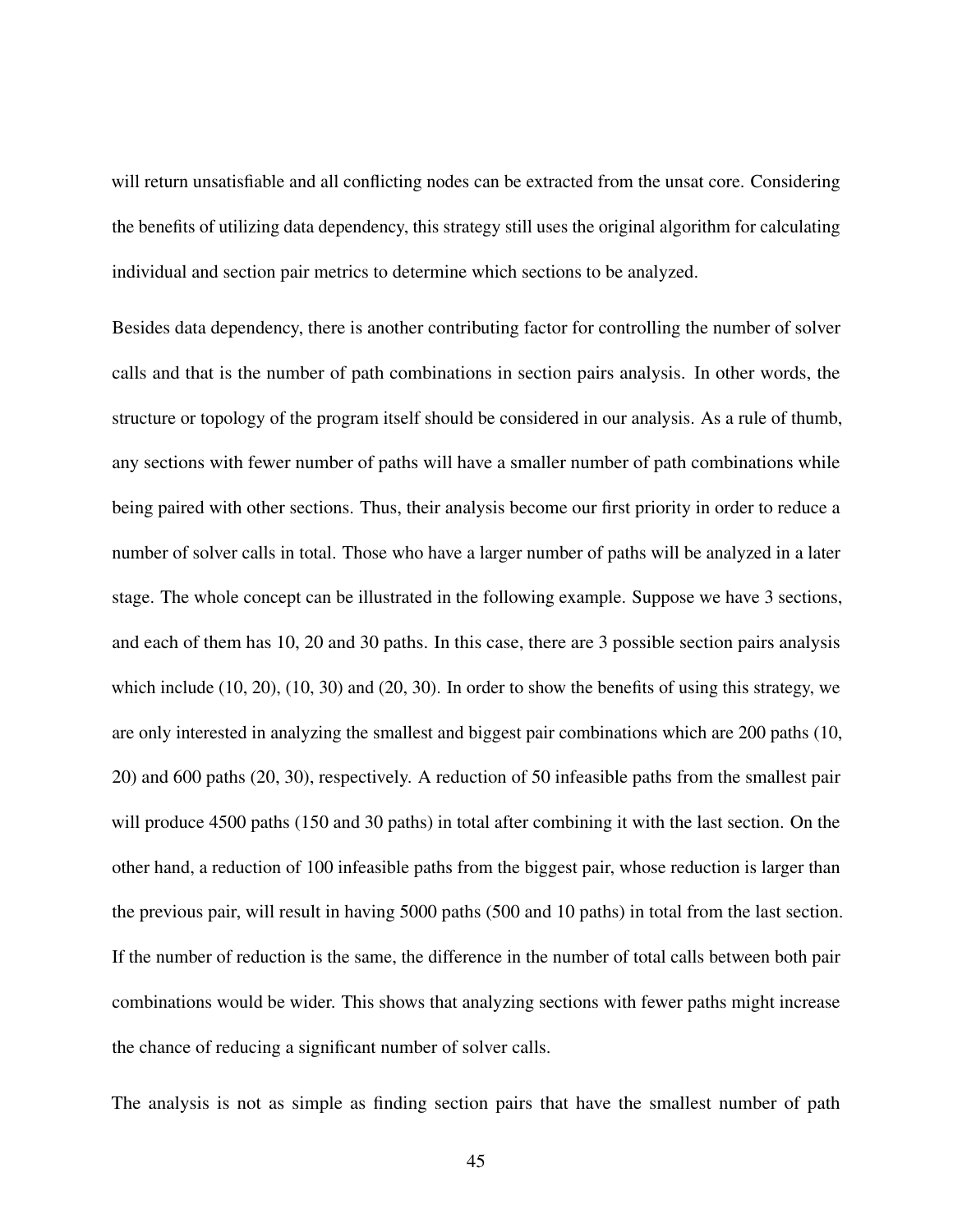combinations. Failure to find corresponding pairs will result in having little to no infeasible paths and thus waste many unnecessary calls. In order to find which section pairs that can possess the maximum benefits from this strategy, data dependency can be used as a guidance for finding the relationship and behaviour between each pair. After calculating the section pair metrics, we choose the top 3 metrics that have the biggest value and collect all section pairs that correspond to them. Note that there might be different pairs under the same metric. In this case, there can be more than 3 section pairs that are collected in total. The reason for choosing only the top 3 metrics is because they mostly produce several infeasible paths during the experiments. Having more metrics involved, on the other hand, will increase the chance of choosing a section pair that does not have significant relationship. The next step is to find section pairs that has the smallest number of path combinations. These steps are needed so that we can ensure the analysis has not only a smaller number of path combinations, but also a higher chance of having infeasible paths.

This strategy also adds a new rule to the algorithm which controls the priority for analyzing all section pairs. Since we know that a smaller number of paths can reduce the combinations with other sections, the analysis should take advantage of it. During the analysis, if there is only a single feasible path exist in a particular section, all pairs that contain this section will be collected and the one with the highest metric among them will be analyzed regardless of the fact that there exist any pairs with higher dependencies. The reason for having this priority is because a single path can duplicate other sections in terms of their number of paths. Hence, it has a higher possibility to get fewer number of feasible paths after the analysis as compared to other sections that have more than a single feasible path.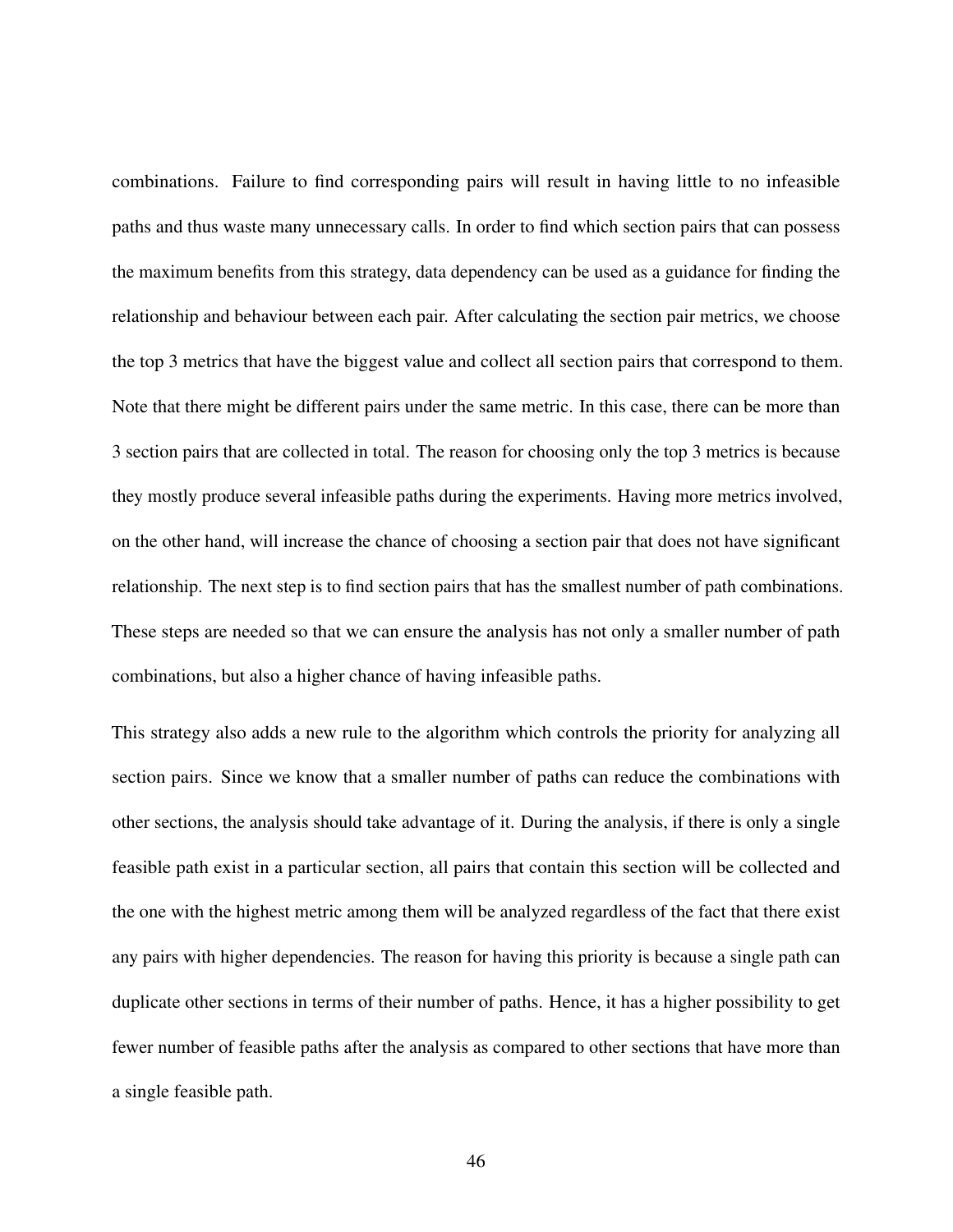#### 4.4.2 Sequential and Dynamic Transition

As described in Chapter [3,](#page-37-0) sequential partitioning takes advantage of infeasible paths discovered in earlier sections. Thus, this strategy is useful only for programs that have infeasible segments in the beginning of the code. This limitation, however, might skip useful information that can reduce many unnecessary solver calls in future search. Dynamic strategy, on the other hand, is more flexible in analyzing all sections of the code by performing the analysis in non-sequential orders based on the data dependency of a program. However, there might be some adjacent sections that are best to analyze together which are not recognized by the data dependency metrics. These problems become the motivation behind proposing our sequential and dynamic transition strategy. In this approach, we try to merge the main characteristics from both sequential and dynamic strategies to tackle some of the previously mentioned challenges.

The main characteristic in sequential partitioning is its ability to analyze sections in a sequential order. Thus, the analysis within this new strategy will also be implemented in a sequential order. To differentiate with the original sequential strategy, we add more flexibility that the dynamic approach has into our analysis. Instead of analyzing subsequent sections in order, we analyze these sections in non-consecutive orders based on the data dependency metrics from each section pairs.

There are several steps involved in exercising this strategy. First, all individual sections are grouped in pairs in the way that the sequential partitioning works. Second, these pairs will be analyzed individually based on their metrics as similar to the dynamic partitioning approach. Finally, all analyzed section pairs will be merged together and the process is repeated until there exist a single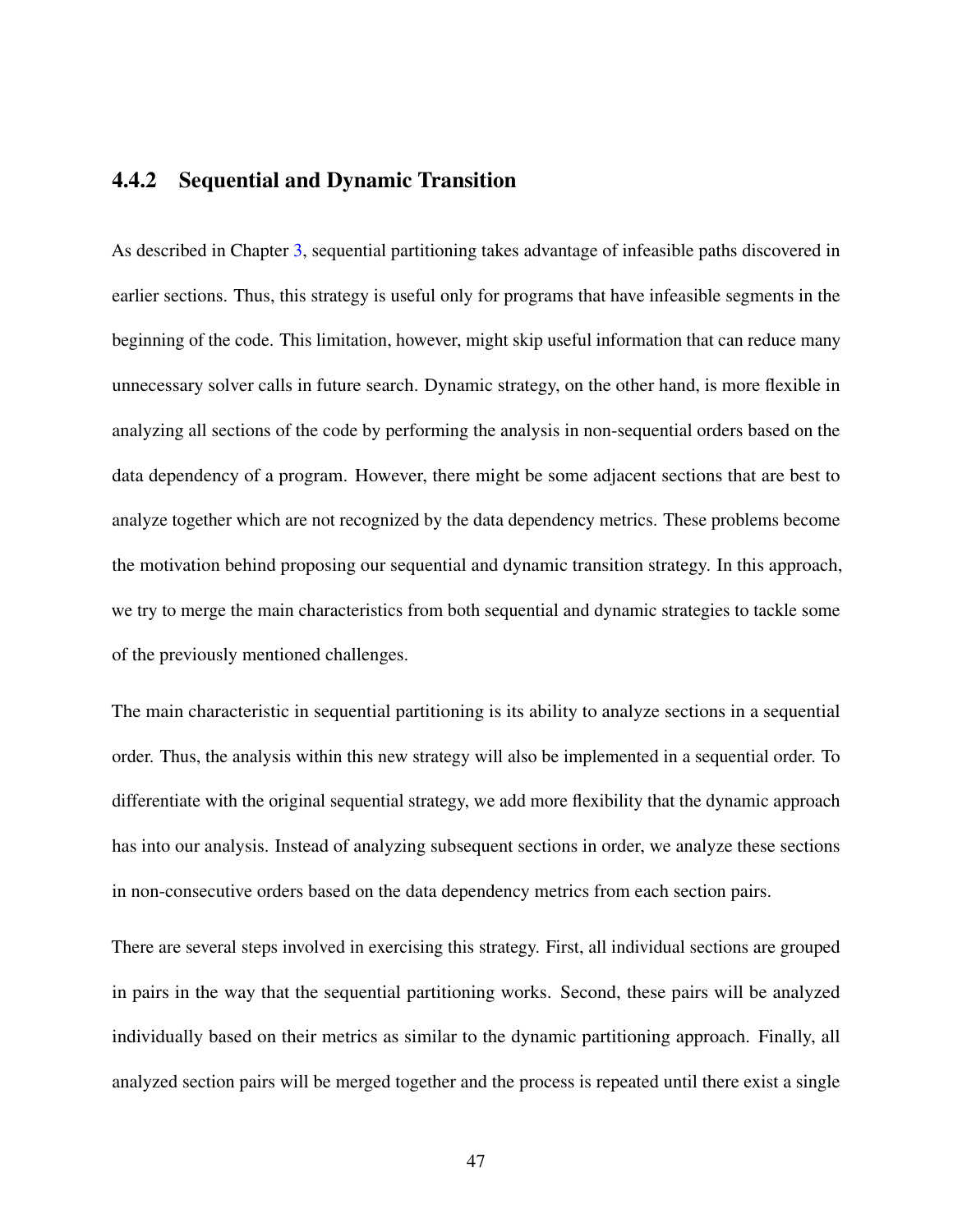section during the analysis. The ordering cannot be violated meaning that all section pairs must follow some rules to prevent any sections from merging with another section that is located above them. This will ensure the program is still functionally correct. Suppose we have 5 sections with section 1 and 5 have the highest and lowest location, respectively. Using this strategy, all section pairs will be formed as  $(1, 2)$ ,  $(2, 3)$ ,  $(3, 4)$  and  $(4, 5)$ . Each section pairs has its own metric and the analysis will be based on the highest rank. Let's say (2, 3) is chosen and therefore being analyzed. After performing the analysis, the grouping would now be  $(1, 2)$ ,  $(2, 4)$ , and  $(4, 5)$ . This continues until there is only a single section left.

## 4.5 Coverage Analysis

Our dynamic approach can achieve a full coverage similar to existing methods, even though this strategy partitions the programs into several sections and analyze them both individually and in pairwise combinations. However, we can achieve full coverage much more quickly. We maintain the coverage by exercising all possible section-pairs which is executed from line 13 to 21 in Algorithm [4.1.](#page-47-1) Here we analyze each pairwise combinations and merge them before performing the next analysis. All sections will eventually be merged together into a single section at the end. Note that all infeasible paths discovered at any time can be skipped immediately. Despite not exploring these paths further, their coverage have been recorded as they can be predetermined to be infeasible. The feasible paths, on the other hand, will always be analyzed with other feasible paths in different sections.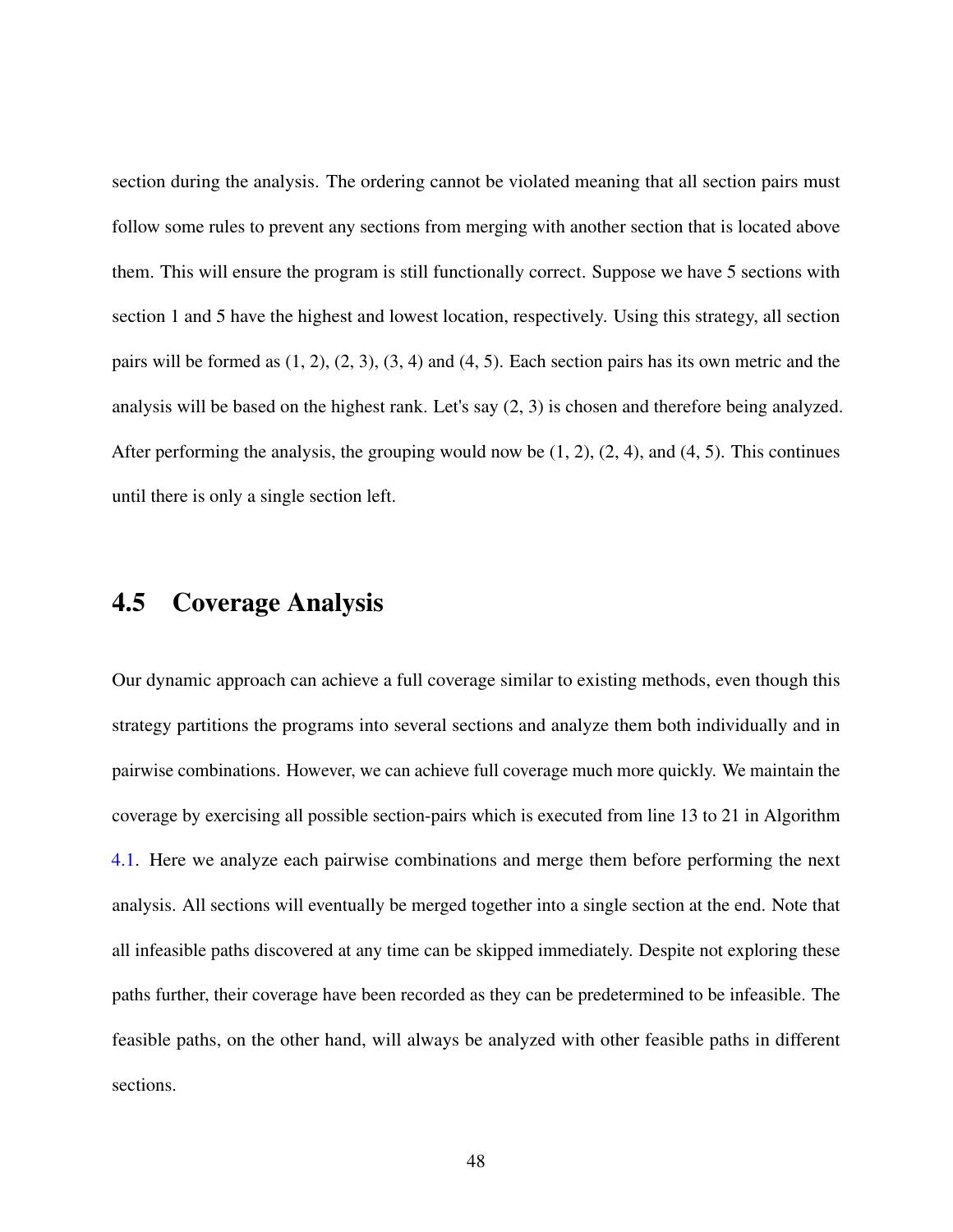In addition, DFS and conflict backtracking strategies call the SMT solver on complete paths, starting from top to the bottom of the programs. Using our dynamic partitioning, all feasible complete paths will also be identified eventually. Note that all programs should be translated into SSA form before performing the analysis.

Theorem 4.5.1 *If a contiguous path is feasible, our dynamic approach will never declare any subset of this path as infeasible.*

Proof Given a feasible contiguous path, the conjunction of all symbolic expressions along the path will form its corresponding path constraint. If this path constraint is feasible, then there exists a set of valid inputs that can satisfy all constraints on this path. Thus, any subset of this path constraint will also be satisfied by this valid input set.

Suppose there is a formula  $f = (S1, S2, S3)$  which intersects with 3 sequential sections (S1, S2, and S3) in a program. If f is satisfiable, then any subset of sections along this path is also satisfiable, even if an intermediate section is not considered in f.

Theorem 4.5.2 *If a contiguous path is infeasible, our dynamic approach may declare any subset of this path as either feasible or infeasible.*

Proof Given an infeasible contiguous path, its path constraint would be unsatisfiable. For every unsatisfiable instance, there exist one or more unsatisfiable cores. If an unsat core is fully contained in the set of constraints for a subset of the path in question, then this subset would also be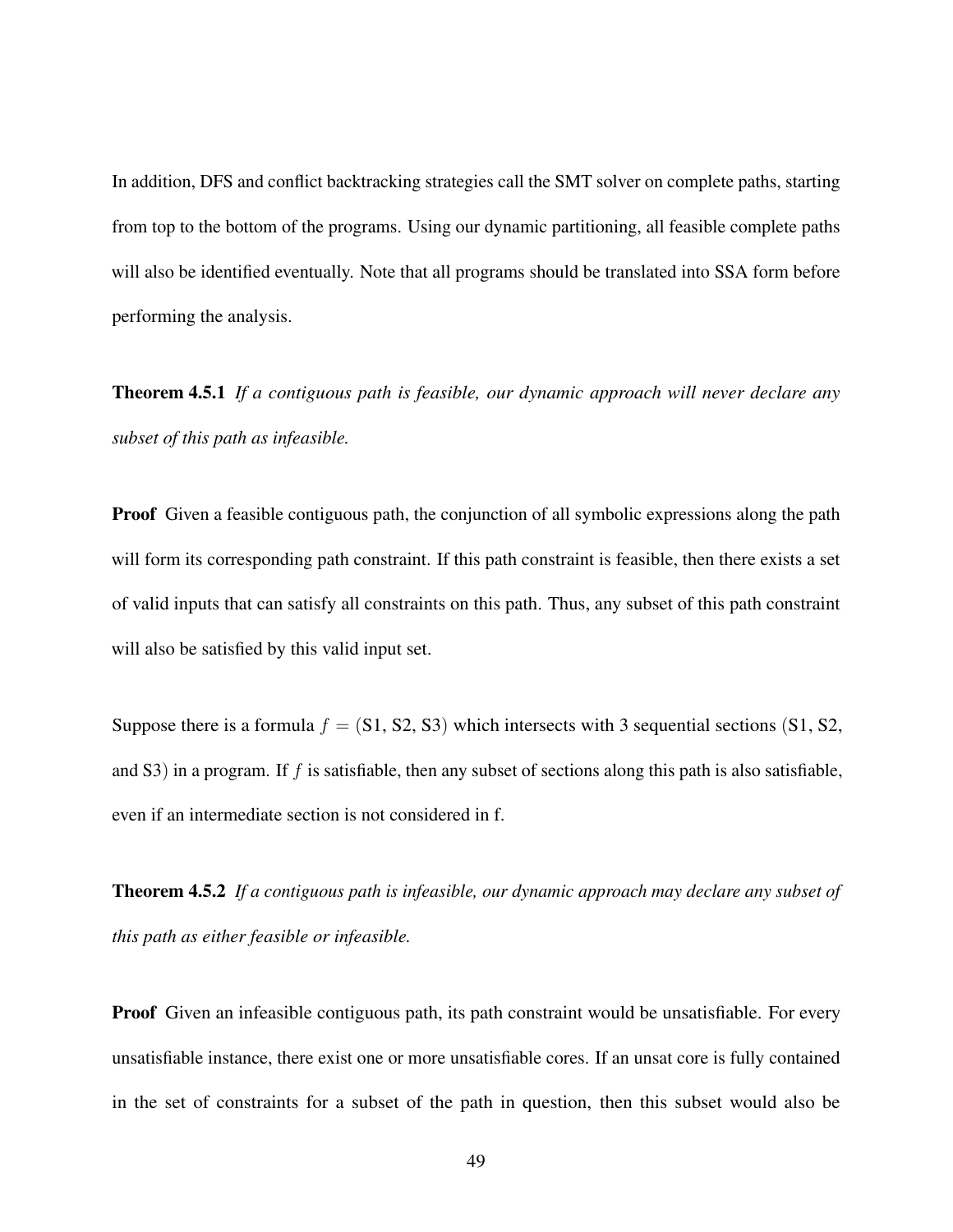unsatisfiable. However, if no unsat core is contained in this subset, this subset may be declared as feasible. Therefore, our approach does not have the capability to determine in advance which subset of the path is conflicting before analyzing the extracted UNSAT core generated from the SMT solver.

Consider an infeasible contiguous path whose path constraint is  $f = (S1, S2, S3)$ . Suppose an UNSAT core involves nodes in S1 and S2 as they cannot be satisfied together. Hence, a path analysis involving S1 and S3 might yield satisfiable since there is not enough information to make such a decision. This is not a bad result, since this shows that our approach is conservative. That is, we will never mistake a feasible path as infeasible.

In order to understand how arbitrary sections can be merged, we will analyze two cases as shown in Figure [4.2.](#page-60-0) In both examples shown in the figure, S1 and S3 will be merged into a single section to be analyzed first, leaving  $S2$  to be analyzed later. In both cases, variable x is either reassigned or used in all sections, making this variable is heavily dependent across the sections. Before partitioning is performed, the program is first converted to SSA form. In Figure  $4.2(a)$ , the path constraint after merging S1 and S3 would be  $(x1 = 5) \wedge (y = x2)$ . In this case, x2 is treated as an independent input variable, since its definition is in S2. As a result, the analysis will be based on over-approximation because the real  $x2$  is not being considered. On the other hand, Figure [4.2\(b\)](#page-60-2) shows that variable x1 is being used in both sections S2 and S3. The use of x1 in S2 will have no effect on the merging S1 and S3 since there is no data dependency among all sections. Thus, our approach is sound as it will eventually identify all infeasible paths as well.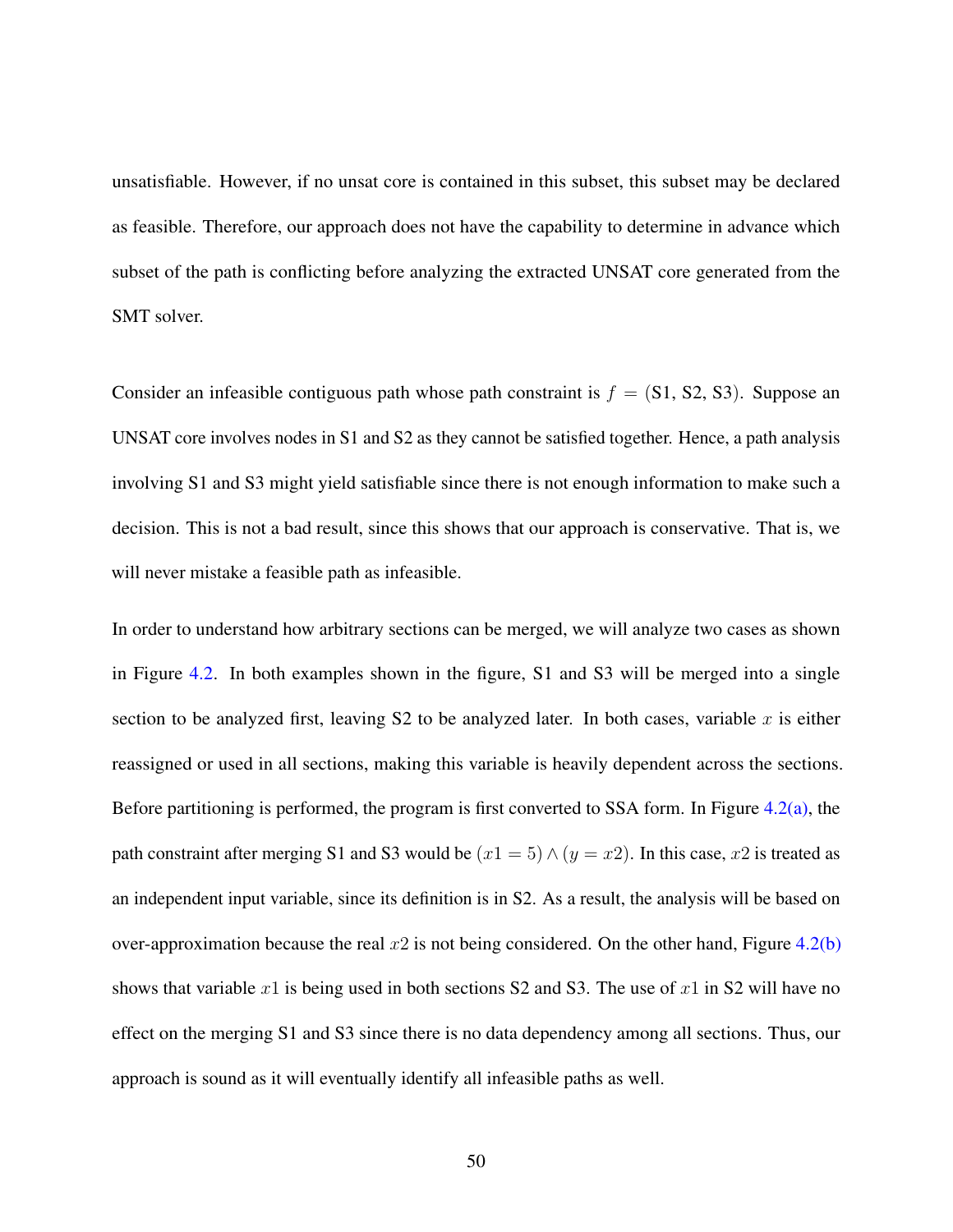<span id="page-60-2"></span>

| $S1: \quad x1 = 5$        | $S1: \quad x1 = 5$                  |
|---------------------------|-------------------------------------|
| S2: $x2 = x1 + 1$         | S2: $z = x1 - 1$                    |
| S3: $v = x2$              | $S3: y = x1$                        |
| (a) x is reassigned in S2 | (b) x is used in both $S2$ and $S3$ |

<span id="page-60-1"></span><span id="page-60-0"></span>Figure 4.2: An example of how arbitrary sections can be merged after translating into SSA form Our dynamic approach also orders the sections to be analyzed. This must be done because the program runs in a sequential order. Changing the order of the sections must not change the structure of the programs. Given an example in Figure [4.2,](#page-60-0) after merging S1 and S3, we will add S2 into our analysis and place it between S1 and S3. Therefore, when this analysis is conducted, the path will traverse from S1 to S3 sequentially as in their original order.

## 4.6 Advantages of Dynamic Partitioning

The advantages of the proposed dynamic partitioning are listed below.

- 1. Dynamic partitioning can cover all paths more quickly than sequential partitioning because it can find infeasible path faster even though it needs to partition the programs and analyze them both individually and in pairwise combinations.
- 2. Dynamic partitioning is more flexible than the sequential partitioning because it can analyze sections in non-consecutive orders giving the former more chances to find infeasible paths in a program. This strategy also has individual and section pairs analysis which give thorough analysis on all sections.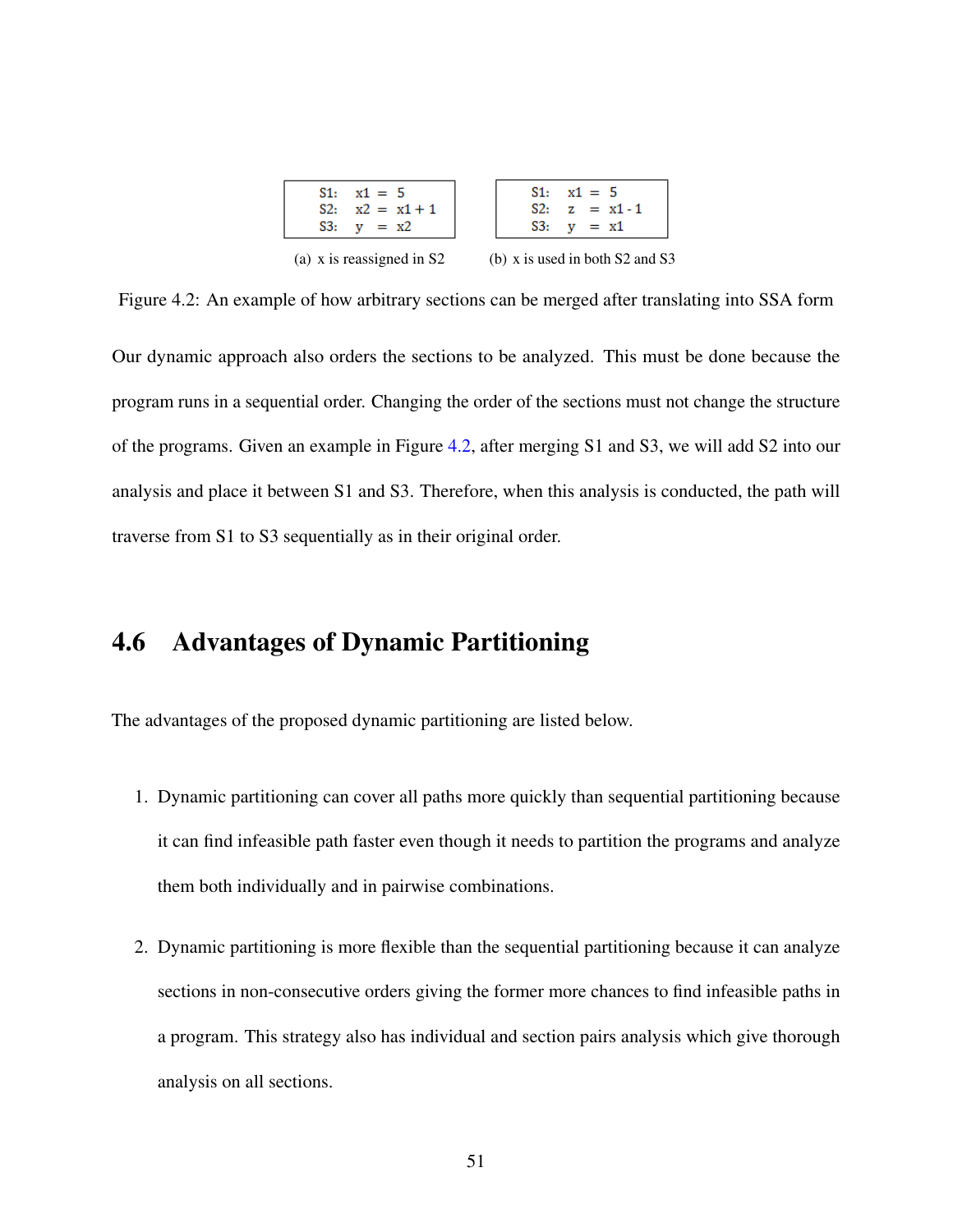- 3. Similar to sequential partitioning, this technique is also suitable for large programs because it can skip many infeasible paths.
- 4. Data dependency plays a great role in finding infeasible path and thus reducing many unnecessary solver calls.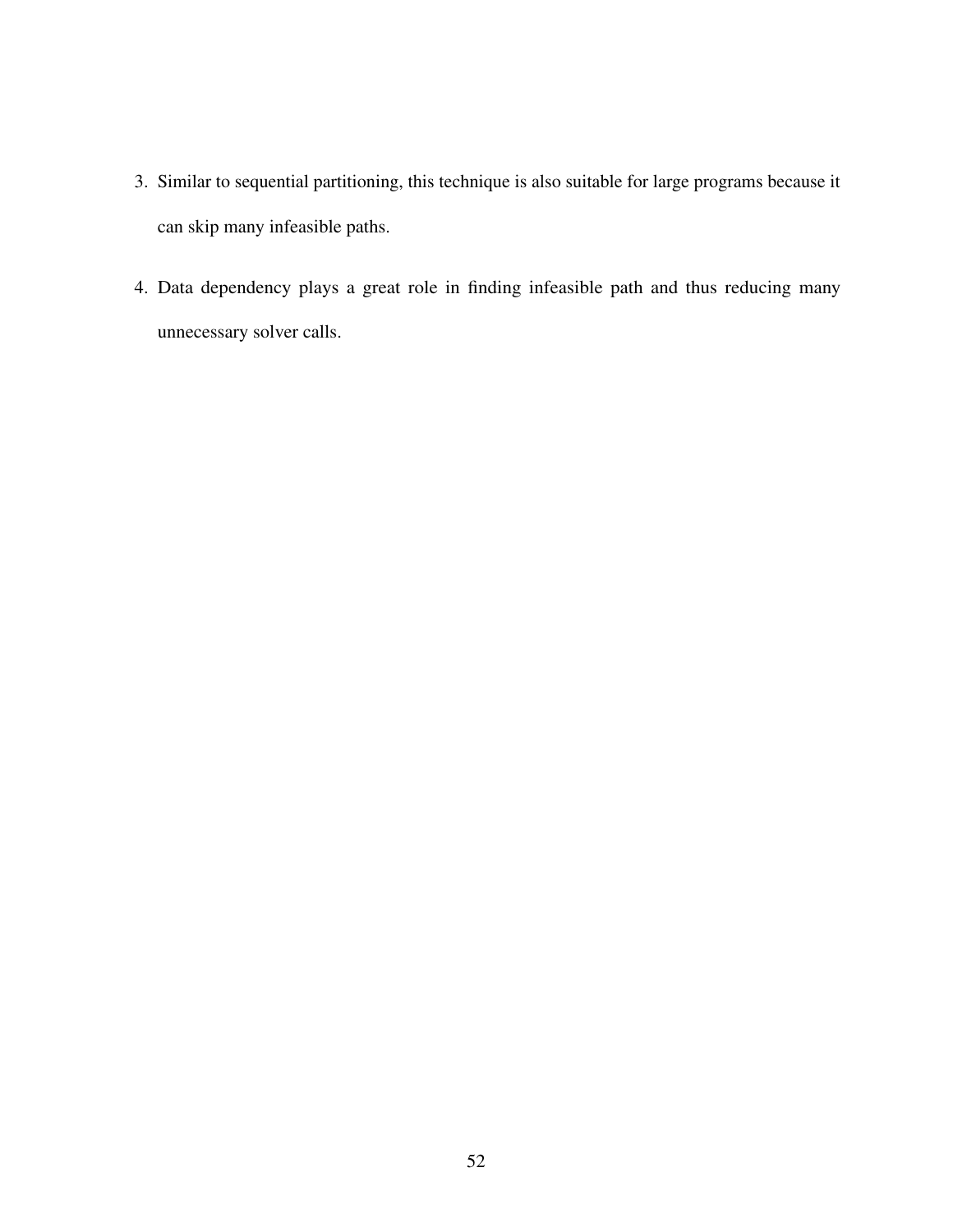# Chapter 5

# Experimental Results

The experiments were performed on a 3.2GHz Intel Xeon machine with 8GB of RAM. They were tested on a number of control-intensive C# test cases. Any loops are unrolled and we analyze only the body of the loop to demonstrate the scalability of the proposed approach. The first set of test cases are generated randomly with the number of conditionals as the controlling factor. The values of several variables are modified to be used in later parts of the programs to create data dependencies among those variables. A second set of test cases consisted of real-world programs are also reported. Tables [5.1](#page-64-0) and [5.2](#page-66-0) consist of the random test cases that are extracted into 3 and 6 sections, respectively. We compared the number of SMT solver calls by our partitioning strategies with the traditional Depth-First Search (DFS) strategy and the previous work which uses conflict-driven backtracking strategy (DFS + CDL) [ $28$ ]. The speedup was calculated to see the impact of our partitioning strategies (sequential and dynamic approach) to the recent work (DFS + CDL). # conds denotes the number of conditionals in the test cases. In order to make a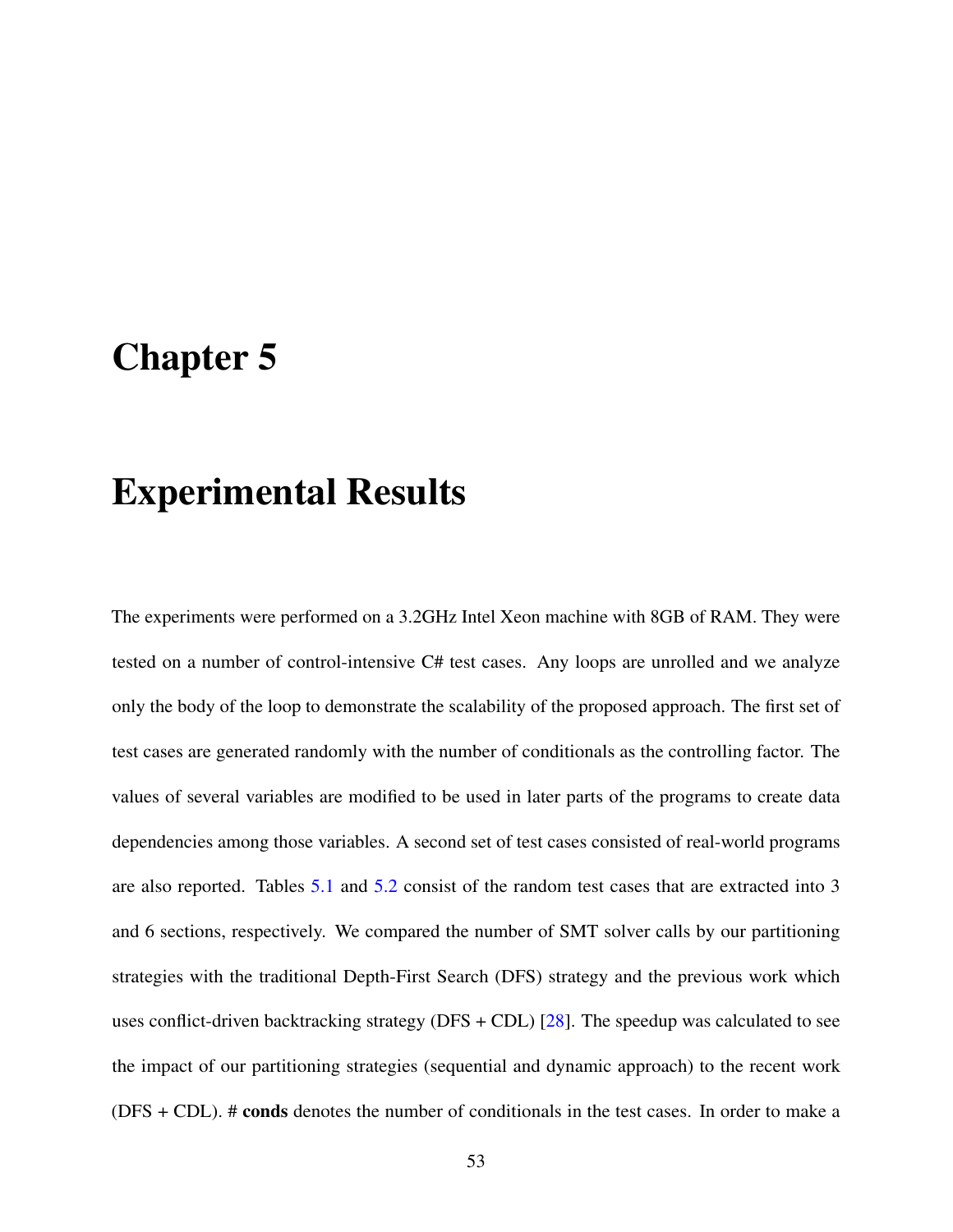fair comparison, we used the same SMT solver, Z3 from Microsoft Research [\[16\]](#page-77-1), to evaluate all strategies in each test cases.

In this experiments, we set the threshold for our dynamic approach to be 80%, because we prefer a more accurate prediction by analyzing sections that have many data dependencies resulting in less sections that will be analyzed individually. A lower threshold will increase the number of solver calls due to the fact that the strategy will analyze more sections but might end up with having fewer infeasible paths. Increasing the threshold all the way up to 100%, on the other hand, will not reduce the number of calls as well because having a section that has 100% data dependency for each of its path is quite unlikely and thus will skip the individual analysis.

Table [5.1](#page-64-0) shows the comparisons between our partitioning strategies (code divided into 3 sections) with the recent work (DFS + CDL). The DFS strategy is used for evaluating the total number of paths available in each test cases. In other words, the computation cost for DFS would be the worst among others due to the lack of search optimization and will not be considered for computing the speedup. Instead, the speedup achieved is compared only against (DFS + CDL).

It can be seen from Table [5.1](#page-64-0) that even sequential partitioning can outperform the conflict backtracking strategy in most cases. Our dynamic partitioning achieves another substantial speedup over sequential partitioning for many instances. The first test, tc1, is one of the smallest programs in our experiments with only 12 conditional statements. The conflict backtracking approach performs worse than our dynamic strategy but better compared to the sequential strategy. Results for all other test cases showed speedups from our approach, indicating that the non-partitioning strategy does not scale for larger programs. This test case, tc1, also has fewer data dependencies making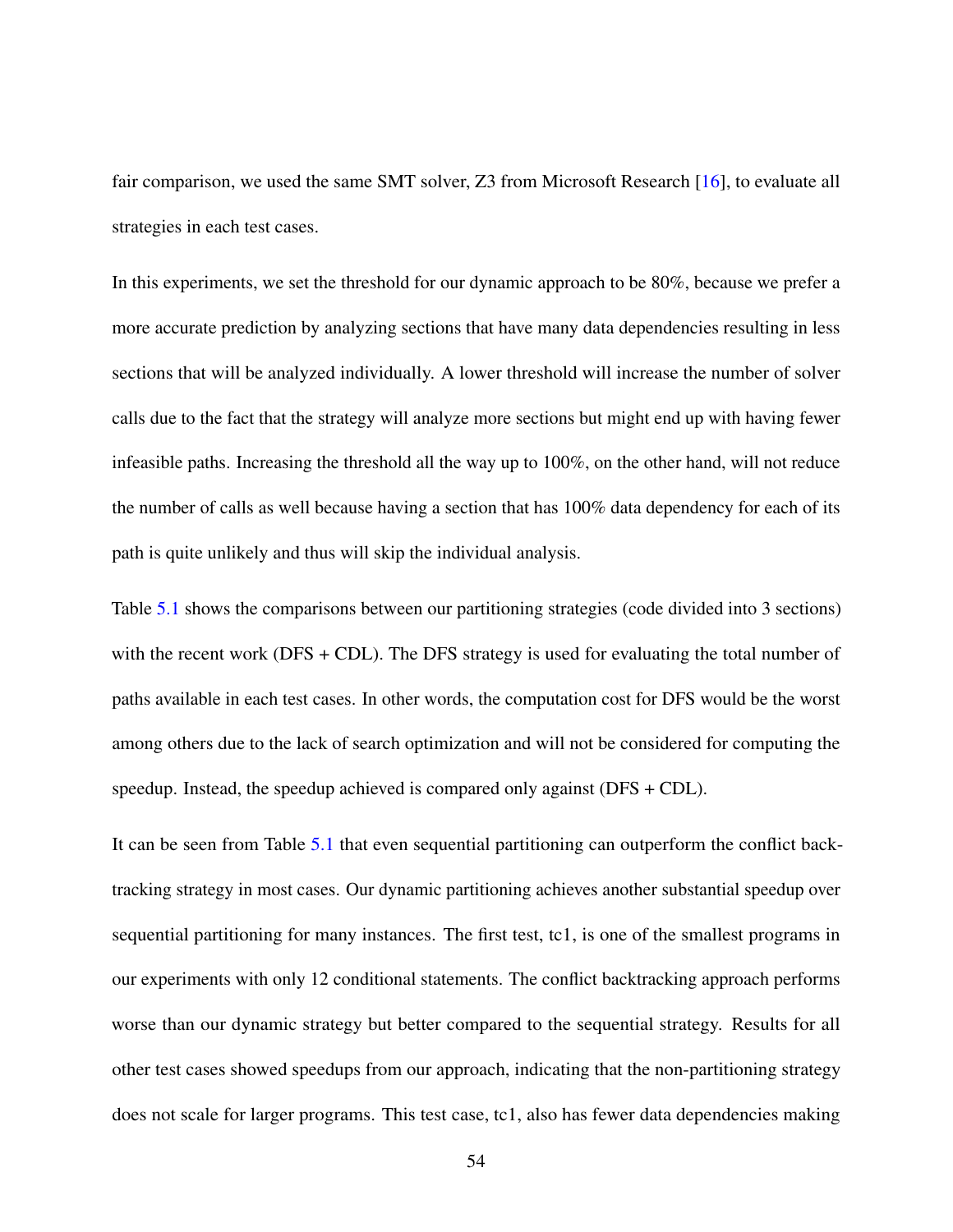| <b>Test Case</b> | $#$ conds | <b>DFS</b> |        | DFS+CDL |       | Sequential |         | Dynamic |         |         |  |
|------------------|-----------|------------|--------|---------|-------|------------|---------|---------|---------|---------|--|
|                  |           |            | calls  | Time(s) | calls | Time(s)    | Speedup | calls   | Time(s) | Speedup |  |
| tc1              | 24        | 5184       | 129    | 5.4     | 88    | 5.42       |         | 47      | 4.28    | 1.26    |  |
| tc2              | 24        | 5184       | 471    | 13.8    | 350   | 12.36      | 1.16    | 114     | 6.34    | 2.17    |  |
| tc3              | 32        | 50176      | 7612   | 120     | 204   | 8.1        | 14.81   | 77      | 5.21    | 23.03   |  |
| tc4              | 44        | 321489     | 25269  | 600     | 639   | 22.07      | 27.18   | 140     | 6.7     | 89.55   |  |
| tc <sub>5</sub>  | 48        | 531441     | 29695  | 660     | 405   | 13.95      | 47.31   | 127     | 6.19    | 106     |  |
| tc <sub>6</sub>  | 48        | 531441     | 33515  | 780     | 729   | 24.86      | 31.37   | 153     | 7.06    | 110     |  |
| tc7              | 52        | 810000     | 44604  | 1020    | 850   | 30.62      | 33.31   | 169     | 7.26    | 140     |  |
| tc8              | 54        | 705600     | 68755  | 1560    | 1320  | 32.39      | 48.16   | 212     | 8.72    | 179     |  |
| tc9              | 58        | 1.1M       | 87880  | 1980    | 1491  | 57.58      | 34.38   | 225     | 8.87    | 223     |  |
| tc10             | 62        | 1.8M       | 145742 | 3660    | 1944  | 80.08      | 45.7    | 261     | 9.71    | 377     |  |
| tc11             | 64        | 2.2M       | 186005 | 4560    | 2166  | 95.09      | 47.95   | 286     | 10.58   | 431     |  |
| tc12             | 68        | 3.4M       |        |         | 2386  | 123        | > 58.53 | 350     | 12.94   | > 556   |  |

Table 5.1: Results for 3-Section Partitions

<span id="page-64-0"></span>'-': timeout of 2 hours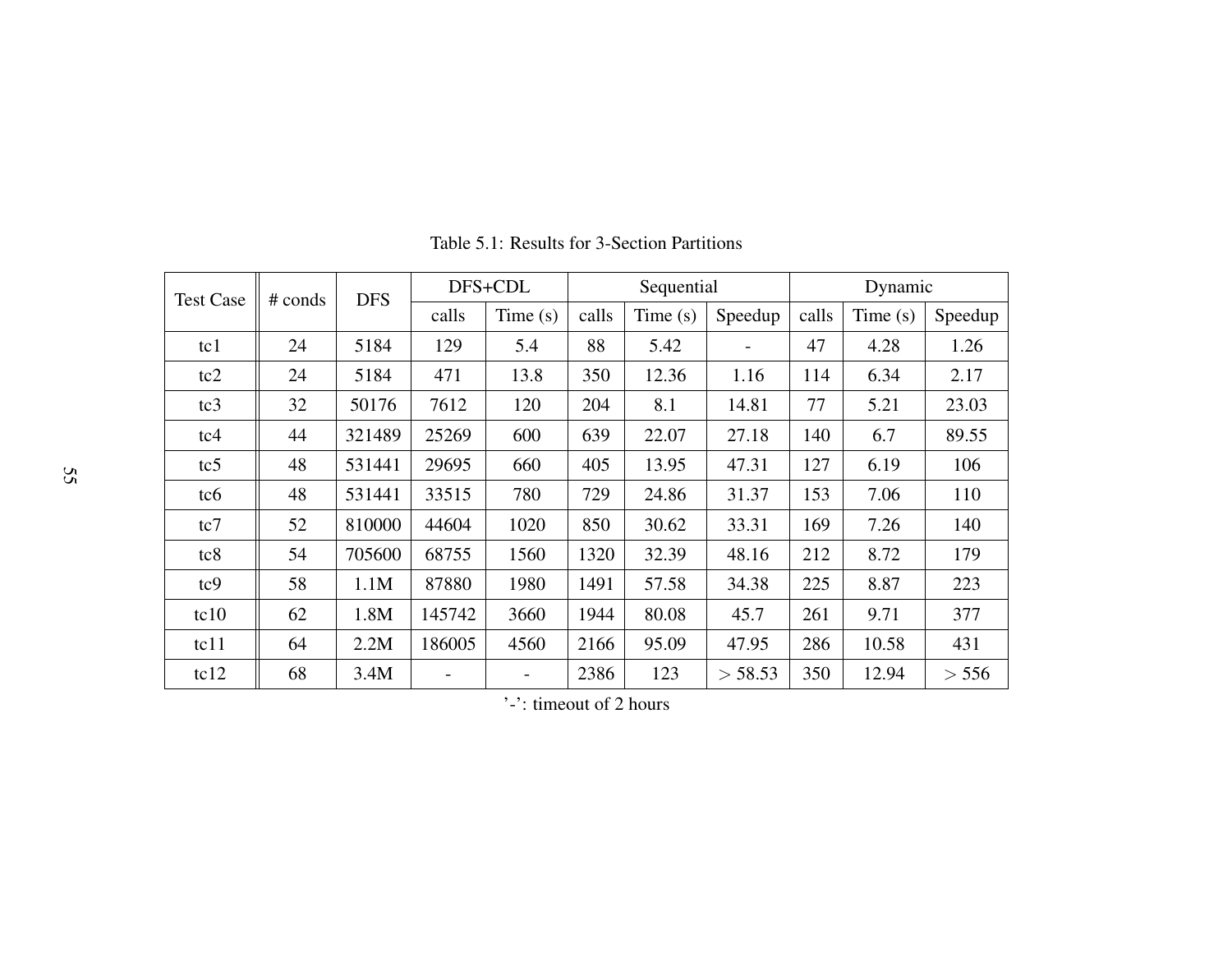dynamic strategy unable to take full advantage as its ability is based on the relationship between all section pairs. With three sections, the sequential partitioning strategy can achieve up to nearly 2 orders of magnitude speedup while the dynamic partitioning strategy was able to achieve up to nearly 3 orders of magnitude speedup over DFS + CDL. In fact, as the programs get bigger and data dependencies starts playing a role, dynamic approach achieved greater speedups over the DFS + CDL strategy compared to sequential approach. It can also be seen that as the programs become bigger, the speedup increases, suggesting that the differences on the number of solver calls between our strategies and DFS + CDL are growing wider. The largest speedup was seen in tc12, in which the dynamic approach was faster more than  $556\times$  than DFS + CDL.

Table [5.2](#page-66-0) reports results for the same test cases that are divided into 6 sections. Both of our partitioning strategies showed effectiveness in dealing with large programs by having significant speedups in most cases. The biggest speedup was achieved by dynamic approach in tc12 that has more than 3.4 million paths which is able to perform  $791 \times$  faster than DFS + CDL. For this test case, the DFS + CDL timed out after 2 hours. While DFS + CDL were able to perform better compared to the sequential strategy in tc1 from Table [5.1,](#page-64-0) it performed worse in Table [5.2](#page-66-0) for the same test case showing that dividing more sections in a program makes the partitioning strategy more effective.

In some cases, even when our partitioning strategies have the same number of solver calls as DFS+CDL, the execution times can be quite different. This is because with partitioning, many of the paths that need to be solved involve only a subset of the sections rather than the complete path, which result in shorter formula with fewer path-predicates. In tc8 from Table [5.1](#page-64-0) and tc9 from Table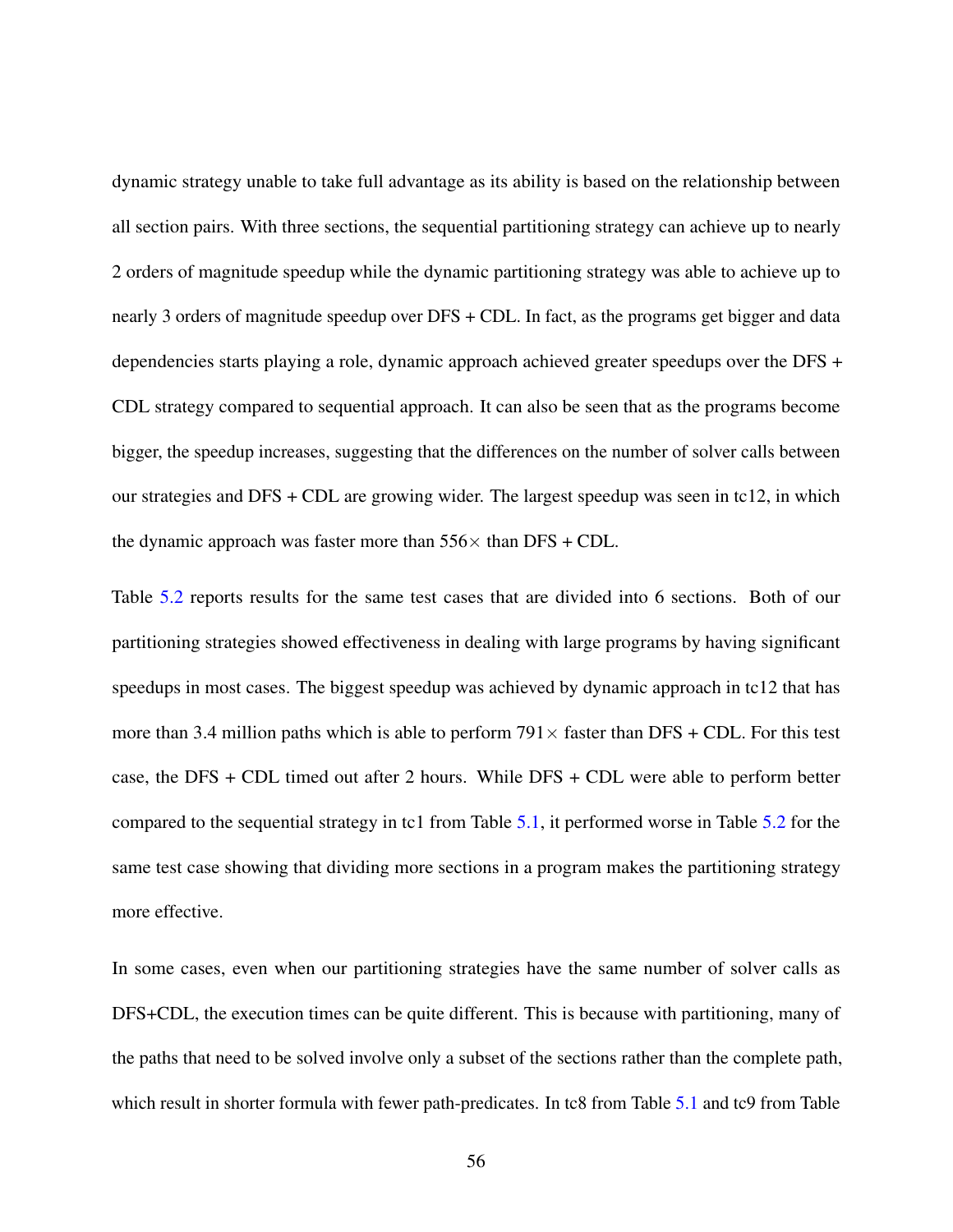| <b>Test Case</b> | # conds | <b>DFS</b> | DFS+CDL |         | Sequential |            |         | Dynamic |         |         |  |
|------------------|---------|------------|---------|---------|------------|------------|---------|---------|---------|---------|--|
|                  |         |            | calls   | Time(s) | calls      | Time $(s)$ | Speedup | calls   | Time(s) | Speedup |  |
| tc1              | 24      | 5184       | 129     | 5.4     | 47         | 3.66       | 1.59    | 44      | 3.63    | 1.61    |  |
| tc2              | 24      | 5184       | 471     | 13.8    | 201        | 6.9        | 1.99    | 127     | 5.49    | 2.52    |  |
| tc3              | 32      | 50176      | 7612    | 120     | 69         | 4.15       | 28.91   | 59      | 4.01    | 29.92   |  |
| tc4              | 44      | 321489     | 25269   | 600     | 159        | 6.02       | 99.67   | 111     | 5.14    | 117     |  |
| tc <sub>5</sub>  | 48      | 531441     | 29695   | 660     | 99         | 4.66       | 142     | 105     | 4.7     | 140     |  |
| tc <sub>6</sub>  | 48      | 531441     | 33515   | 780     | 171        | 6.39       | 122     | 111     | 5.13    | 152     |  |
| tc7              | 52      | 810000     | 44604   | 1020    | 184        | 6.65       | 153     | 147     | 6.24    | 163     |  |
| tc8              | 54      | 705600     | 68755   | 1560    | 296        | 9.36       | 167     | 202     | 7.18    | 217     |  |
| tc9              | 58      | 1.1M       | 87880   | 1980    | 313        | 9.84       | 201     | 222     | 7.97    | 248     |  |
| tc10             | 62      | 1.8M       | 145742  | 3660    | 378        | 11.68      | 313     | 256     | 8.65    | 423     |  |
| tc11             | 64      | 2.2M       | 186005  | 4560    | 412        | 12.6       | 362     | 235     | 8.42    | 541     |  |
| tc12             | 68      | 3.4M       |         |         | 428        | 13.59      | > 530   | 255     | 9.1     | > 791   |  |

Table 5.2: Results for 6-Section Partitions

<span id="page-66-0"></span>'-': timeout of 2 hours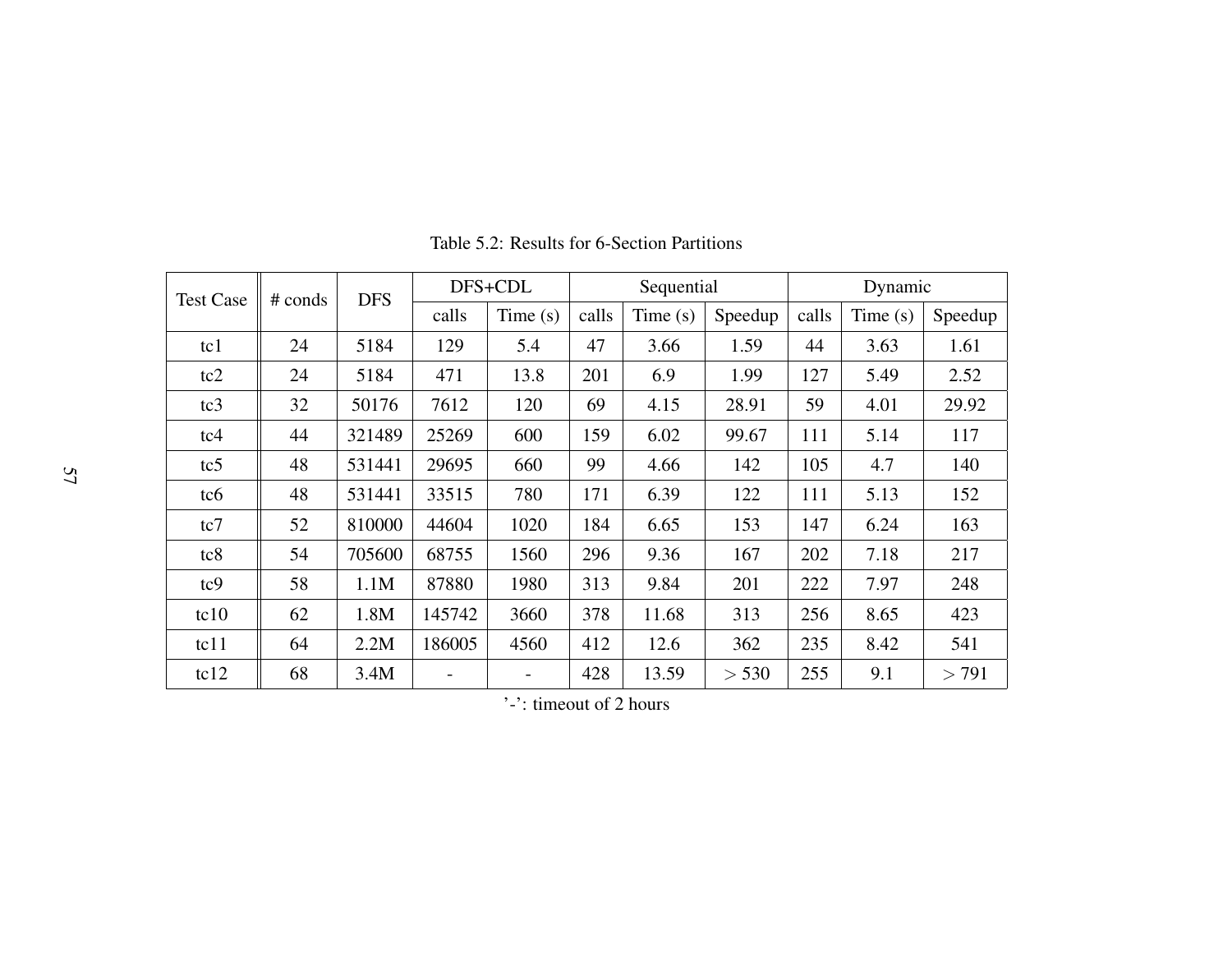[5.2,](#page-66-0) for instance, the total number of solver calls for both test cases in our dynamic strategy were 212 and 222, respectively. However, tc9 had a smaller execution time compared to tc8 because more predicates are included on average in Table [5.1](#page-64-0) than in Table [5.2](#page-66-0) since it partitions fewer sections (3 sections) within the same program.

increasing the number of sections from 3 to 6 generally will reduce the total number of solver calls, which also significantly reduce the execution times needed. By having fewer sections (each section is bigger), the total number of individual paths that need to be analyzed will become larger, increasing the overall analysis time. In tc12, for instance, the number of solver calls in Table [5.2](#page-66-0) for tc12 was only 428, which is  $5\times$  smaller than 2386 in Table [5.1,](#page-64-0) resulting in a 9 $\times$  faster execution than the 3-section partition. On the other hand, dynamic strategy had an average speedup of 1.4 in large programs from increasing the number of sections. This is due to the fact that dynamic strategy has exercised the conflict driven learning that is applied to every analysis in both individual and section pairs.

The execution times taken for DFS + CDL for all test cases are reported in minutes rather than in seconds. In Table [5.2,](#page-66-0) sequential and dynamic strategies took less than 15 and 10 seconds, respectively, for all test cases while DFS + CDL took less than a minute for only 2 test cases (tc12 and tc22). Starting from tc32, the number of calls performed by  $DFS + CDL$  increased significantly which also significantly increased the execution times.

As described in Section [4.4,](#page-53-0) there are 2 possible extensions that can be applied to the dynamic partitioning strategy to improve the performance. Table [5.3](#page-68-0) reports results from comparing these extensions with other strategies for the same test cases that are divided into 6 sections. We know that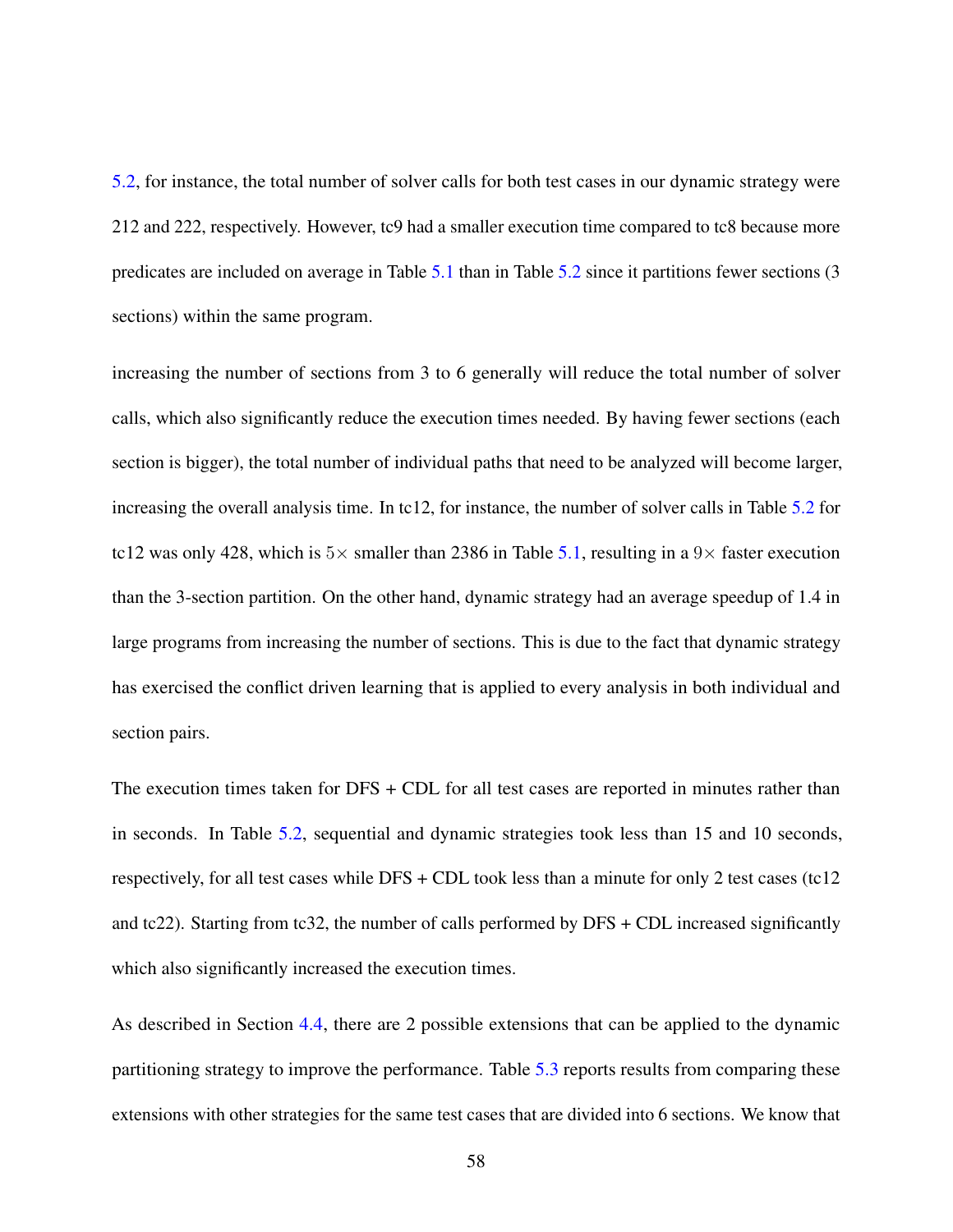<span id="page-68-0"></span>

| <b>Test Case</b> | $#$ conds | <b>DFS</b> | DFS+CDL | Sequential | Dynamic | $Dyn+Topo$ | Seq+Dyn |
|------------------|-----------|------------|---------|------------|---------|------------|---------|
| tc1              | 24        | 5184       | 129     | 47         | 44      | 36         | 53      |
| tc2              | 24        | 5184       | 471     | 201        | 127     | 87         | 159     |
| tc3              | 32        | 50176      | 7612    | 69         | 59      | 59         | 88      |
| tc4              | 44        | 321489     | 25269   | 159        | 111     | 83         | 104     |
| tc5              | 48        | 531441     | 29695   | 99         | 105     | 77         | 105     |
| tc <sub>6</sub>  | 48        | 531441     | 33515   | 171        | 111     | 119        | 230     |
| tc7              | 52        | 810000     | 44604   | 184        | 147     | 135        | 123     |
| tc8              | 54        | 705600     | 68755   | 296        | 202     | 204        | 192     |
| tc9              | 58        | 1.1M       | 87880   | 313        | 222     | 208        | 197     |
| tc10             | 62        | 1.8M       | 145742  | 378        | 256     | 242        | 247     |
| tc11             | 64        | 2.2M       | 186005  | 412        | 235     | 233        | 336     |
| tc12             | 68        | 3.4M       |         | 428        | 255     | 257        | 218     |

Table 5.3: Comparing Dynamic Improvements with Current Strategies

'-': timeout of 2 hours

the number of partitions makes the partitioning strategy more effective and thus we use 6-section instead of 3-section partitions. The experiments were conducted to show the number of solver calls needed for each tests. Dyn+Topo represents the extension that uses the topology of a program on top of the dynamic strategy. Seq+Dyn denotes the sequential and dynamic transition strategy.

Both extensions cannot perform well in all test cases due to the characteristic of the programs. However, these extensions show great promise in reducing many unnecessary solver calls in most test cases. In tc2, for instance, the total number of solver calls in the dynamic with topology strategy was 87, which is 40 calls smaller than 127 in the original dynamic strategy. In this case, there are several section pairs that have not only a smaller number of path combinations but also a higher data dependencies. As a result, the probability of having infeasible paths from these pairs increases. This,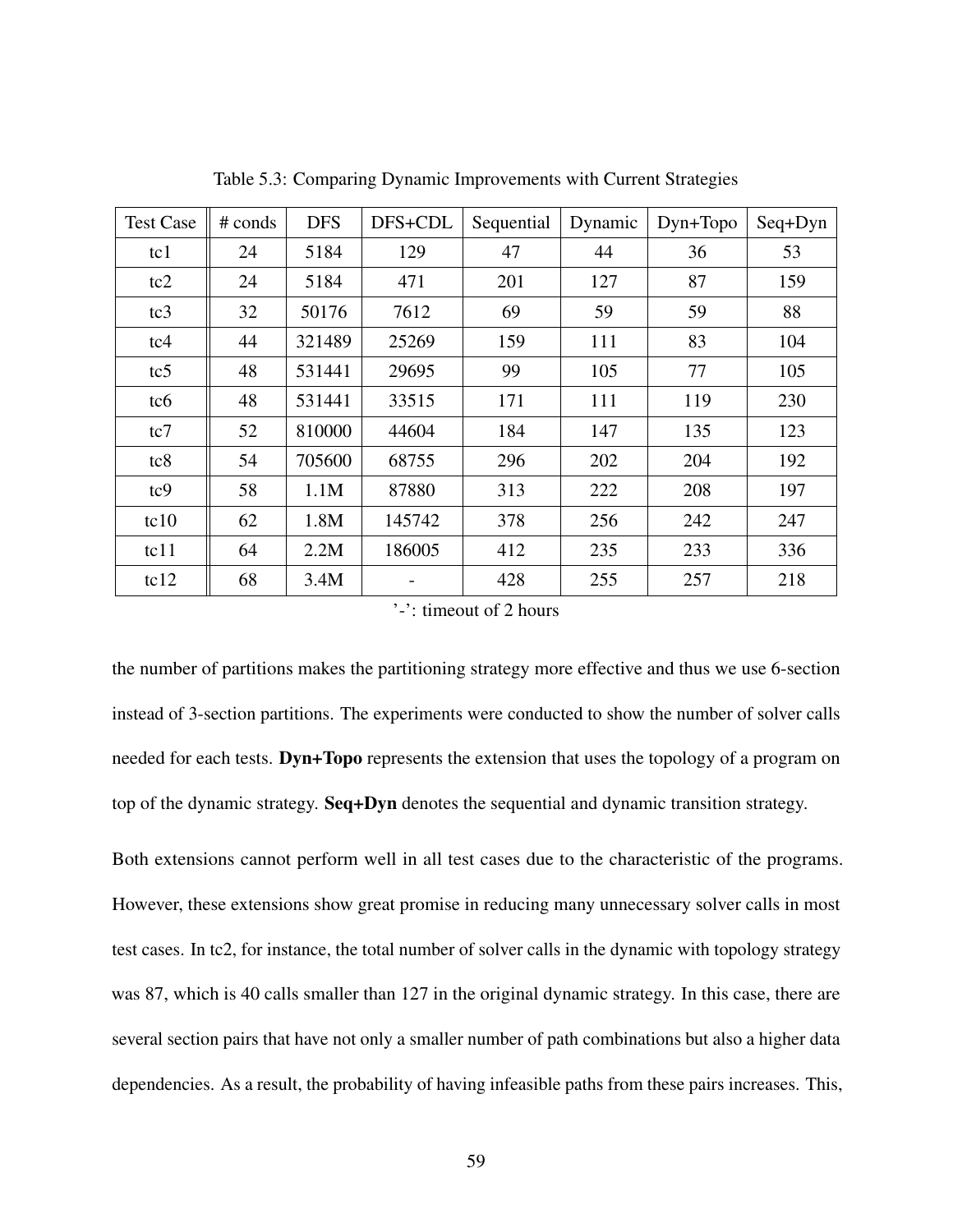| <b>Test Case</b> | Fewer Calls $\rightarrow$ More Calls |                |           |       |  |  |  |  |  |
|------------------|--------------------------------------|----------------|-----------|-------|--|--|--|--|--|
|                  | $\mathbf{1}$                         | $\overline{2}$ | 3         | 4     |  |  |  |  |  |
| tc1              | $D+T$                                | D              | S         | $S+D$ |  |  |  |  |  |
| tc2              | $D+T$                                | D              | $S+D$     | S     |  |  |  |  |  |
| tc3              |                                      | $D & D+T$      | S         | $S+D$ |  |  |  |  |  |
| tc4              | $D+T$                                |                | D         | S     |  |  |  |  |  |
| tc <sub>5</sub>  | $D+T$                                | S              | $D & S+D$ |       |  |  |  |  |  |
| tc <sub>6</sub>  | D                                    | $D+T$          | S         | S+D   |  |  |  |  |  |
| tc7              | S+D                                  | $D+T$          | D         | S     |  |  |  |  |  |
| tc8              | S+D                                  | D              | $D+T$     | S     |  |  |  |  |  |
| tc9              | S+D                                  | $D+T$          | D         | S     |  |  |  |  |  |
| tc10             | $D+T$                                | $S+D$          | D         | S     |  |  |  |  |  |
| tc11             | $D+T$                                | D              | $S+D$     | S     |  |  |  |  |  |
| tc12             | S+D                                  | D              | $D+T$     | S     |  |  |  |  |  |

<span id="page-69-0"></span>Table 5.4: Performance Comparison of All Partitioning Strategies Based on Table [5.3](#page-68-0)

in return, will reduce a significant number of path combinations with other sections and feasible paths as well, thus a smaller number of solver calls can be reached.

The sequential and dynamic transition strategy was able to perform effectively in tc12. In this test, most infeasible paths can be found during the analysis on adjacent sections. In fact, based on the pair metrics, the analysis is similar to the sequential partitioning strategy as it flows in a sequential order. However, the original sequential strategy has 428 solver calls in total, which is a lot more than this strategy has, which is 218 calls. This indicates the benefits of using individual analysis as well as the extracted unsat core for reducing many unnecessary solver calls.

Table [5.4](#page-69-0) shows the comparison of our partitioning strategies based on their number of solver calls from Table [5.3.](#page-68-0) Group 1 has the best performance for having the least amount of calls while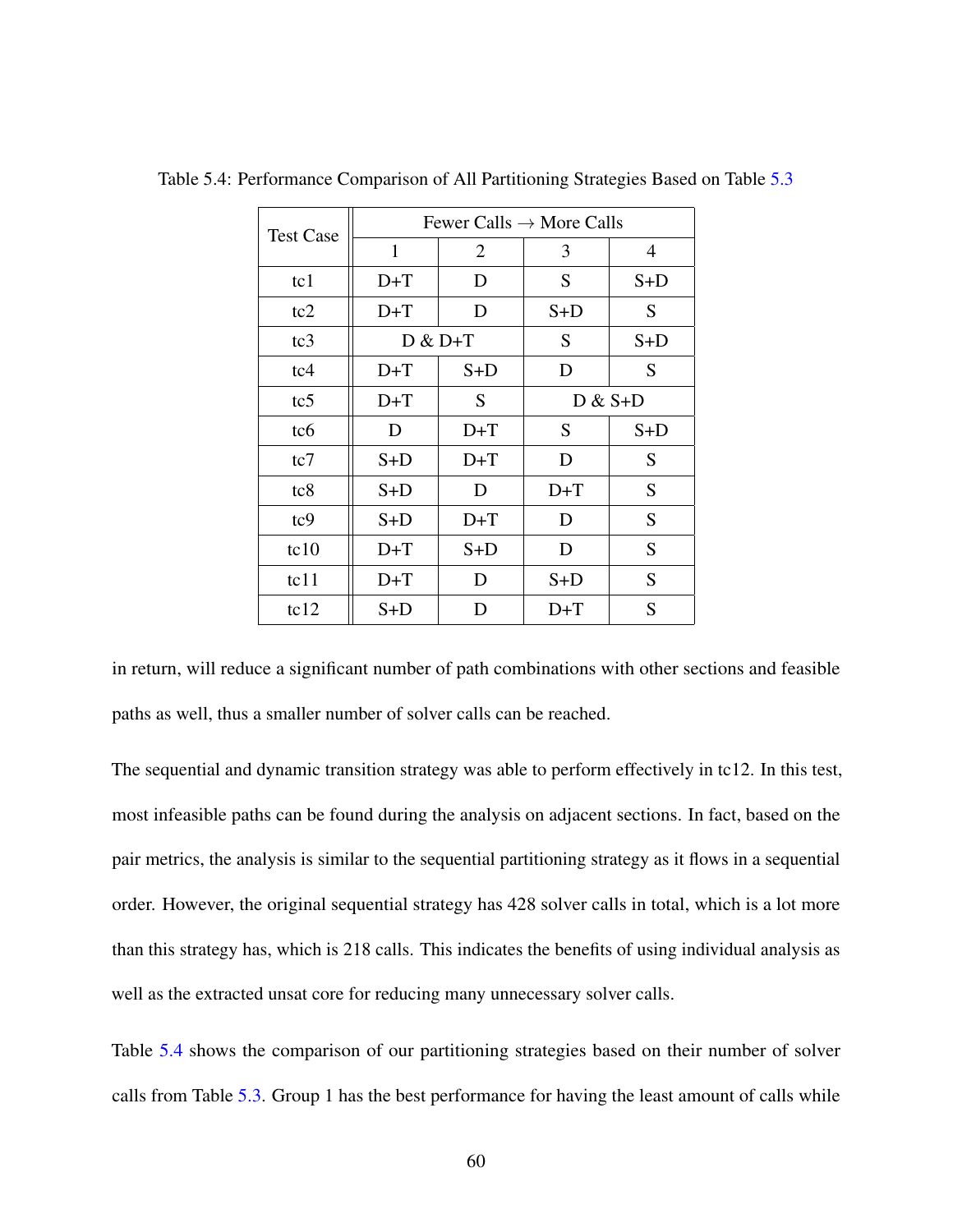group 4 has the worst performance for having the most number of calls among all strategies. The abbreviations used in this table are listed as follows:  $S =$  Sequential Partitioning;  $D =$  Dynamic Partitioning;  $D+T = D$ ynamic Strategy with Topology;  $S+D =$  Sequential and Dynamic Transition. The first improvement in dynamic strategy that uses the topology of a program performs better in most cases by having the smallest number of solver calls in 7 out of 12 test cases. This indicates that the topology of a program should be considered in our analysis to reduce more solver calls. The second improvement, sequential and dynamic transition strategy, has the best performance in 4 out of 12 test cases. However, this strategy shows unstable behaviour during the experiments. Even though it performs better than other strategies in several cases, it also performs the worst in other 4 test cases. The main reason is because the characteristic is similar to the sequential strategy which in most cases performs the worst than all partitioning strategies. In some programs, adjacent sections are not the best to be analyzed together. To make things even worse, the individual analysis contributes to more costs if there does exist only a small number of infeasible paths, in which the sequential partitioning can avoid.

So far, all test cases are generated randomly based on the number of conditionals resulting in a lower number of feasible paths. Since our motivation is to handle the unsat core problems that the previous work suffers from, having more infeasible paths will increase the utility of using our partitioning strategies. As a result, both Table [5.1](#page-64-0) and [5.2](#page-66-0) have shown our effectiveness by having significant speedups in most test cases.

In order to see the effect of our strategy in real programs, we chose five benchmarks as shown in Table  $5.5$  and see the performance of both the previous work (DFS + CDL) and sequential and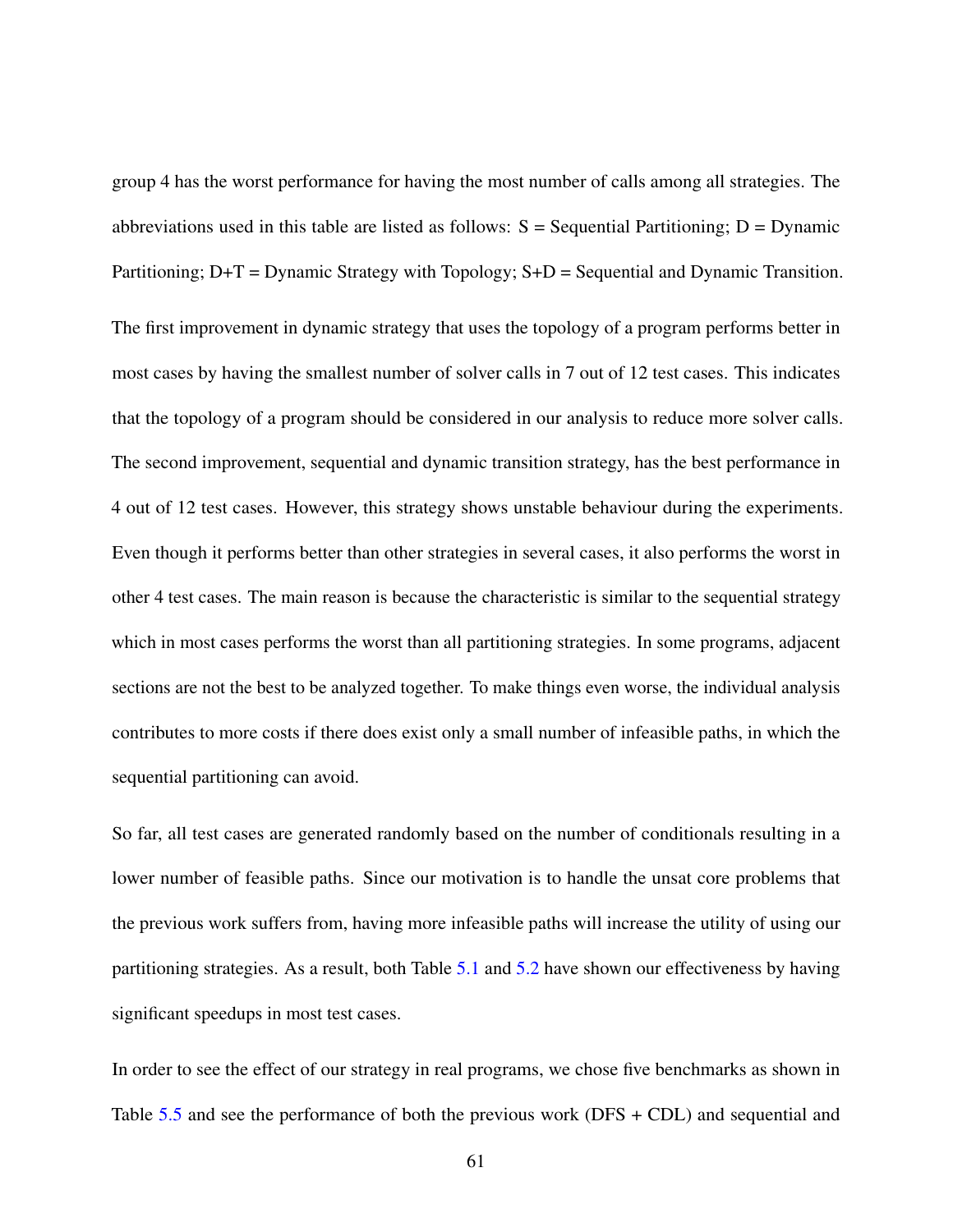| <b>Test Case</b>      | $#$ conds | # sections     | <b>DFS</b> | DFS+CDL |                          | Sequential |         |         | Dynamic |         |         |
|-----------------------|-----------|----------------|------------|---------|--------------------------|------------|---------|---------|---------|---------|---------|
|                       |           |                |            | calls   | Time $(s)$               | calls      | Time(s) | Speedup | calls   | Time(s) | Speedup |
| score                 | 11        | 11             | 2048       | 276     | 8.83                     | 22         | 2.99    | 2.95    | 22      | 3.3     | 2.67    |
| $score_2$             | 22        | 22             | 4.1M       |         |                          | 44         | 5.37    | > 1340  | 44      | 5.2     | >1387   |
| sparsemtx             | 16        | 16             | 65536      | 145     | 10.08                    | 32         | 3.63    | 2.77    | 31      | 3.37    | 2.99    |
| sparsemtx $2$         | 32        | 32             | 4.3B       |         |                          | 64         | 5.27    | > 1366  | 63      | 4.89    | >1472   |
| sequence              | 42        | $\overline{7}$ | 823543     | 5538    | 143                      | 49         | 3.6     | 39.72   | 42      | 3.42    | 41.81   |
| sequence <sub>2</sub> | 84        | 14             | $>$ 500B   |         | $\overline{\phantom{a}}$ | 98         | 6.89    | >1044   | 91      | 5.94    | >1212   |
| bubblesort            | 28        | 28             | 268M       | 77      | 4.61                     | 56         | 3.68    | 1.25    | 55      | 3.76    | 1.22    |
| bubblesort_2          | 56        | 56             | >1000B     | 229     | 14.47                    | 112        | 9.23    | 1.56    | 111     | 8.87    | 1.63    |
| shellshort            | 61        | 61             | 536M       | 218     | 12.85                    | 122        | 8.94    | 1.43    | 121     | 7.65    | 1.68    |
| shellshort_2          | 122       | 122            | >1000B     | 751     | 62.51                    | 244        | 34.87   | 1.81    | 243     | 32.38   | 1.93    |

Table 5.5: Results for Real Programs

<span id="page-71-0"></span>'-': timeout of 2 hours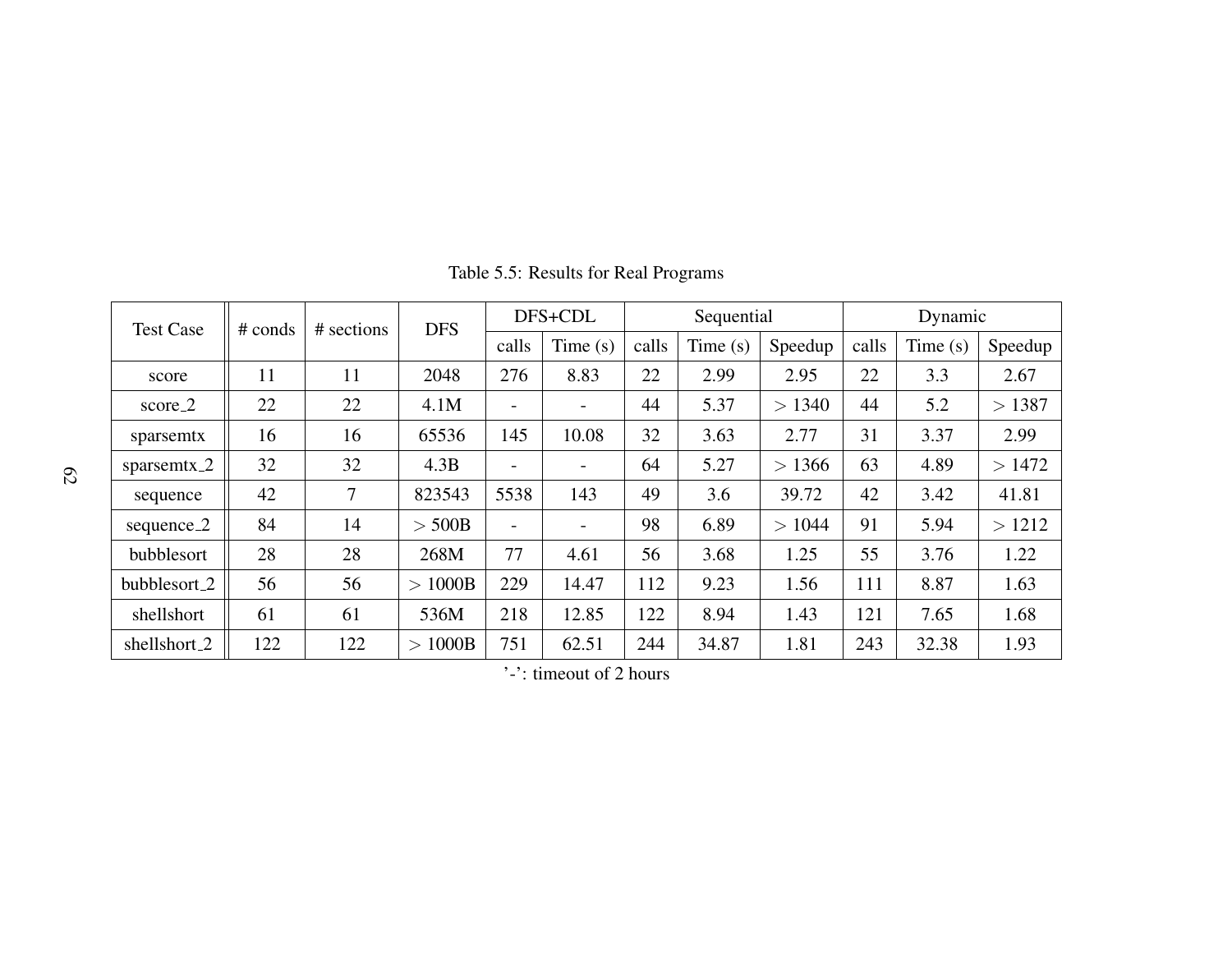dynamic strategies. These programs consist of arrays, intensive loops and arithmetic/relational operations. Since our strategy analyze the loop-free portions of the code, any loops need to be unrolled before being able to start the analysis. We also duplicated their structures to assess the performance of all strategies in large programs. # sections denotes the number of partitions in the test cases.

It can be seen from Table [5.5](#page-71-0) that both sequential and dynamic strategies can outperform the previous work in all cases. In some cases, such as score, sparsemtx, and sequence, where the loop unrolling is doubled, DFS + CDL was timed out resulting in a speedup of more than  $1000 \times$  with both strategies. This shows that the amount of savings is not linear to the size of the program, but could increase exponentially.

Score consists of multiple cascaded IF-ELSE statement without any nested conditions. Sequential and dynamic strategies have the same number of solver calls because any unreachable IF condition will result in skipping the same number of subsequent unnecessary solver calls. However, DFS + CDL was not able to produce the same result as this strategy does not always get the best UNSAT core for an infeasible path. In addition, there is no nested conditions in bubblesort and shellsort making sequential and dynamic strategies had similar results. The speedup was similar even after duplicating the structures since the previous work was still able to reduce many solver calls and avoid many unsat core problems.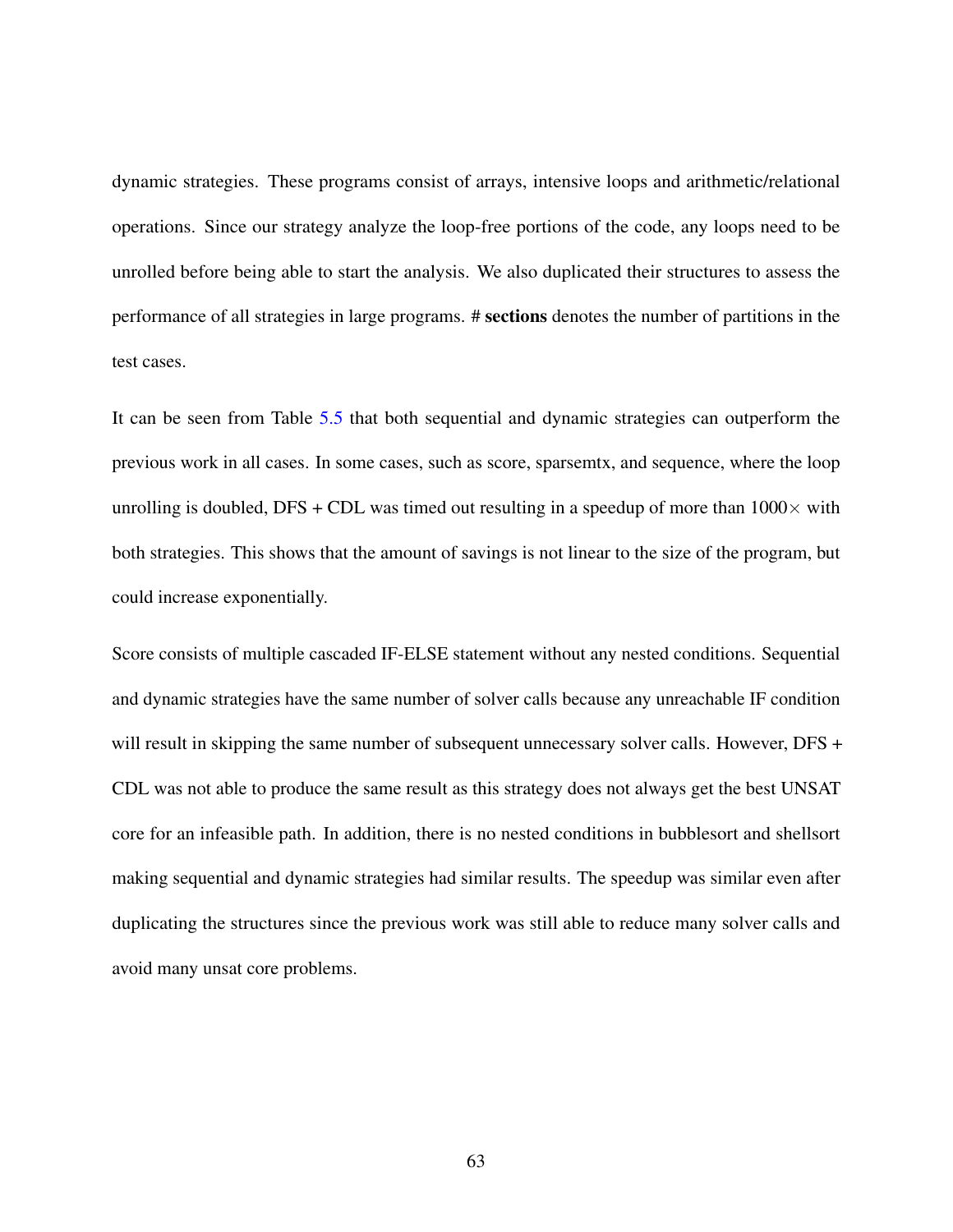## Chapter 6

## Conclusion and Future Work

In recent years, symbolic execution is becoming popular for path exploration technique. However, it still suffers from scalability issues especially in large programs. In this thesis, we presented two partitioning strategies for improving symbolic execution by reducing the number of unnecessary solver calls while still cover all paths. Sequential partitioning analyzes the program in sequential orders based on the feasible paths discovered from earlier sections. Dynamic partitioning improves the flexibility by introducing metrics to determine which sections should be grouped and analyzed together. This strategy also uses conflict-driven learning to avoid redundant paths.

Both strategies were tested on several randomly generated test cases and real programs as well. Experimental results show that our partitioning strategies are able to achieve significant speedups in most cases especially in large programs. Dynamic approach performs better among all strategies due to its ability to perform in non-sequential ordering of program sections based on data dependency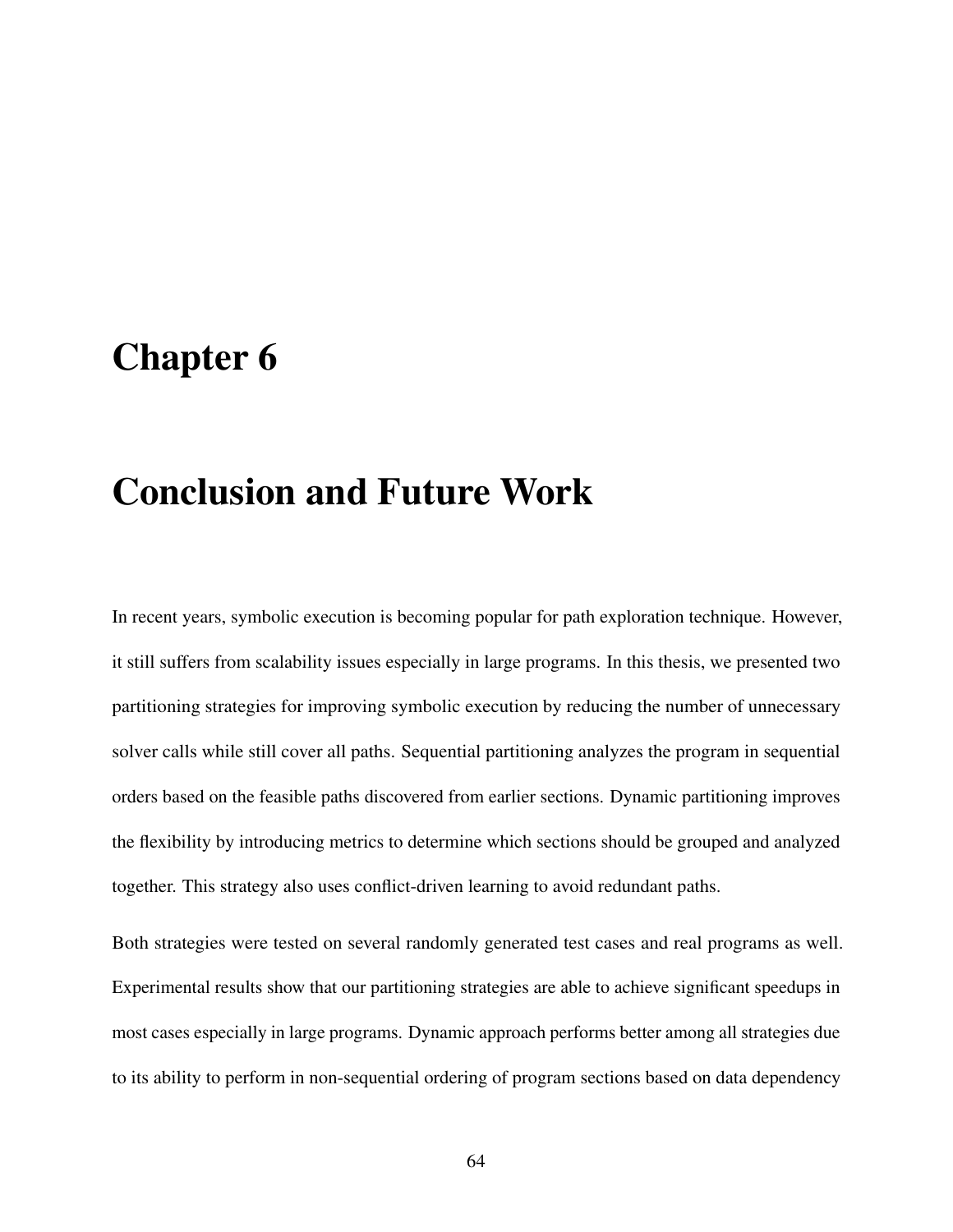metrics. The number of solver calls were significantly reduced, especially for larger programs.

The results also show that the number of partitions affects the performance. Having more partitions gives both partitioning strategies better speedups. In fact, sequential partitioning has significant impacts rather than dynamic strategy since it relies heavily on the results from each sections. Dynamic partitioning, on the other hand, does not have much effects because it is able to analyze all sections meticulously and thoroughly.

Two improvements have been proposed on the dynamic partitioning strategy which utilize the topology of a program and the main characteristics from both sequential and dynamic strategies. Using the topology of a program, we show that more solver calls can be reduced as it has the best performance in most cases. The sequential and dynamic transition strategy shows unstable behaviour and is subject to further testing in order to get better results.

Although the concept of partitioning strategy is applicable to all structures in the programs, the current strategies target only for arithmetic operations. In the future, the algorithms can be modified to handle broader classes of programs. The current algorithms also cannot handle loops and inline functions. Further analysis should be done on semantic and data flow analysis to overcome these problems. In addition, the calculation for data dependency metrics in dynamic strategy can be investigated for better results, thus reducing more unnecessary solver calls.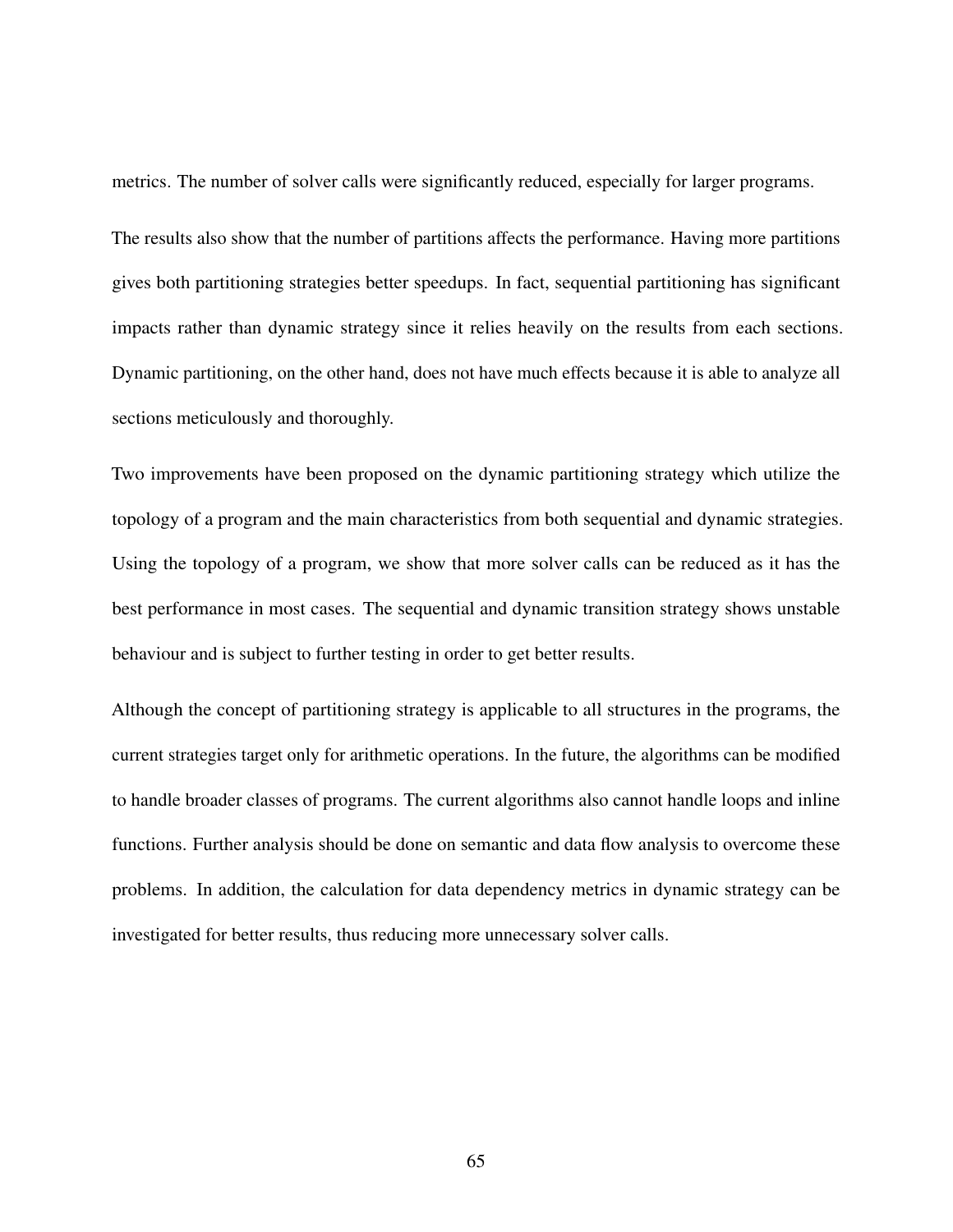## Bibliography

- [1] .net compiler platform ("roslyn"). <https://roslyn.codeplex.com/>.
- [2] F. E. Allen. Control flow analysis. In *ACM Sigplan Notices*, volume 5, pages 1–19. ACM, 1970.
- [3] C. Barrett, C. L. Conway, M. Deters, L. Hadarean, D. Jovanović, T. King, A. Reynolds, and C. Tinelli. Cvc4. In *Computer aided verification*, pages 171–177. Springer, 2011.
- [4] C. W. Barrett, R. Sebastiani, S. A. Seshia, and C. Tinelli. Satisfiability modulo theories. *Handbook of satisfiability*, 185:825–885, 2009.
- [5] D. L. Bird and C. U. Munoz. Automatic generation of random self-checking test cases. *IBM systems journal*, 22(3):229–245, 1983.
- [6] P. Boonstoppel, C. Cadar, and D. Engler. Rwset: Attacking path explosion in constraint-based test generation. In *Tools and Algorithms for the Construction and Analysis of Systems*, pages 351–366. Springer, 2008.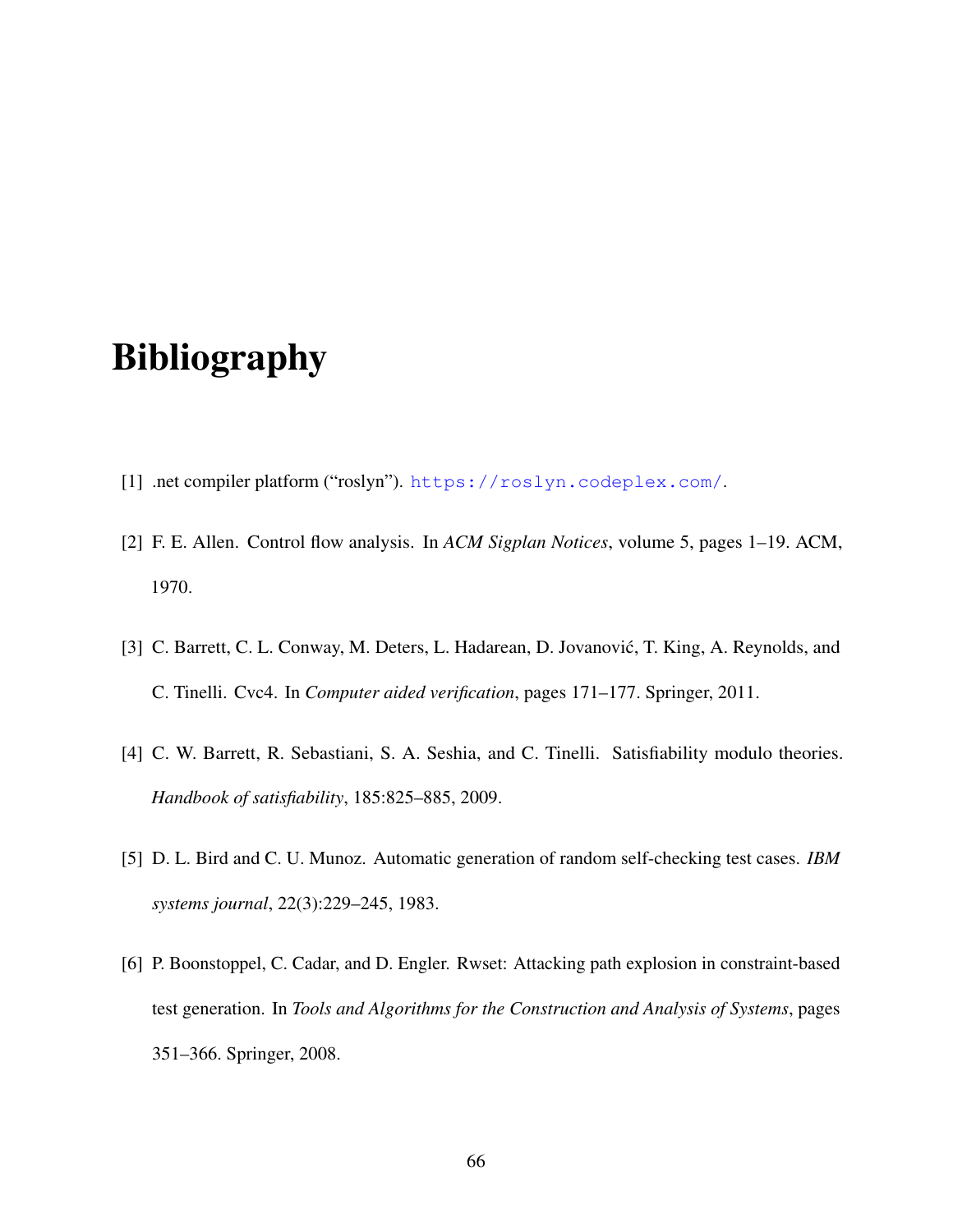- [7] M. Bozzano, R. Bruttomesso, A. Cimatti, T. Junttila, S. Ranise, P. Van Rossum, and R. Sebastiani. Efficient satisfiability modulo theories via delayed theory combination. In *Computer Aided Verification*, pages 335–349. Springer, 2005.
- [8] C. Cadar, D. Dunbar, and D. R. Engler. Klee: Unassisted and automatic generation of high-coverage tests for complex systems programs. In *OSDI*, volume 8, pages 209–224, 2008.
- [9] C. Cadar, V. Ganesh, P. M. Pawlowski, D. L. Dill, and D. R. Engler. Exe: automatically generating inputs of death. *ACM Transactions on Information and System Security (TISSEC)*, 12(2):10, 2008.
- [10] X. Cheng and M. S. Hsiao. Simulation-directed invariant mining for software verification. In *Proceedings of the conference on Design, automation and test in Europe*, pages 682–687. ACM, 2008.
- [11] A. Cimatti. Beyond boolean sat: Satisfiability modulo theories. In *Discrete Event Systems, 2008. WODES 2008. 9th International Workshop on*, pages 68–73. IEEE, 2008.
- [12] A. Cimatti, A. Griggio, and R. Sebastiani. A simple and flexible way of computing small unsatisfiable cores in sat modulo theories. In *Theory and Applications of Satisfiability Testing– SAT 2007*, pages 334–339. Springer, 2007.
- [13] A. Cimatti, A. Griggio, and R. Sebastiani. Computing small unsatisfiable cores in satisfiability modulo theories. *Journal of Artificial Intelligence Research*, pages 701–728, 2011.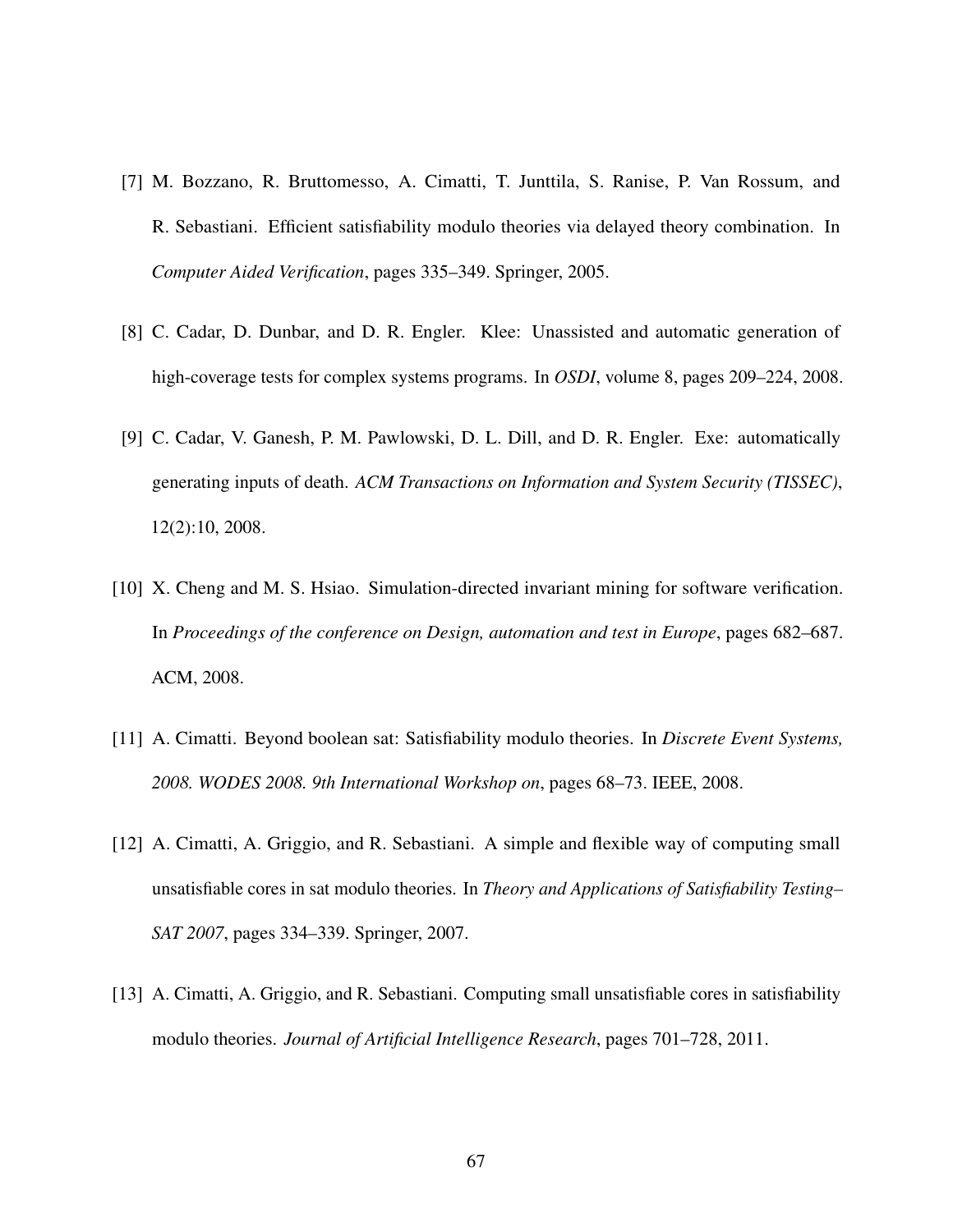- [14] M. Davis, G. Logemann, and D. Loveland. A machine program for theorem-proving. *Communications of the ACM*, 5(7):394–397, 1962.
- [15] M. Davis and H. Putnam. A computing procedure for quantification theory. *Journal of the ACM (JACM)*, 7(3):201–215, 1960.
- [16] L. De Moura and N. Bjørner. Z3: An efficient smt solver. In *Tools and Algorithms for the Construction and Analysis of Systems*, pages 337–340. Springer, 2008.
- [17] L. De Moura and N. Bjørner. Satisfiability modulo theories: An appetizer. In *Formal Methods: Foundations and Applications*, pages 23–36. Springer, 2009.
- [18] N. Dershowitz, Z. Hanna, and A. Nadel. A scalable algorithm for minimal unsatisfiable core extraction. *SAT*, 4121:36–41, 2006.
- [19] B. Dutertre and L. De Moura. The yices smt solver. *Tool paper at http://yices. csl. sri. com/tool-paper. pdf*, 2(2), 2006.
- [20] J.-C. Filliâtre, S. Owre, H. Rue, N. Shankar, et al. Ics: Integrated canonizer and solver? In *Computer Aided Verification*, pages 246–249. Springer, 2001.
- [21] J. E. Forrester and B. P. Miller. An empirical study of the robustness of windows nt applications using random testing. In *Proceedings of the 4th USENIX Windows System Symposium*, pages 59–68. Seattle, 2000.
- [22] P. Godefroid, N. Klarlund, and K. Sen. Dart: directed automated random testing. In *ACM Sigplan Notices*, volume 40, pages 213–223. ACM, 2005.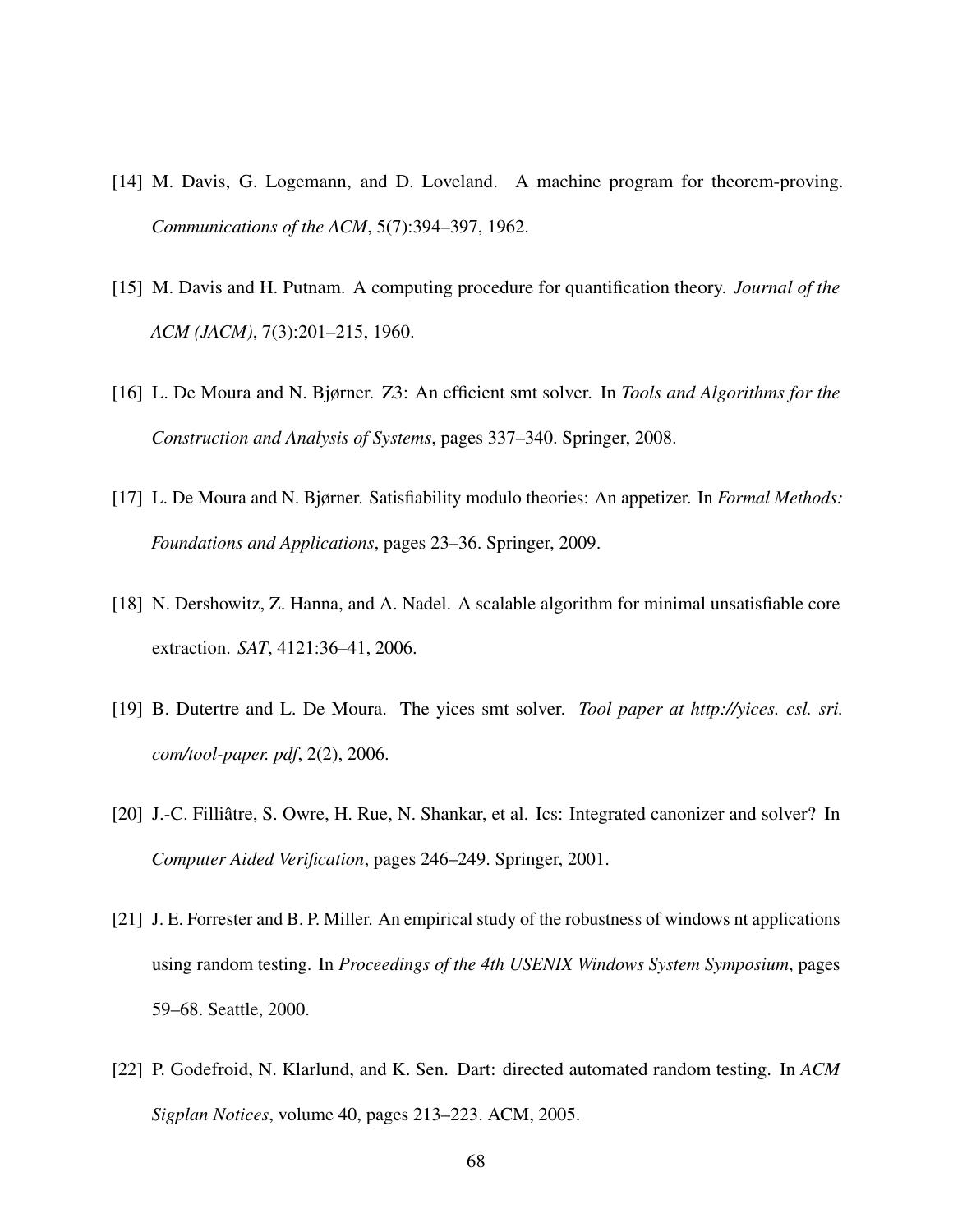- [23] P. Godefroid, M. Y. Levin, D. A. Molnar, et al. Automated whitebox fuzz testing. In *NDSS*, volume 8, pages 151–166, 2008.
- [24] J. Jaffar, V. Murali, and J. A. Navas. Boosting concolic testing via interpolation. In *Proceedings of the 2013 9th Joint Meeting on Foundations of Software Engineering*, pages 48–58. ACM, 2013.
- [25] I. Johnson. Formal verification with smt solvers: Why and how. 2009.
- [26] C. Kaner, J. Falk, and H. Q. Nguyen. *Testing Computer Software Second Edition*. Dreamtech Press, 2000.
- [27] J. C. King. Symbolic execution and program testing. *Communications of the ACM*, 19(7):385– 394, 1976.
- [28] S. Krishnamoorthy, M. S. Hsiao, and L. Lingappan. Tackling the path explosion problem in symbolic execution-driven test generation for programs. In *Test Symposium (ATS), 2010 19th IEEE Asian*, pages 59–64. IEEE, 2010.
- [29] I. Lynce and J. P. Marques-Silva. On computing minimum unsatisfiable cores. In *International Symposium on Theory and Applications of Satisfiability Testing*, pages 305–310, 2004.
- [30] K. L. McMillan. Lazy annotation for program testing and verification. In *Computer Aided Verification*, pages 104–118. Springer, 2010.
- [31] G. J. Myers, C. Sandler, and T. Badgett. *The art of software testing*. John Wiley & Sons, 2011.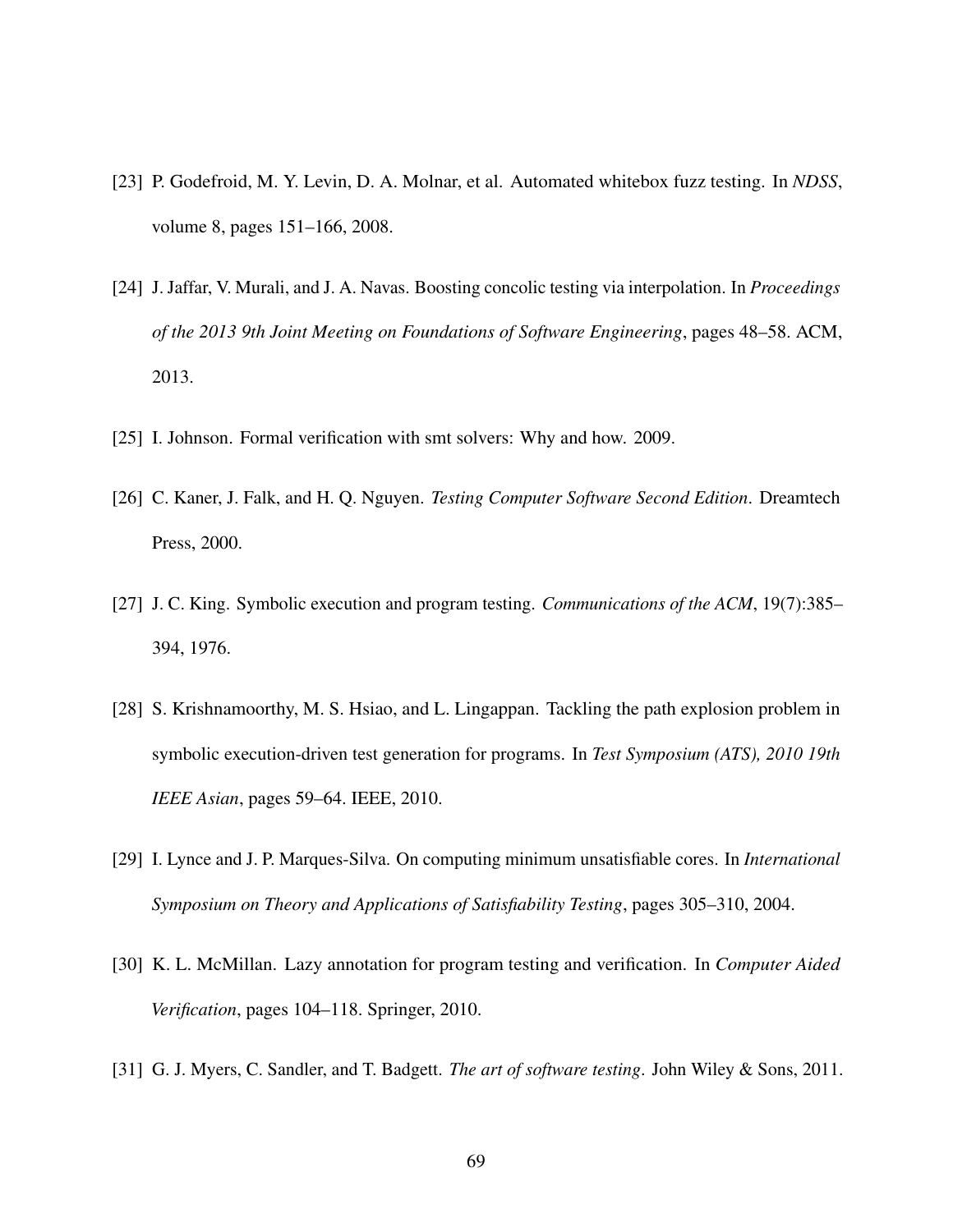- [32] G. Nelson and D. C. Oppen. Simplification by cooperating decision procedures. *ACM Transactions on Programming Languages and Systems (TOPLAS)*, 1(2):245–257, 1979.
- [33] A. J. Offutt and J. H. Hayes. A semantic model of program faults. In *ACM SIGSOFT Software Engineering Notes*, volume 21, pages 195–200. ACM, 1996.
- [34] C. Pacheco and M. D. Ernst. *Eclat: Automatic generation and classification of test inputs*. Springer, 2005.
- [35] S. Prabhu, M. S. Hsiao, S. Krishnamoorthy, L. Lingappan, V. Gangaram, and J. Grundy. An efficient 2-phase strategy to achieve high branch coverage. In *Test Symposium (ATS), 2011 20th Asian*, pages 167–174. IEEE, 2011.
- [36] X. Qu and B. Robinson. A case study of concolic testing tools and their limitations. In *Empirical Software Engineering and Measurement (ESEM), 2011 International Symposium on*, pages 117–126. IEEE, 2011.
- [37] V. Ryvchin and O. Strichman. Faster extraction of high-level minimal unsatisfiable cores. In *Theory and Applications of Satisfiability Testing-SAT 2011*, pages 174–187. Springer, 2011.
- [38] K. Sen, D. Marinov, and G. Agha. *CUTE: a concolic unit testing engine for C*, volume 30. ACM, 2005.
- [39] R. E. Shostak. A practical decision procedure for arithmetic with function symbols. *Journal of the ACM (JACM)*, 26(2):351–360, 1979.